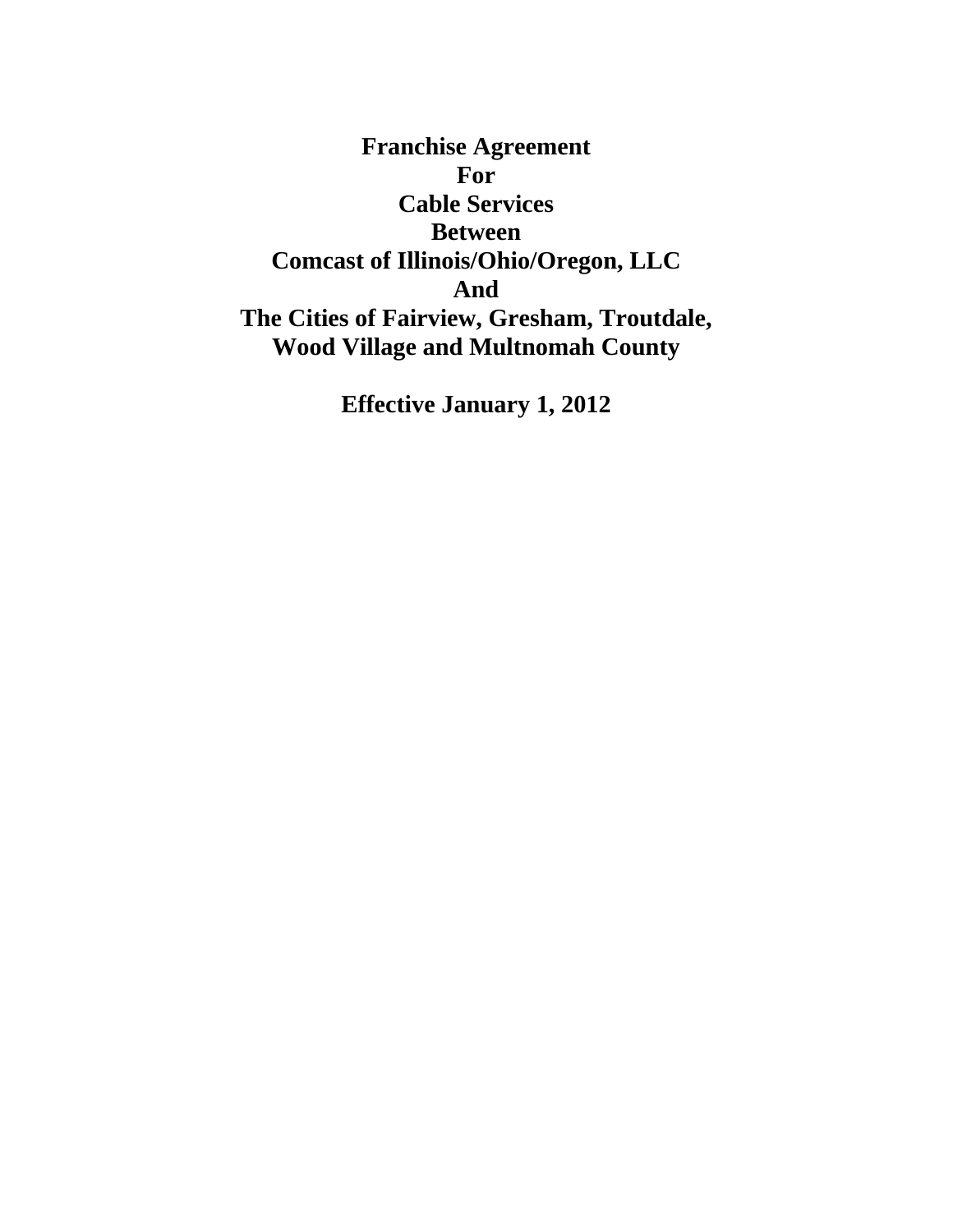# **TABLE OF CONTENTS**

| Section 2. INTERGOVERNMENTAL AGREEMENT/CABLE REGULATORY COMMISSION 2 |  |
|----------------------------------------------------------------------|--|
|                                                                      |  |
|                                                                      |  |
|                                                                      |  |
| 3.1                                                                  |  |
|                                                                      |  |
|                                                                      |  |
|                                                                      |  |
|                                                                      |  |
|                                                                      |  |
|                                                                      |  |
|                                                                      |  |
|                                                                      |  |
|                                                                      |  |
|                                                                      |  |
|                                                                      |  |
|                                                                      |  |
|                                                                      |  |
|                                                                      |  |
|                                                                      |  |
|                                                                      |  |
|                                                                      |  |
|                                                                      |  |
|                                                                      |  |
|                                                                      |  |
|                                                                      |  |
|                                                                      |  |
|                                                                      |  |
|                                                                      |  |
|                                                                      |  |
|                                                                      |  |
|                                                                      |  |
|                                                                      |  |
|                                                                      |  |
|                                                                      |  |
|                                                                      |  |
|                                                                      |  |
|                                                                      |  |
|                                                                      |  |
|                                                                      |  |
|                                                                      |  |
|                                                                      |  |
|                                                                      |  |
|                                                                      |  |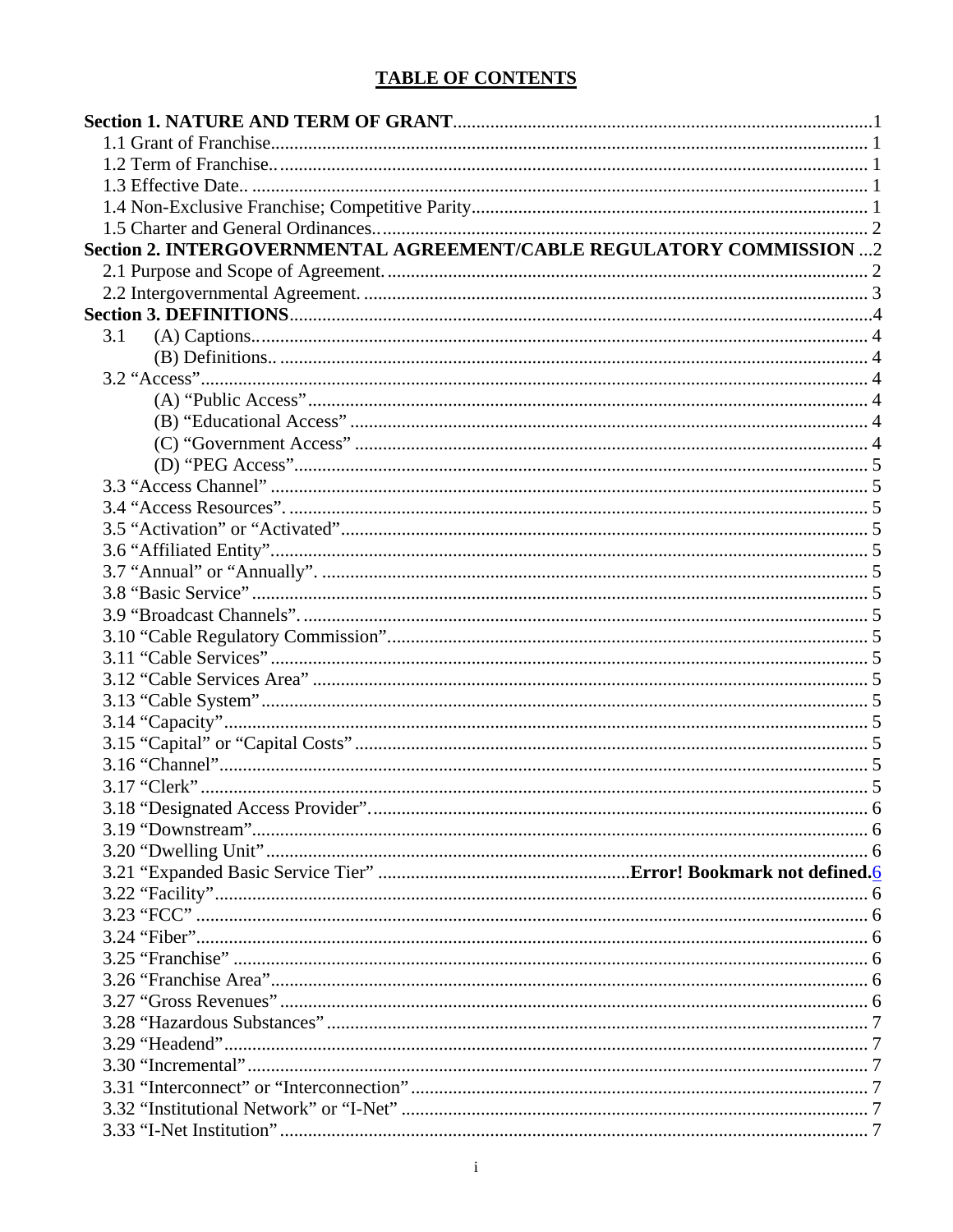| 6.10 Effect of Jurisdictions Provision of Commercial Services in Competition with Grantee.  20 |  |
|------------------------------------------------------------------------------------------------|--|
|                                                                                                |  |
|                                                                                                |  |
|                                                                                                |  |
|                                                                                                |  |
|                                                                                                |  |
|                                                                                                |  |
|                                                                                                |  |
|                                                                                                |  |
|                                                                                                |  |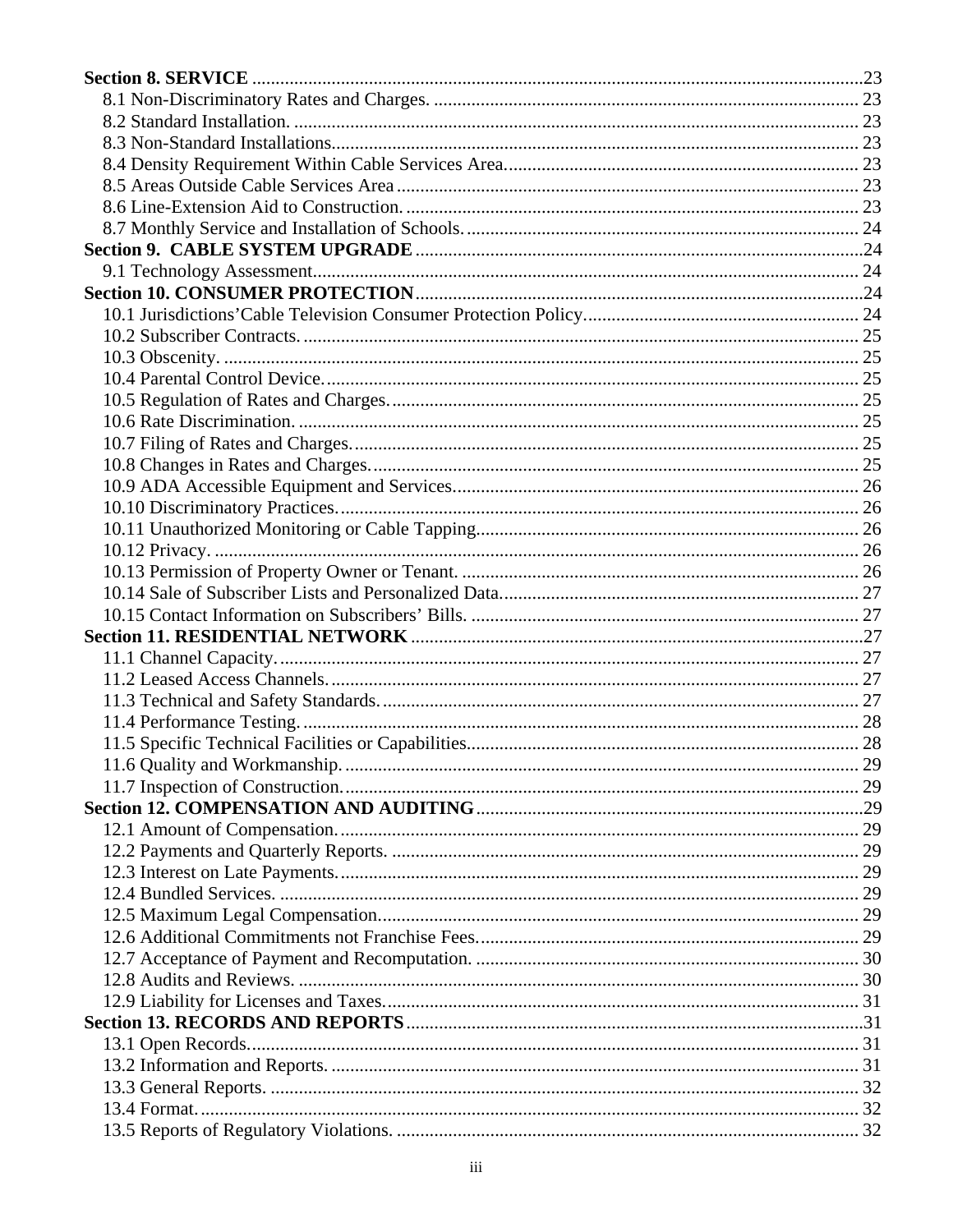| Section 18. EQUAL EMPLOYMENT OPPORTUNITY/ AFFIRMATIVE ACTION/ MINORITY   |  |
|--------------------------------------------------------------------------|--|
|                                                                          |  |
|                                                                          |  |
|                                                                          |  |
|                                                                          |  |
| Section 19. FRANCHISE VIOLATIONS AND REMEDIES, EXPIRATION AND RENEWAL 44 |  |
|                                                                          |  |
|                                                                          |  |
|                                                                          |  |
|                                                                          |  |
|                                                                          |  |
|                                                                          |  |
|                                                                          |  |
|                                                                          |  |
|                                                                          |  |
|                                                                          |  |
|                                                                          |  |
|                                                                          |  |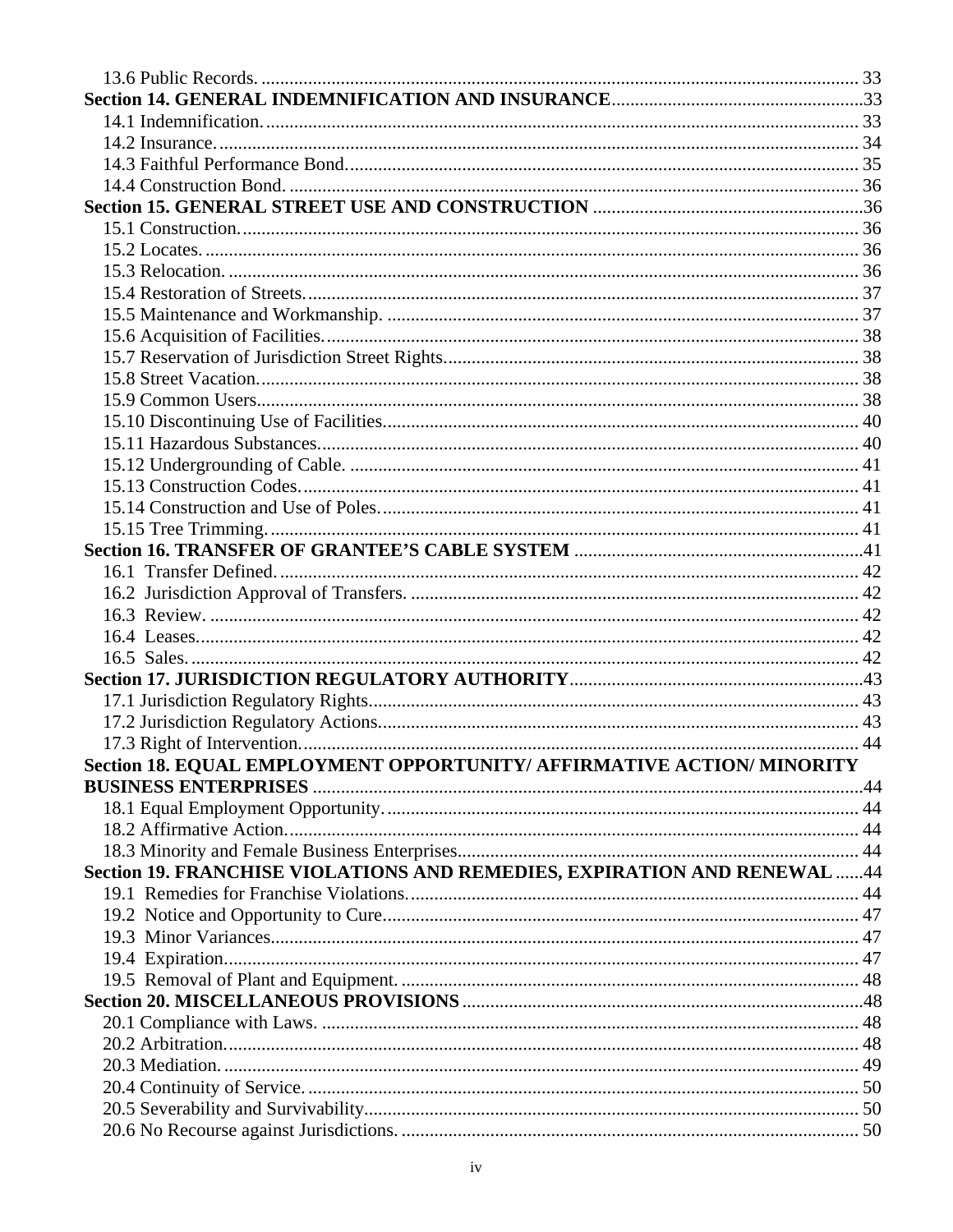# **EXHIBITS**

| EXHIBIT A:        | Intergovernmental Agreement Creating Mt. Hood Cable Regulatory Commission |
|-------------------|---------------------------------------------------------------------------|
| <b>EXHIBIT B:</b> | Hardwired Live Origination Sites                                          |
| <b>EXHIBIT C:</b> | <b>Institutional Network Assets</b>                                       |
| <b>EXHIBIT D:</b> | <b>Customer Service Standards Interpretations</b>                         |
| <b>EXHIBIT E:</b> | Form of Guarantee in Lieu of Bond                                         |
| <b>EXHIBIT F:</b> | Form of Acceptance                                                        |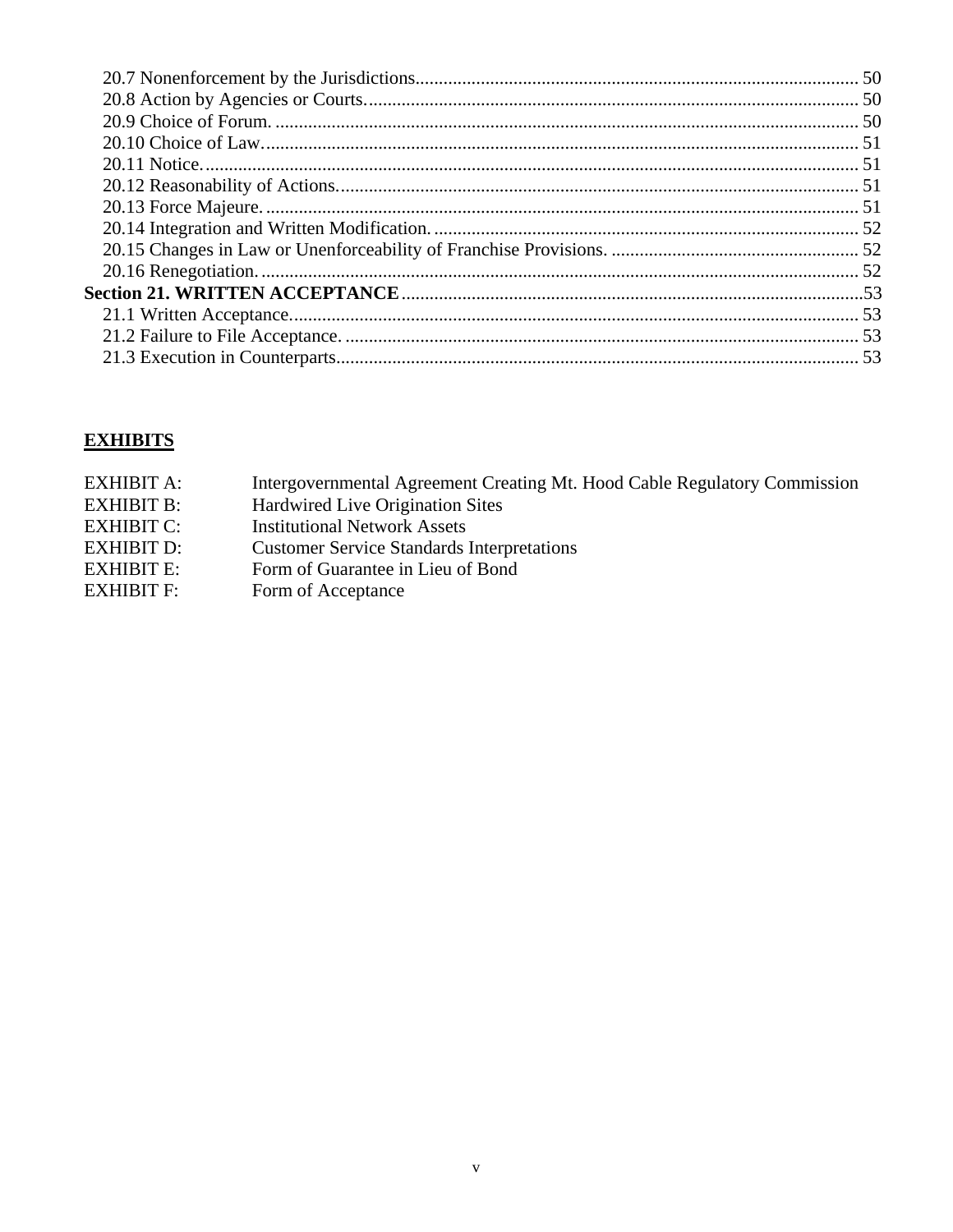#### ORDINANCE NO.[RESOLUTION NO.]

Grant a franchise to Comcast of Illinois/Ohio/Oregon, LLC to operate a Cable System.

The [JURISDICTION] ordains[resolves]:

#### <span id="page-6-0"></span>**Section 1. NATURE AND TERM OF GRANT**

<span id="page-6-1"></span>1.1 Grant of Franchise. The Jurisdictions of Multnomah County, Gresham, Fairview, Troutdale and Wood Village ("Jurisdictions") do hereby grant to Comcast of Illinois/Ohio/Oregon, LLC, who is qualified to do business in Oregon, and to its successors and assigns, a franchise to construct, operate and maintain a Cable System to provide Cable Services and I-Net Services in the Streets of the Jurisdictions.

(A)

<span id="page-6-2"></span>1.2 Term of Franchise. This Franchise, and all rights, privileges, obligations and restrictions pertaining thereto, shall expire on December 31, 2021, unless terminated sooner as provided herein.

<span id="page-6-3"></span>1.3 Effective Date. The effective date of this Franchise shall be January 1, 2012, unless the Grantee fails to execute an unconditional written acceptance of this Franchise, in which event this Franchise shall be null and void.

#### 1.4 Non-Exclusive Franchise; Competitive Parity.

<span id="page-6-4"></span>(A) This Franchise is not exclusive. The Jurisdictions expressly reserves the right, and may be required by federal law, to grant rights or franchises to other Persons, as well as the right in its own name as a municipality, to use the Streets for similar or different purposes allowed Grantee hereunder, by franchise, permit or otherwise.

(B) Authorization of Cable Franchises.

 (1) If, after the effective date of this Franchise, the Jurisdictions grant an additional cable services franchise pursuant to Section 1.4(A), and there are material differences with Grantee's obligations under this Franchise relating to PEG Access Channels, PEG/I-Net Capital support, franchise fees, customer service standards and reports, reports and records contained in Section 13, and the provision of duct under Section 15.9, the parties agree that the corresponding obligations in this Franchise will be modified to substantially reflect the franchise obligations under the competitive cable franchise of the newly awarded franchised cable operator. The modification process shall only be initiated by written notice by the Grantee to the Jurisdictions regarding specified franchise obligations. Grantee's notice shall address the following: (a) identifying the specific terms or conditions in the competitive cable services franchise which are materially different from Grantee's obligations under this Franchise; (b) identifying the Franchise terms and conditions for which Grantee is seeking amendments; (c) providing text for any proposed Franchise amendments to the Jurisdictions, with a written explanation of why the proposed amendments are necessary and consistent. Grantee agrees to also address all relevant factors, evidence and circumstances in its written notice. The parties agree that this provision shall not require identical word for word provisions so long as the regulatory and financial burdens on each entity are materially equivalent. The parties agree that they will attempt in good faith to negotiate the form of these modifications. If the parties fail to reach agreement in informal negotiations, either party may initiate mediation in accordance with Section 20.3 or by arbitration in accordance with Section 20.2.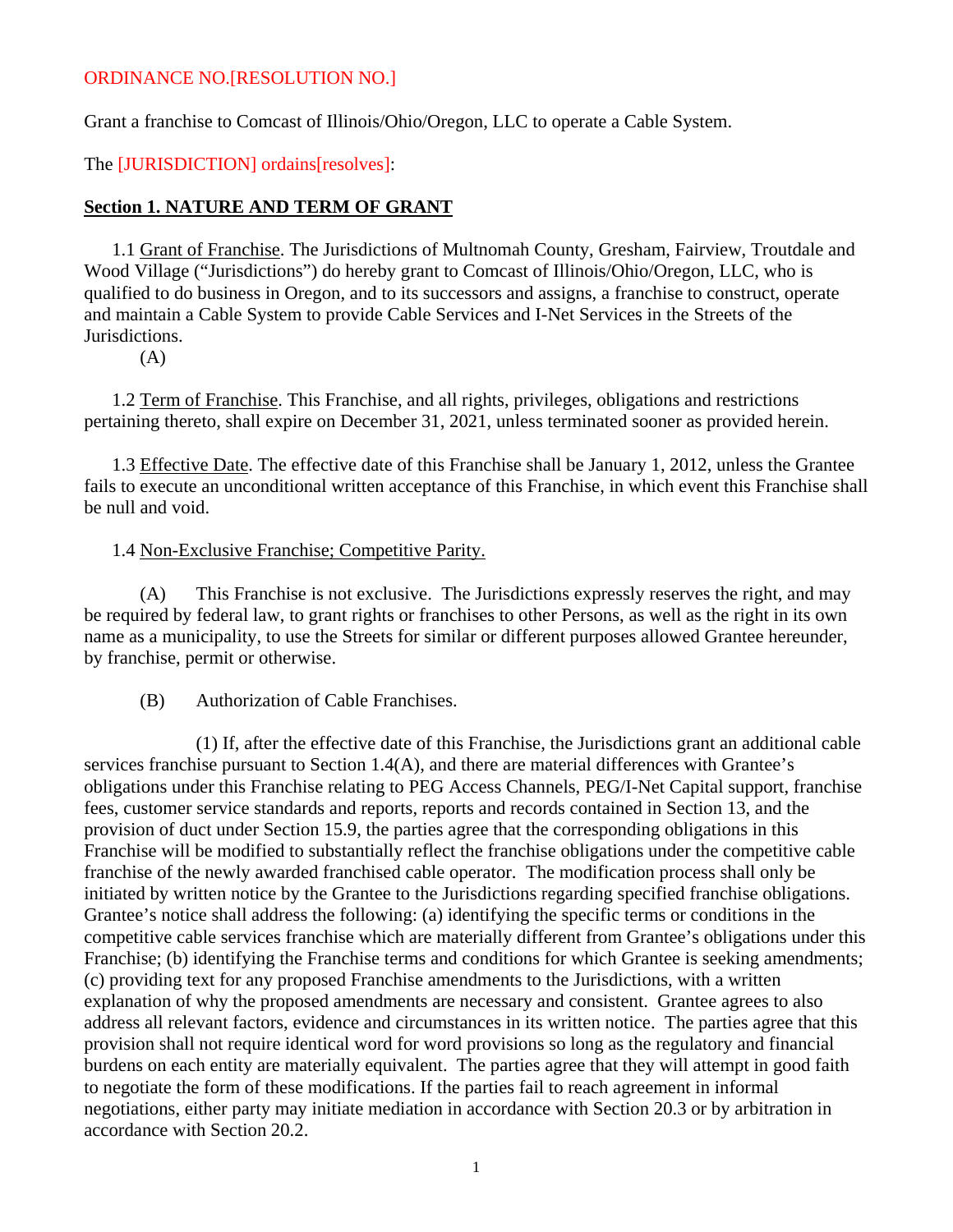(2) Term Reduction. In the alternative to franchise modification as provided under Section 1.4(B)(1), in the event of a competitive entry as provided in Section 1.4(B)(1), Grantee may elect at any time prior to the commencement of the Grantee's thirty-six (36) month renewal window provided by 47 USC §546 to file a written notice indicating an election to shorten the term of this Franchise, and thereafter the term of Grantee's Franchise shall, ninety (90) days from the Grantee's written notice, be shortened so that the Franchise shall be deemed to expire on a date thirty six (36) months from the first day of the month following the date of Grantee's notice. Grantee shall immediately thereafter secure franchise renewal rights pursuant to 47 USC §546 with no further notice to the Jurisdictions required. The Jurisdictions and Grantee shall then enter into proceedings consistent with Section 546 for renewal of this Franchise. The Jurisdictions and Grantee shall have all rights and obligations provided under said Section 546.

 (3) Solely for the purposes of Section 1.4(B), "Cable Services" shall mean the one-way transmission of video programming, or other programming service for commercial purposes, including any subscriber interaction necessary for the selection or use of such programming.

 $(C)$  (1) Nothing in Section 1.4(B) shall be construed as limiting, restricting or preventing a Jurisdiction from issuing any franchise, permit, license or other form of agreement for all of Grantee's Franchise Area or any portion thereof, that provides for equal or greater requirements or for a similar or higher level of Cable Services to Residential Subscribers, than that required of Grantee under this Franchise.

 (2) Grantee agrees and acknowledges that, solely for the purposes of Section 1.4(B), the provisions of any other franchise issued or administered by a Jurisdiction with respect to the provision of Cable Services and in effect as of the effective date of this Franchise, are reasonably non-discriminatory and competitively neutral.

<span id="page-7-0"></span>1.5 Charter and General Ordinances. To the extent authorized by law, the Grantee's Franchise with each of the individual Jurisdictions is subject to the Charter of that Jurisdiction and any general ordinances and resolutions passed pursuant thereto, now in effect or hereafter made effective, affecting matters of general Jurisdictional concern and not materially in conflict with existing contractual rights of Grantee, now in effect or hereafter made effective. Nothing in this Franchise shall be deemed to waive the requirements of the various codes, ordinances and resolutions of the Jurisdictions regarding permits, fees to be paid or the manner of construction. Grantee shall comply with all applicable Jurisdiction ordinances, resolutions, rules and regulations adopted or established pursuant to a Jurisdiction's lawful authority. Nothing in this Section 1.5 shall be deemed a waiver by Grantee or the Jurisdictions of the rights of Grantee or the Jurisdictions under applicable law.

# <span id="page-7-1"></span>**Section 2. INTERGOVERNMENTAL AGREEMENT/ CABLE REGULATORY COMMISSION**

2.1 Purpose and Scope of Agreement. The purpose of this Franchise is to create a binding, enforceable contract between the Jurisdictions and the Grantee. Therefore, this Franchise is considered by the Jurisdictions and the Grantee to be a contractual action of the parties rather than a legislative action by the Jurisdictions. This Franchise is intended to be the primary document defining the performance of the Grantee. Nothing contained in this Franchise will be construed to deem the Grantee a common carrier.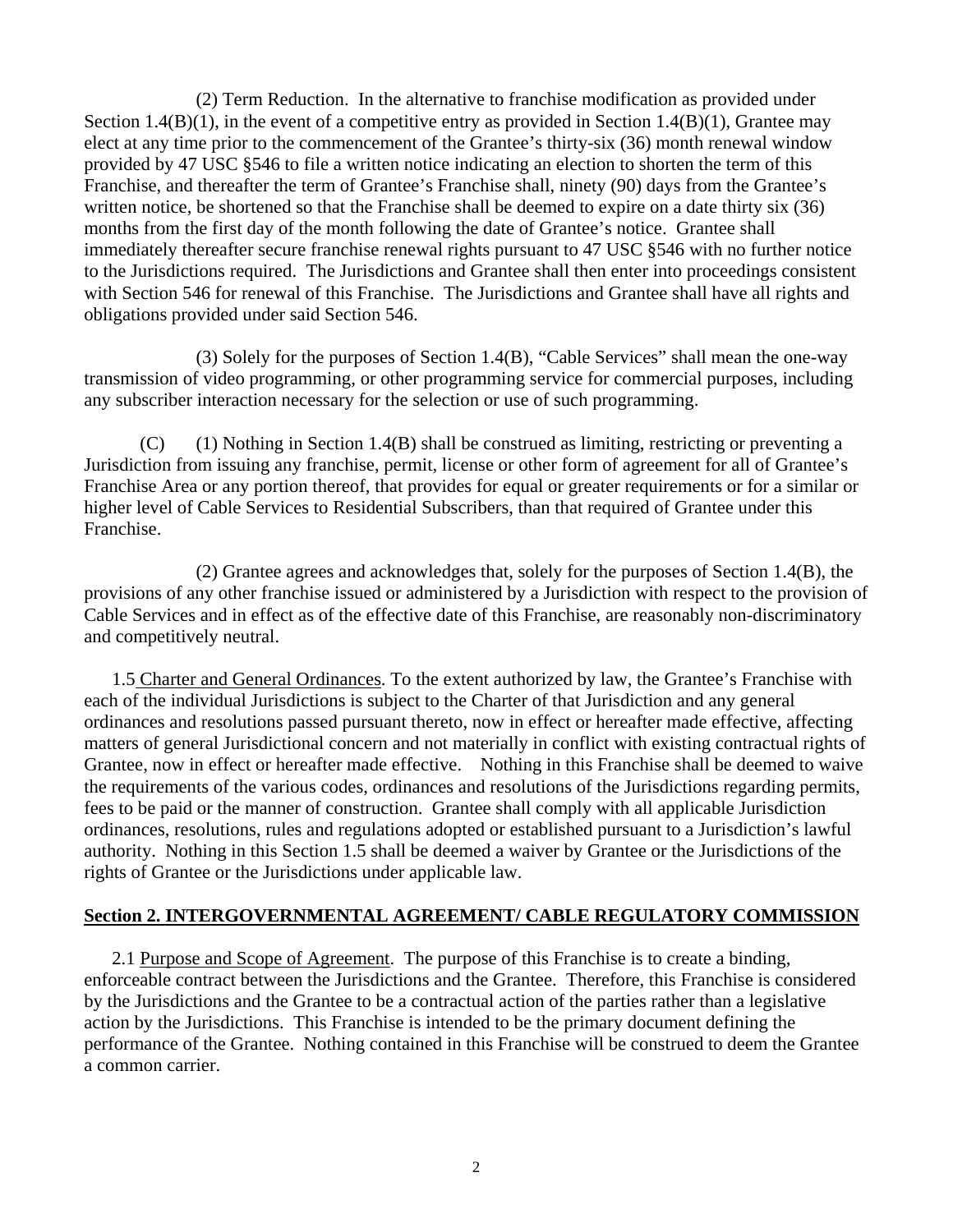### 2.2 Intergovernmental Agreement.

 (A) The governing body of each Jurisdiction has adopted this Franchise as its own, under its independent government authority. In addition, the Jurisdictions have elected to provide for regulation of this Franchise through a cable regulatory commission ("Commission") created through an Intergovernmental Agreement (attached as Exhibit A), entered into among and by all the Jurisdictions. The Jurisdictions have agreed to be bound by the decisions and actions taken by the Commission pursuant to powers, duties, and responsibilities set forth in the Intergovernmental Agreement. Unless specifically stated otherwise herein, the Commission shall be the sole representative and agent of the Jurisdictions in dealing with Grantee under the terms of this Franchise. Throughout this Franchise, all references to the "Jurisdictions" in the plural is intended by the parties to refer to the Commission acting on behalf of the Jurisdictions, unless the context requires otherwise or such powers are reserved to the individual Jurisdictions under the Intergovernmental Agreement. In fulfilling the terms of this Franchise, Grantee is expected to rely upon, look to, communicate with, and comply with the decisions and orders of the Commission, its agents, and employees on all cable matters over which they have authority. Nothing in this Franchise is intended to empower the Commission to act contrary to the provisions of the Intergovernmental Agreement. The Jurisdictions retain all powers not delegated to the Commission.

(B) Each Jurisdiction has the right to withdraw from the Intergovernmental Agreement. In the event a Jurisdiction does withdraw, it will have the latitude either to create its own cable regulatory commission or to designate its own governing body to handle cable affairs. In such case, the Grantee will deal separately with the Jurisdiction that has withdrawn. Each of the Jurisdictions that is a party to the Intergovernmental Agreement agrees that it will not withdraw from the Intergovernmental Agreement without first providing written notice to the Grantee and giving the Grantee an opportunity to state its position on such withdrawal. Similarly, the Jurisdictions agree that they will not amend the Intergovernmental Agreement without first providing written notice to the Grantee and giving the Grantee an opportunity to state its position on any proposed amendment.

 (C) Any withdrawal from or amendment to the Intergovernmental Agreement will not be construed as amending this Franchise or permitting the withdrawal of any of the remaining Jurisdictions, or the Grantee, from this Franchise.

(D) Divisibility.

 (1) Unaffected Sections. Any Jurisdiction which elects to withdraw from the Intergovernmental Agreement shall be entitled to receive the five percent (5%) franchise fee payment, as provided in Section 12 of this Franchise, for Grantee's Gross Revenues attributable to that Jurisdiction's territorial limits. Except for the Sections specifically identified in Section 2.2(D)(2), a Jurisdiction's withdrawal from the Intergovernmental Agreement shall not affect any of the Sections of this Franchise, and the Franchise shall otherwise remain in effect between the Grantee and the individual withdrawing Jurisdiction.

(2) Sections to be Renegotiated.

(a) The public benefits provided under this Franchise, such as PEG Access Channels, PEG Access Capital funds and the Institutional Network, have been negotiated by the Jurisdictions and the Grantee as an indivisible whole. Grantee has relied upon the Jurisdictions negotiating as a single entity to provide economic assurances, allowing for the consideration of these public benefits in return. The withdrawal of any Jurisdiction from the Intergovernmental Agreement shall require that Jurisdiction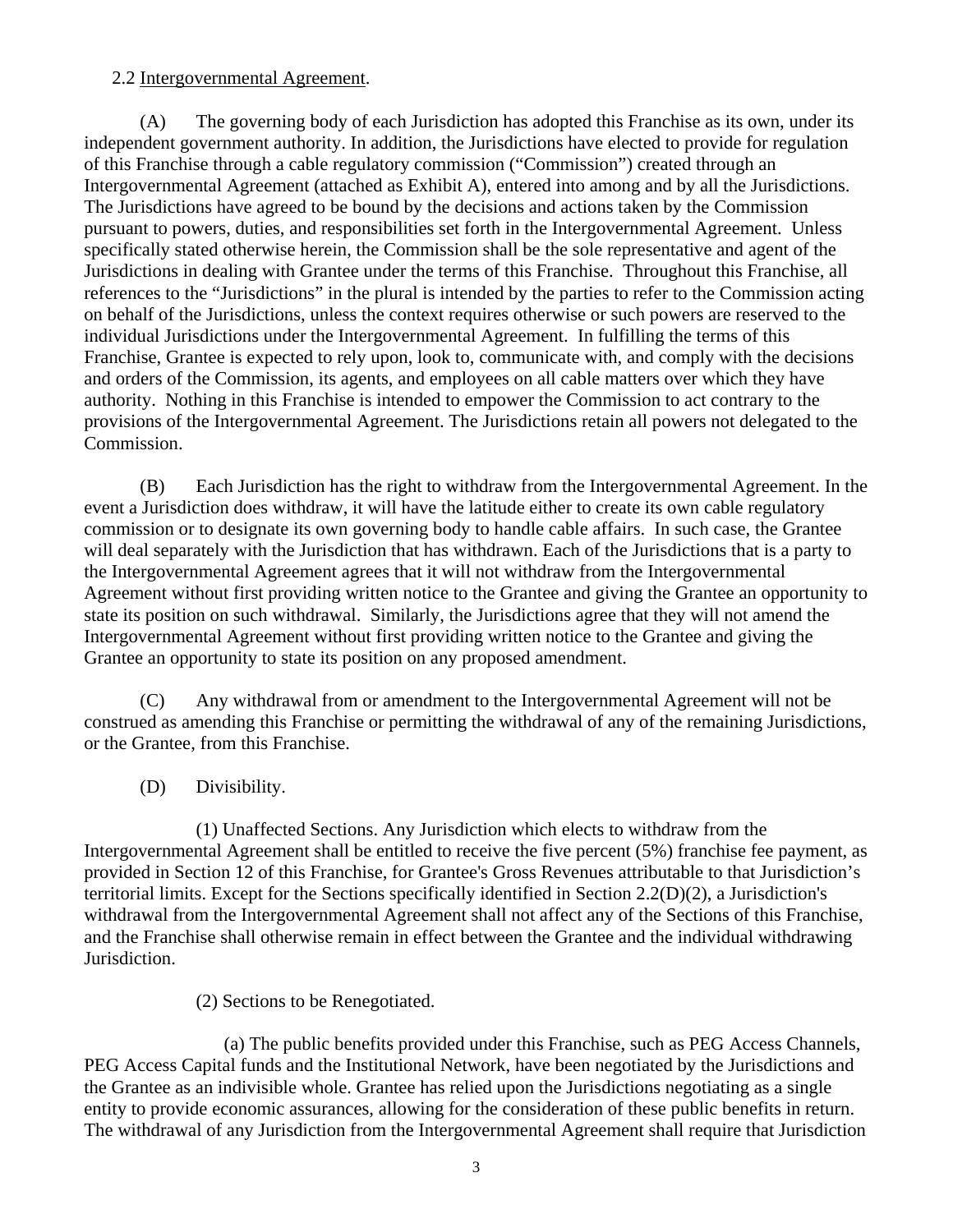and the Grantee to renegotiate the following Sections of this Franchise: Section 5; Section 6; Section 7; Section 9; Section 13.1; Section 13.2; Section 14.3; and Section 19.1. The renegotiated Sections shall, to the extent practicable continue to provide the benefits to the Jurisdiction provided hereunder, but only to the extent such benefits may be provided without any additional cost (whether by direct payment to the Jurisdiction, increase labor costs, increased material costs or otherwise) to Grantee over and above the cost it would have incurred has the Jurisdiction not withdrawn. If the parties are unable to reach agreement on the modification of these identified Sections within 90 days after the withdrawal of the Jurisdiction becomes effective, the parties may submit the renegotiation to binding arbitration, which shall take place under the terms of Section 20.2 of this Franchise or to mediation under the terms of Section 20.3. Until such time as an agreement with respect to a particular Section is effective, the Section as provided in this Franchise shall remain in effect as if the Jurisdiction had not withdrawn.

(b) A withdrawing Jurisdiction will not be entitled to any of the PEG Access services provided under this Franchise, unless it continues to pay to MetroEast Community Media the same percentage of franchise fee revenues paid by the remaining Jurisdictions. For purposes of this Section 2.2(D)(2)(b), MetroEast Community Media is the nonprofit designated by contract with the Jurisdictions to manage Access Resources. The Grantee shall not be obligated to provide other public benefits to withdrawing Jurisdictions on any proportional basis, and a withdrawing Jurisdiction will not be entitled to any of the other public benefits provided under this Franchise, except as an ancillary third-party beneficiary of those benefits being provided by the Grantee to the remaining Jurisdictions. A withdrawing Jurisdiction will not be entitled to the regulatory services of the Commission provided for under the Intergovernmental Agreement.

### <span id="page-9-1"></span>**Section 3. DEFINITIONS**

<span id="page-9-2"></span>3.1 (A) Captions. Throughout this Franchise, captions to Sections are intended solely to facilitate reading and to reference the Sections and provisions of this Franchise. The captions shall not affect the meaning and interpretation of this Franchise.

<span id="page-9-3"></span>(B) Definitions. For the purpose of this Franchise, and all Exhibits attached hereto, the following terms, phrases, and their derivations shall have the meanings given below unless the context indicates otherwise. When not inconsistent with the context, words used in the present tense include the future tense, words in the plural number include the singular number, and words in the singular include the plural number. The word "shall" is always mandatory and not merely directory.

<span id="page-9-4"></span>3.2 "Access" means the availability for use of the Cable System in accordance with the Franchise by various agencies, institutions, organizations, groups and individuals in the community to acquire, create, and distribute Programming not intended to generate income which may be subject to federal, state, or local income taxes and not under the Grantee's editorial control, including, but not limited to:

<span id="page-9-5"></span><span id="page-9-0"></span>(A) "Public Access" means Access where organizations, groups or individual members of the general public, on a nondiscriminatory basis, are the primary or designated Programmers or users having editorial control over their Programming;

<span id="page-9-6"></span>(B) "Educational Access" means Access where educational institutions are the primary or designated Programmers or users having editorial control over their Programming;

<span id="page-9-7"></span>(C) "Government Access" means Access where governmental institutions are the primary or designated Programmers or users having editorial control over their Programming; and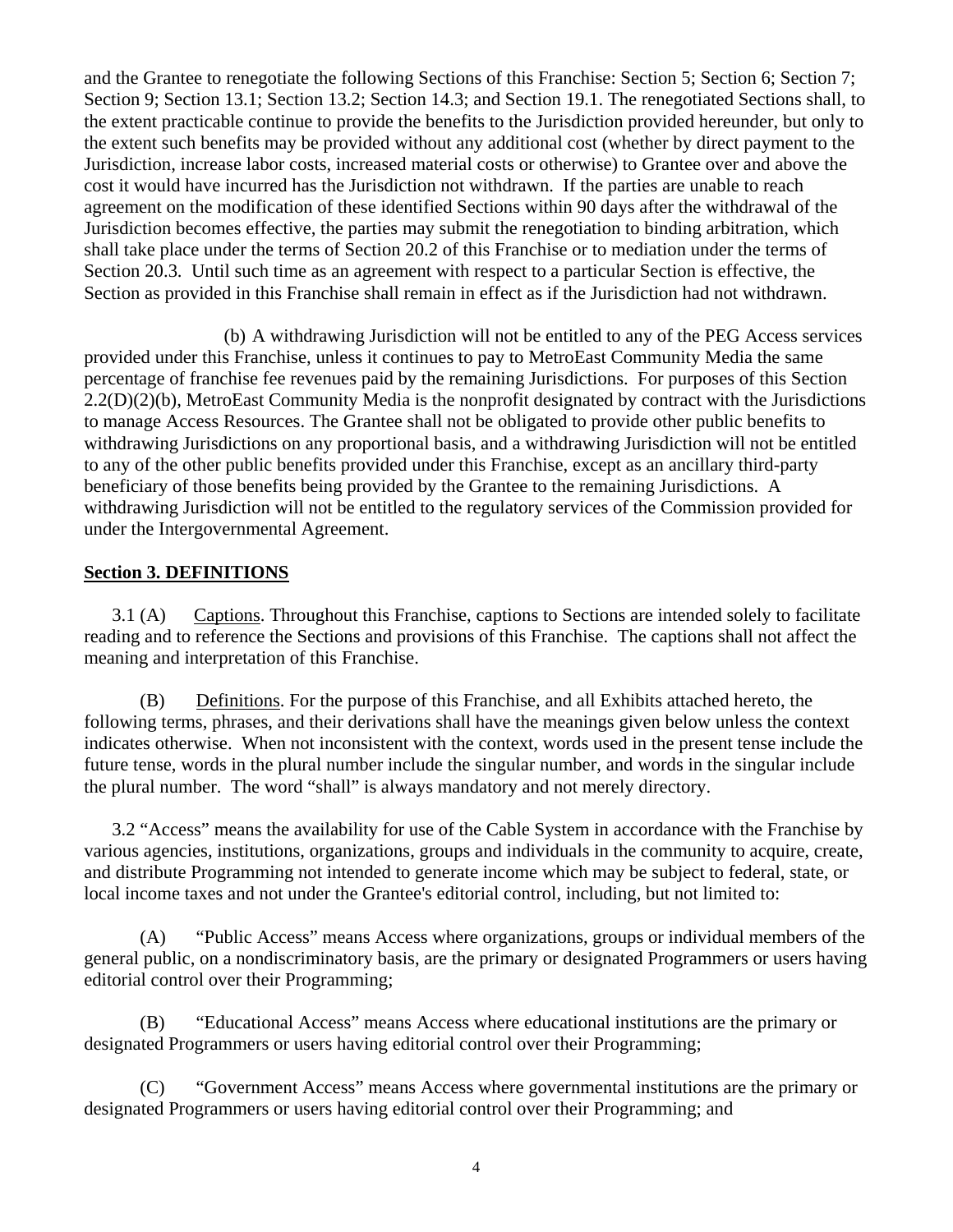<span id="page-10-0"></span>(D) "PEG Access" means Public Access, Educational Access, and Government Access, collectively.

<span id="page-10-1"></span>3.3 "Access Channel" means any Channel designated for Access purposes or otherwise made available to facilitate or transmit PEG Access Programming.

<span id="page-10-2"></span>3.4 "Access Resources" means the Channels, services, facilities, equipment, technical components and/or financial support provided under this Franchise, which is used or useable by and for PEG Access.

<span id="page-10-3"></span>3.5 "Activation" or "Activated" means the status of any Capacity or part of the Cable System in which any Residential Service, Institutional Service or Access Resource requiring the use of that Capacity or part is made available, in accordance with the Franchise, without further installation, adjustment, modification or testing of Cable System equipment.

<span id="page-10-4"></span>3.6 "Affiliated Entity" means any entity having ownership or control in common with the Grantee, in whole or in part, including, without limitation, Grantee's Parent Corporations and any subsidiaries or affiliates of such Parent Corporations.

<span id="page-10-5"></span>3.7 "Annual" or "Annually" means the period consisting of a full calendar year, beginning January 1 and ending December 31, unless otherwise provided in this Franchise.

<span id="page-10-6"></span>3.8 "Basic Service" is the level of Programming service which includes, at a minimum, all Broadcast Channels, all PEG Access Channels required in this Franchise, and any additional Programming added by the Grantee, and is made available to all Cable Services Subscribers in the Franchise Area.

<span id="page-10-7"></span> 3.9 "Broadcast Channels" means local commercial television stations, qualified low power stations and qualified local noncommercial educational television stations, as referenced under 47 USC § 534 and 535.

<span id="page-10-8"></span>3.10 "Cable Regulatory Commission" means the Mt. Hood Cable Regulatory Commission, or its successor agency as designated by ordinance or resolution of the Jurisdictions.

3.11 "Cable Services" shall have the meaning provided under Federal law and regulations.

<span id="page-10-9"></span>3.12 "Cable Services Area" means that portion of the Franchise Area which is within the Urban Growth Boundary, as now or hereafter constituted. In the event that the Urban Growth Boundary ceases to exist as a legal measurement, then the last existing Urban Growth Boundary shall be controlling.

3.13 "Cable System" shall have the meaning provided under Federal law and regulations.

<span id="page-10-11"></span><span id="page-10-10"></span>3.14 "Capacity" means the capability of the Cable System to carry Signals within a given format (e.g. at the time of the effective date of this Franchise, RF Capacity may be described in terms of portions of the total radio frequency bandwidth by specifying a number of MHz).

<span id="page-10-12"></span>3.15 "Capital" or "Capital Costs" means the expenditure of funds for services, products or other resources, whose useful life can be expected to exceed a period of one year or longer.

<span id="page-10-13"></span>3.16 "Channel" means a time or frequency slot or technical equivalent on the Cable System, discretely identified and capable of carrying full motion color video and audio, and may include other non-video subcarriers and digital information.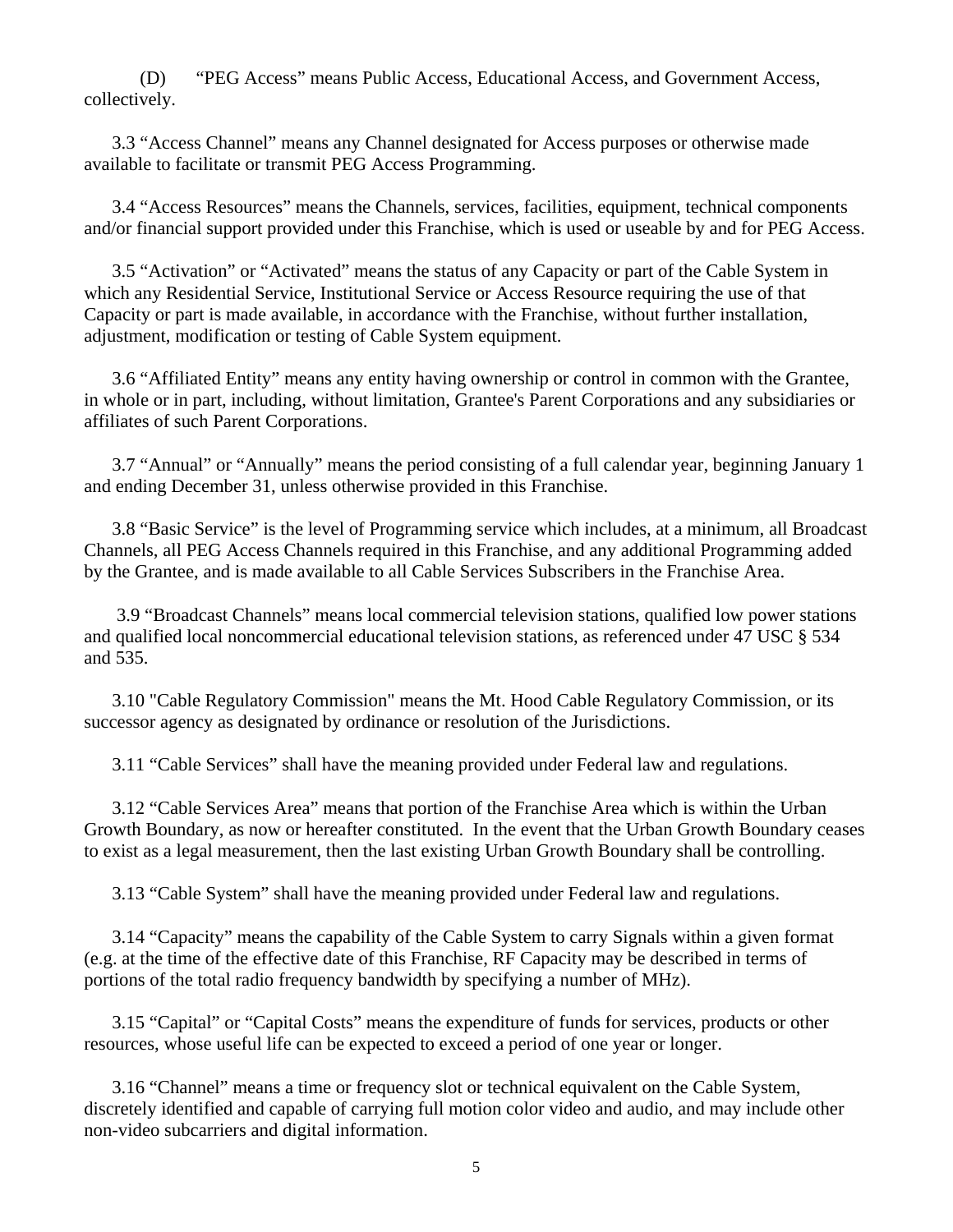3.17 "Clerk" means the clerk or recorder of each Jurisdiction, unless the Jurisdiction has designated an alternative recipient.

<span id="page-11-0"></span>3.18 "Designated Access Provider" means the entity or entities designated by the Jurisdictions under Section 5.1.

<span id="page-11-1"></span>3.19 "Downstream" means the direction of Signals from the Headend to Subscribers or Interconnect points served by the Cable System.

<span id="page-11-2"></span>3.20 "Dwelling Unit" means any building, or portion thereof, that has independent living facilities, including provisions for cooking, sanitation and sleeping, and that is lawfully occupied for residential purposes. Buildings with more than one set of facilities for cooking shall be considered multiple dwelling units unless the additional facilities are clearly accessory.

<span id="page-11-3"></span>3.21 "Expanded Basic Service Tier" is the most commonly-subscribed to tier of service and does not include the Basic Service Tier or pay per-view or pay-per-program services.

3.22 "Facility" means any tangible component of the Cable System.

3.23 "FCC" means the Federal Communications Commission.

<span id="page-11-5"></span><span id="page-11-4"></span>3.24 "Fiber" means a transmission medium of optical fiber cable capable of carrying Signals by means of lightwave impulses.

<span id="page-11-6"></span>3.25 "Franchise" means this franchise agreement, as fully executed by the Jurisdictions and the Grantee.

<span id="page-11-7"></span>3.26 "Franchise Area" means the territory within the boundaries of the cities of Fairview, Wood Village, Troutdale and Gresham, together with all territory within the boundaries of Multnomah County not included within the territory of any incorporated city.

3.27 "Gross Revenues" means all amounts, in whatever form and from all sources, derived from the operation of Grantee's Cable System to provide Cable Services within the Jurisdictions, by the Grantee or by any Affiliated Entity only to the extent such amounts are earned from the operation of Grantee's Cable System within the Jurisdictions. "Gross Revenues" shall include, without limitation, amounts for the Basic Service Tier, any other programming service tiers, Pay Services, audio services, Subscriber installations and transactions, Leased Access, advertising, equipment rentals and all other revenues derived from the operation of Grantee's Cable System to provide Cable Services within the Jurisdictions. Grantee shall report Gross Revenues to the Jurisdictions using the accrual method of accounting, consistent with Generally Accepted Accounting Principles ("GAAP"). Nothing in this Section shall impair a Jurisdiction's ability to challenge Grantee's interpretation of GAAP. Revenues which are not directly attributable to specific customers, such as advertising revenue and home shopping commissions, shall be allocated to systems and jurisdictions on a per subscriber basis measured in a consistent manner from period to period. "Gross Revenues" shall also include amounts earned during any period regardless of whether: (1) the amounts are paid in cash, in trade or by means of some other benefit to the Grantee or any Affiliated Entity; (2) the goods or services with which the revenue is associated are provided at cost or the revenue amount can be matched against an equivalent expenditure; and (3) the amounts are initially recorded by the Grantee or an Affiliated Entity. "Gross Revenues" shall not be net of (1) any operating expense; (2) any accrual, including, without limitation, any accrual for commissions; or (3)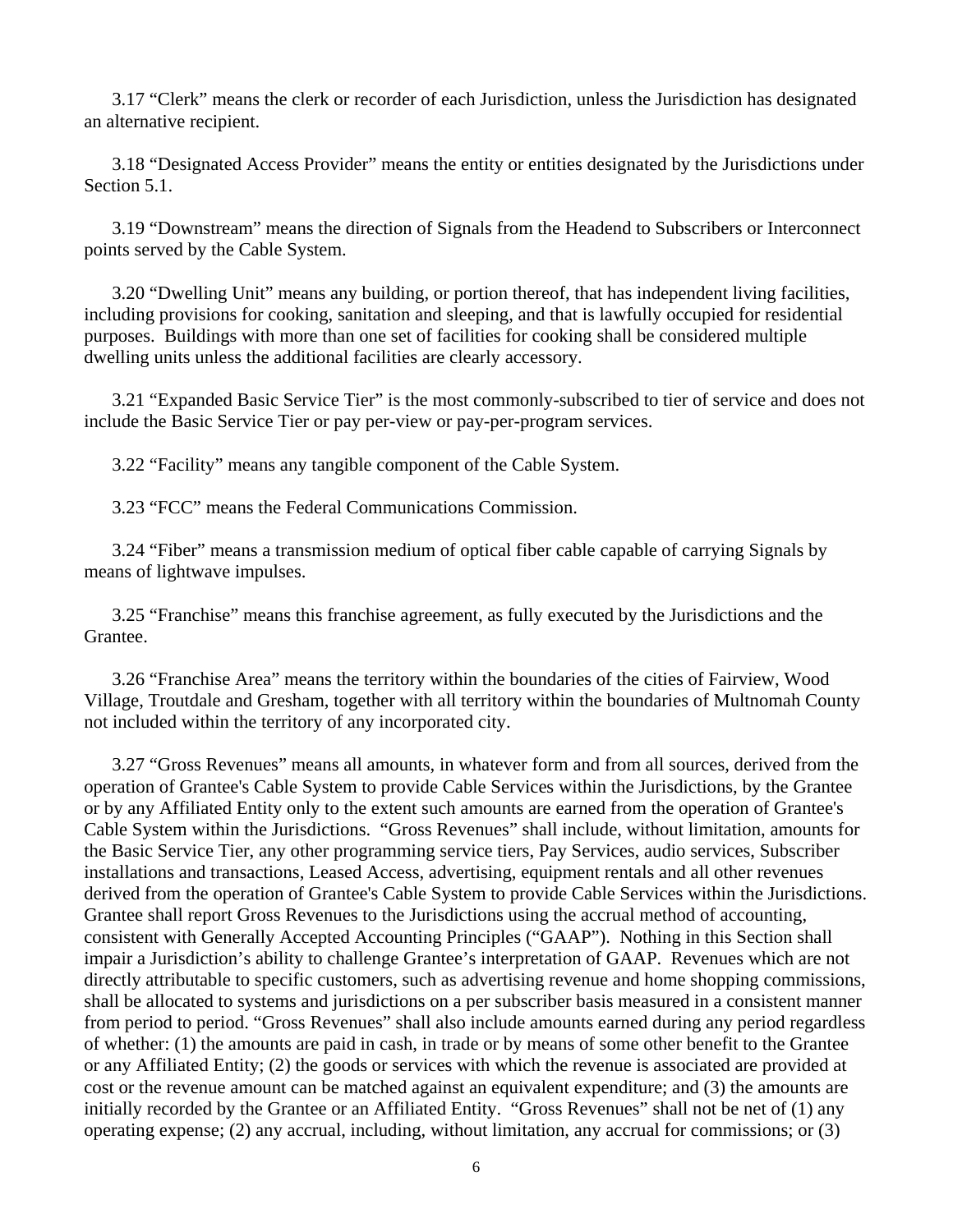any other expenditure, regardless of whether such expense, accrual or expenditure reflects a cash payment. "Gross Revenues", however, shall not be double counted. Revenues of both Grantee and an Affiliated Entity that represent a transfer of funds between the Grantee and the Affiliated Entity, and that would otherwise constitute Gross Revenues of both the Grantee and the Affiliated Entity, shall be counted only once for purposes of determining Gross Revenues. Similarly, operating expenses of the Grantee which are payable from Grantee's revenue to an Affiliated Entity and which may otherwise constitute revenue of the Affiliated Entity, shall not constitute additional Gross Revenues for purposes of this Franchise. "Gross Revenues" shall include amounts earned by Affiliated Entities only to the extent that Grantee could, in concept, have earned such types of revenue in connection with the operation of Grantee's Cable System and recorded such types of revenue in its books and Records directly but for the existence of Affiliated Entities. "Gross Revenues" shall not include sales or other similar taxes imposed by law on Subscribers which the Grantee is not obligated to collect, nor amounts received from I-Net Institutions for use of the Institutional Network.

3.28 "Hazardous Substances" has the meaning given by ORS 465.200(16) (2009)

<span id="page-12-2"></span><span id="page-12-1"></span>3.29 "Headend" means Grantee's Facility for reception and dissemination of Signals on the Cable System, including cable, antennas, wires, satellite dishes, monitors, switchers, modulators, processors, equipment for the Interconnection of the Cable System with adjacent cable systems or other separate communications network, and all other related equipment and Facilities.

<span id="page-12-3"></span>3.30 "Incremental" costs means the amount actually expended by Grantee in meeting an obligation under this Franchise which Grantee would not otherwise have expended in order to operate and conduct the business of its Cable System or to meet another obligation of this Franchise.

<span id="page-12-4"></span>3.31 "Interconnect" or "Interconnection" means the provision by Grantee of technical, engineering, physical, financial, and all other necessary components to provide and adequately maintain a physical linking of Grantee's Cable System with any other designated cable system or any separate communications network so that services of technically adequate quality may be sent to and received from such other systems to the extent required by this Franchise.

<span id="page-12-5"></span><span id="page-12-0"></span>3.32 "Institutional Network" or "I-Net" means Capacity on the Cable System facilities used to provide one-way and bi-directional communication services to and among I-Net Subscribers pursuant to 47 USC § 531 and § 541. The facilities include all equipment on Grantee's side of the demarcation point at the I-Net Site's termination panel required to make the Capacity available including but not limited to Fiber, coaxial cable, switching, patching, electronic transmitting, receiving, and Signal conversion necessary for effective use of the I-Net.

<span id="page-12-6"></span>3.33 "I-Net Institution" means any public primary and secondary school and community colleges, which have received the appropriate accreditation from the State of Oregon; public libraries; Designated Access Providers; and any agency of local government, excluding state or federal governments, except that the Oregon Judicial Department and Oregon Department of Justice shall be included as I-Net Institutions.

<span id="page-12-7"></span>3.34 "I-Net Services" means one-way and bi-directional communications services provided over the Institutional Network to and among I-Net Institutions.

<span id="page-12-8"></span>3.35 "I-Net Site" means a site within the Franchise Area identified by the Jurisdictions to receive I-Net Services over the Institutional Network in accordance with this Franchise.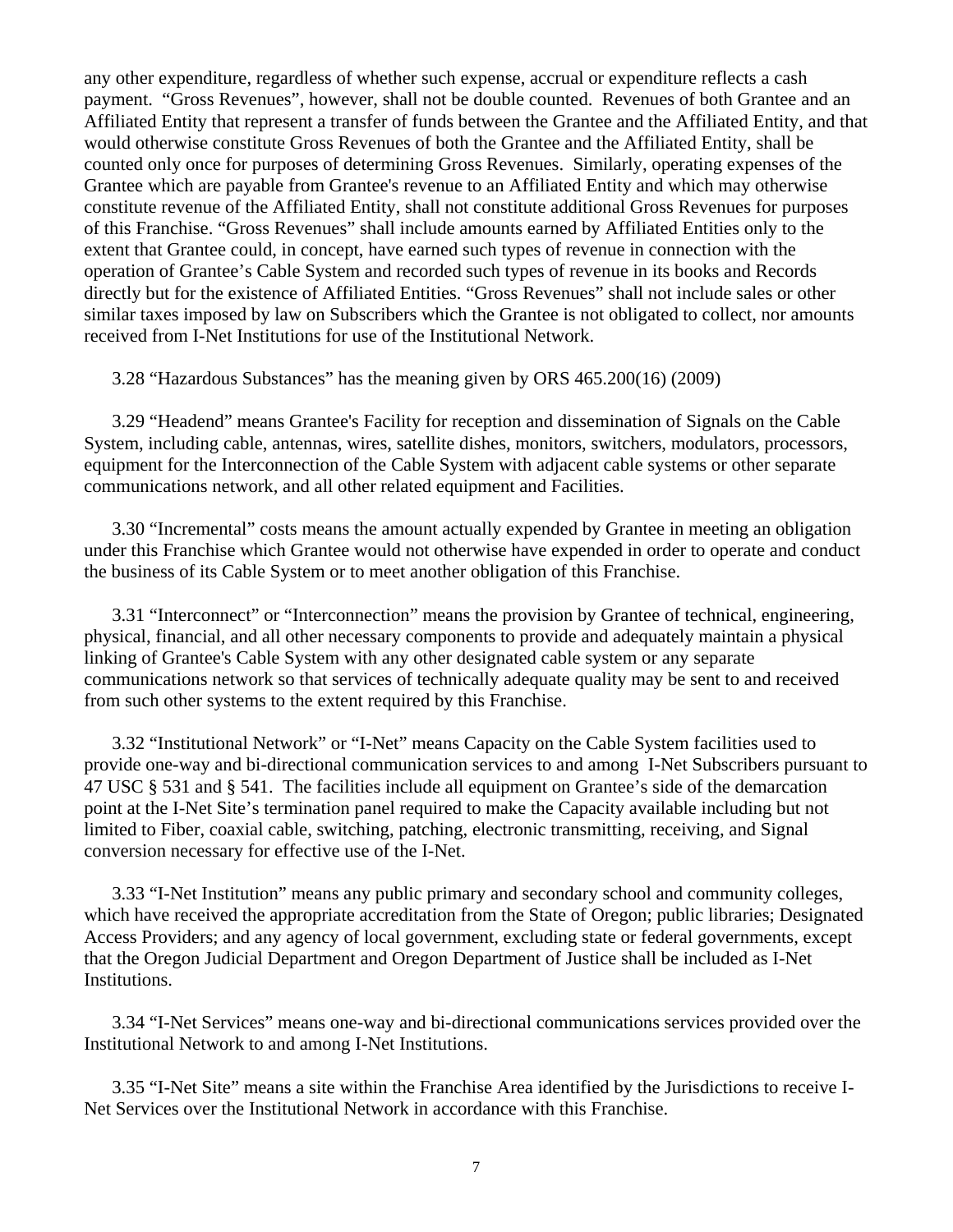3.36 "I-Net Subscriber" means an I-Net Institution receiving I-Net Services.

<span id="page-13-0"></span>3.37 "Jurisdictions" in the plural means the Oregon cities of Fairview, Wood Village, Troutdale, and Gresham, together with Multnomah County, Oregon, and if any other city enters into the Intergovernmental Agreement and adopts this Franchise, and the Grantee executes the Franchise, as provided in Section 21, such city shall also be included with the "Jurisdictions." "Jurisdiction" in the singular means variously, depending on the context of usage, an individual member unit of government, such as a city or county, or to the collective units of local government which have adopted this Franchise; or the Cable Regulatory Commission created by the Jurisdictions pursuant to the Intergovernmental Agreement.

3.38 "Legal Counsel" means the city attorney or county counsel of each Jurisdiction, unless the Jurisdiction has designated an alternative recipient.

<span id="page-13-1"></span>3.39 "Parent Corporation" means Comcast Communications, Inc. and includes any other existing or future corporations with greater than fifty percent ownership or control over Grantee.

<span id="page-13-2"></span>3.40 "Pay Service" means video Signals delivered to Subscribers on a per program, per Channel, or other separate subscription basis for a fee or charge over and above the regular charges for other Grantee tiers of service.

<span id="page-13-3"></span>3.41 "Person" means any individual, sole proprietorship, partnership, association, corporation or other form of organization authorized to do business in the State of Oregon, and includes any natural person.

<span id="page-13-4"></span>3.42 "Programmer" means any Person responsible for Programming on the Cable System, including, without limitation, any Person who produces or otherwise provides Programming for transmission on the Cable System.

<span id="page-13-5"></span>3.43 "Programming" means television programs, audio, video or other patterns of Signals to be transmitted on the Cable System, and includes all programs or patterns of Signals transmitted, or capable of being transmitted, on the Cable System.

<span id="page-13-6"></span>3.44 "Record" means written or graphic materials, however produced or reproduced, or any other tangible permanent record, including, without limitation, all letters, correspondence, memoranda, minutes, notes, summaries or accounts of telephone conversations, summaries or accounts of personal conversations or interviews, reports, notebooks, sketches, summaries or accounts of meetings or conferences, opinions or reports of consultants or experts, invoices, billings, statements of accounts, studies, appraisals, analyses, contracts, agreements, charts, graphs, photographs and any other writings or recordings of every kind and description, including magnetic media, and all sound recordings, to the extent related to the enforcement or administration of this Franchise.

<span id="page-13-7"></span>3.45 "Residential Network" means the Cable System designed principally for the delivery of Cable Service to individual Dwelling Units.

<span id="page-13-9"></span><span id="page-13-8"></span>3.46 "Residential Subscriber" means any Subscriber receiving Cable Services delivered to single or multiple Dwelling Units.

3.47 "Section" means a provision of this Franchise, unless specified as part of another document.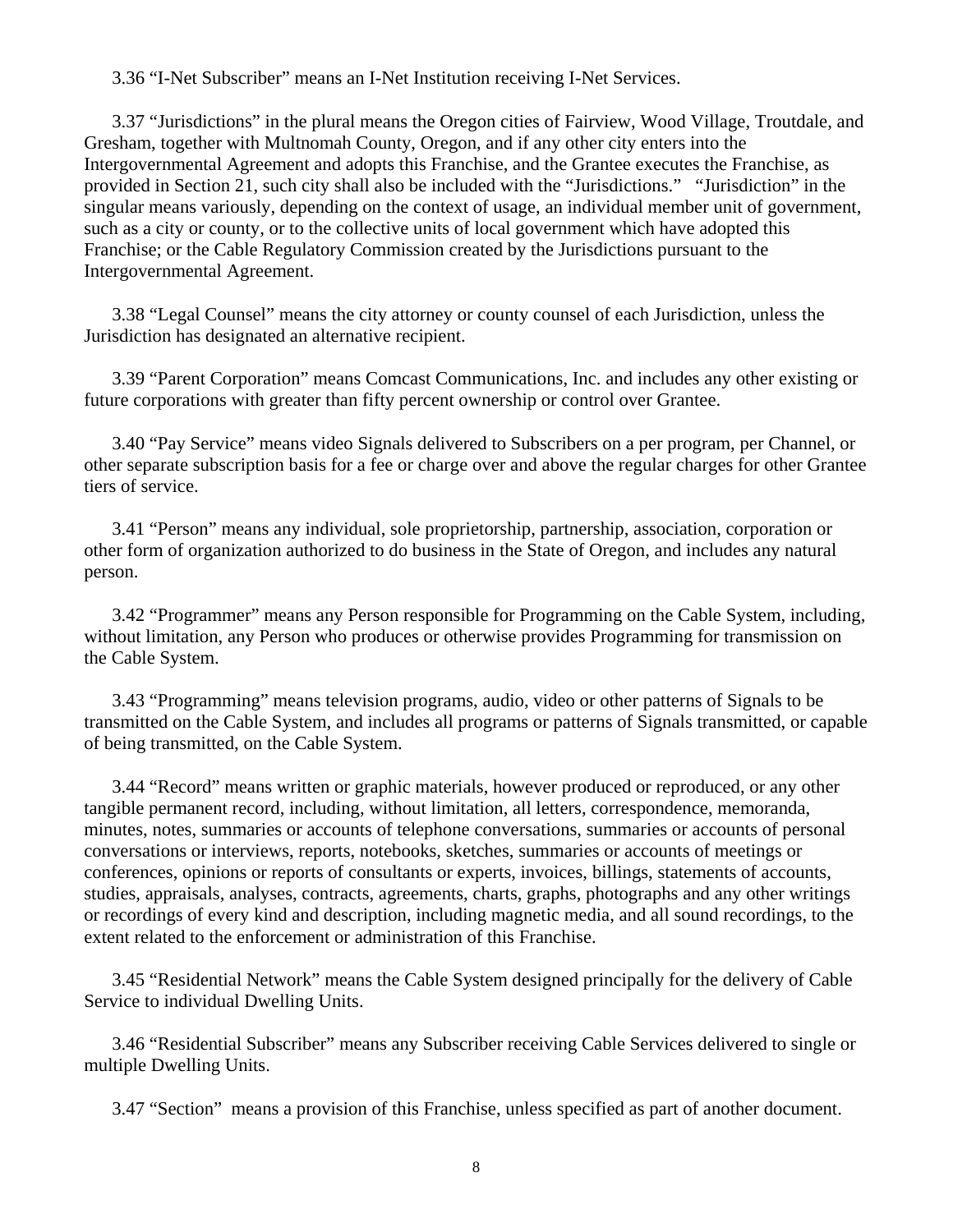<span id="page-14-0"></span>3.48 "Signal" means any analog or digital electrical or light impulses carried on the Cable System, whether one-way or bi-directional.

<span id="page-14-1"></span>3.49 "Streets" means the surface of any public street, road, alley or highway, within the Jurisdictions, used or intended to be used by the general public for general transportation purposes to the extent the Jurisdictions have the right to allow the Grantee to use them, and the space above and below.

<span id="page-14-2"></span>3.50 "Subscriber" means any Person who is lawfully receiving, for any purpose or reason, any Cable Services provided by Grantee by means of or in connection with the Cable System, whether or not a fee is paid for such service.

<span id="page-14-3"></span> 3.51 "Upstream" means the direction of Signals transmitted to the Headend from remote points on the Cable System or from Interconnection points on the Cable System.

### <span id="page-14-4"></span>**Section 4. FRANCHISE AREA**

<span id="page-14-5"></span>4.1 Cable Services. Subject to the provisions of this Franchise, Grantee shall provide Cable Services and I-Net Services authorized by this Franchise and applicable law within the Franchise Area.

#### <span id="page-14-7"></span><span id="page-14-6"></span>**Section 5. PEG ACCESS**

#### 5.1 Designated PEG Access Providers.

(A) The Jurisdictions may designate up to six (6) PEG Access providers, including itself for Government Access purposes, to control and manage the use of any or all Access Resources provided by Grantee under this Franchise. To the extent of such designation by the Jurisdictions, the Designated Access Provider shall have sole and exclusive responsibility for operating and managing such Access Resources.

(B) Grantee shall cooperate with Designated Access Providers in the use of the Cable System and Access Resources. Grantee shall enter into operating agreements as may be necessary to facilitate and coordinate the provision of PEG Access, provided that all such operating agreements shall not be inconsistent with the terms of this Franchise.

5.2 Access Channel Capacity on the Residential Network.

<span id="page-14-8"></span>(A) Access Channels Universally Available. All Access Channels required by this Franchise shall be included by Grantee in Basic Service, and in accordance with Sections 5.2(C) through (F), and be fully available and accessible to every Cable Services Subscriber.

(B) Access Channel Origination Points. The Jurisdictions may designate up to six (6) points of origination for Access Channels located within the Cable Services Area. Grantee shall provide the technical capability to transmit Signals for Access Channels from the designated origination points in place on the effective date of this Franchise to Grantee's Headend for distribution on the Residential Network.

 (C) Simulcast Analog and Digital Channels. Prior to digital transition under Section 5.2(D), Grantee shall provide not less than eight (8) Activated Downstream Channels, for PEG Access use, in Grantee's Basic Service. Grantee shall simultaneously carry each Access Channel under this Section in both analog and digital format Basic Service, for a total of 16 Activated Downstream Channels, until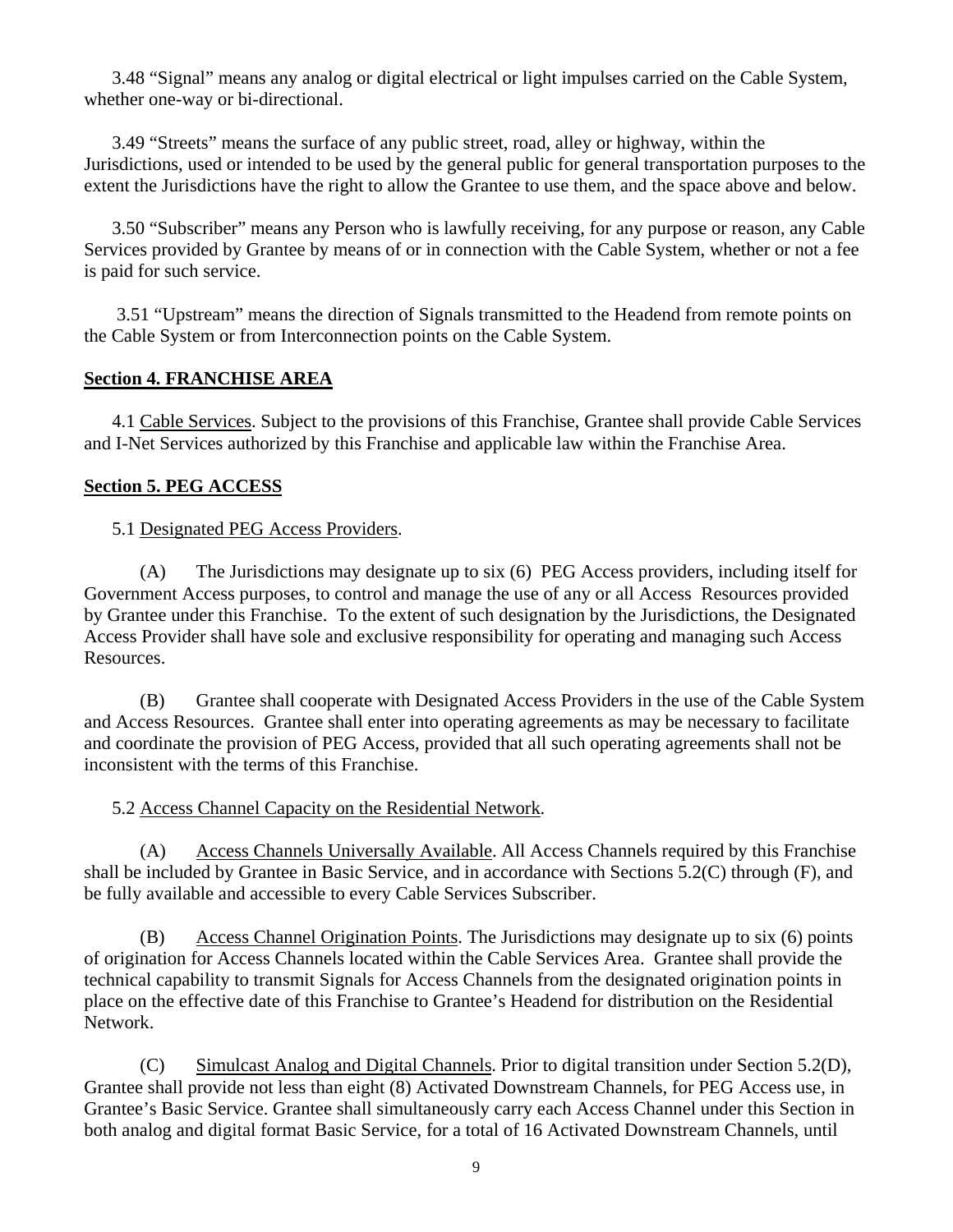Grantee no longer offers analog format Basic Service. Grantee shall carry all components of the standard definition Access Channel Signals provided by the Designated Access Provider including, but not limited to, closed captioning, stereo audio and other elements associated with the Programming.

 (D) Digital Channels After Digital Transition. At such time Grantee no longer offers Basic Service in an analog format, Grantee shall continue to provide not less than eight (8) Activated Downstream Channels for PEG Access use in a standard digital format in Grantee's Basic Service. Grantee shall carry all components of the standard definition Access Channel Signals provided by the Designated Access Provider including, but not limited to, closed captioning, stereo audio and other elements associated with the Programming. The Designated Access Provider shall be responsible for providing the Access Channel Signal in a standard definition format to the demarcation point at the designated point of origination for the Access Channel. Grantee shall transport and distribute the Access Channel Signal on its Cable System and shall not discriminate against PEG Access Channels with respect to the functionality, signal quality, and features from those of the local Broadcast digital format Channels carried on the Cable System. With respect to signal quality, Grantee shall not be required to carry a PEG Access Channel in a higher quality format than that of the Channel Signal delivered to Grantee, but Grantee shall distribute the Access Channel Signal without degradation. Upon reasonable written request by a Designated Access Provider, Grantee shall verify Signal delivery to Subscribers with the Designated Access Provider, consistent with the requirements of this Section 5.2(D).

 (E) HD Channel Signal Option. After July 1, 2012, and with at least 120 day written notice to Grantee, a Designated Access Provider may provide Access Channel Signals in only HD format to the demarcation point at the designated point of origination for the Access Channel, and as such the Designated Access Provider will no longer provide the Access Channel Signals in a standard definition digital format. Grantee shall provide all necessary transmission equipment from the Designated Access Provider Channel origination point, at its Headend and throughout its distribution system, in order to deliver the Access Channels in accordance with Sections 5.2(C), (D), (F) and (G). Upon reasonable written request by Designated Access Provider, Grantee shall verify Signal delivery to Subscribers with the Designated Access Provider, consistent with the requirements of Section 5.2(E). Solely for purposes of this Section 5.2(E), Access Channel Signals delivered in HD to Grantee shall not require Grantee to deliver such HD signals to Subscribers.

 (F) HD Channels Upon Digital Transition. At such time Grantee no longer offers Basic Service in an analog format, Grantee shall simultaneously carry two (2) of the existing Access Channels in high definition (HD) format Channels on the Downstream Residential Network for PEG Access use, in addition to simultaneously carrying the standard digital Access Channels provided under Section 5.2(D). Grantee shall carry all components of the HD format Access Channel Signals provided by the Designated Access Provider including, but not limited to, closed captioning, stereo audio and other elements associated with the Programming. The Designated Access Provider shall be responsible for providing the Access Channel Signal in an HD format to the demarcation point at the designated point of origination for the Access Channel. Grantee shall transport and distribute the Access Programming without degradation. Consistent with this requirement, Grantee shall provide all necessary equipment outside the demarcation point at the Designated Access Provider Channel origination point, at its Headend and throughout its distribution system to deliver the Access Channel(s) in the HD format to Subscribers. Grantee shall not discriminate against PEG Access Channels with respect to the functionality, signal quality, and features from those of the local Broadcast HD Channels carried on the Cable System. With respect to signal quality, Grantee shall not be required to carry a PEG Access Channel in a higher quality format than that of the Channel Signal delivered to Grantee, but Grantee shall distribute the Access Channel Signal without degradation. Grantee shall verify Signal delivery to Subscribers with the Designated Access Provider, consistent with the requirements of this Section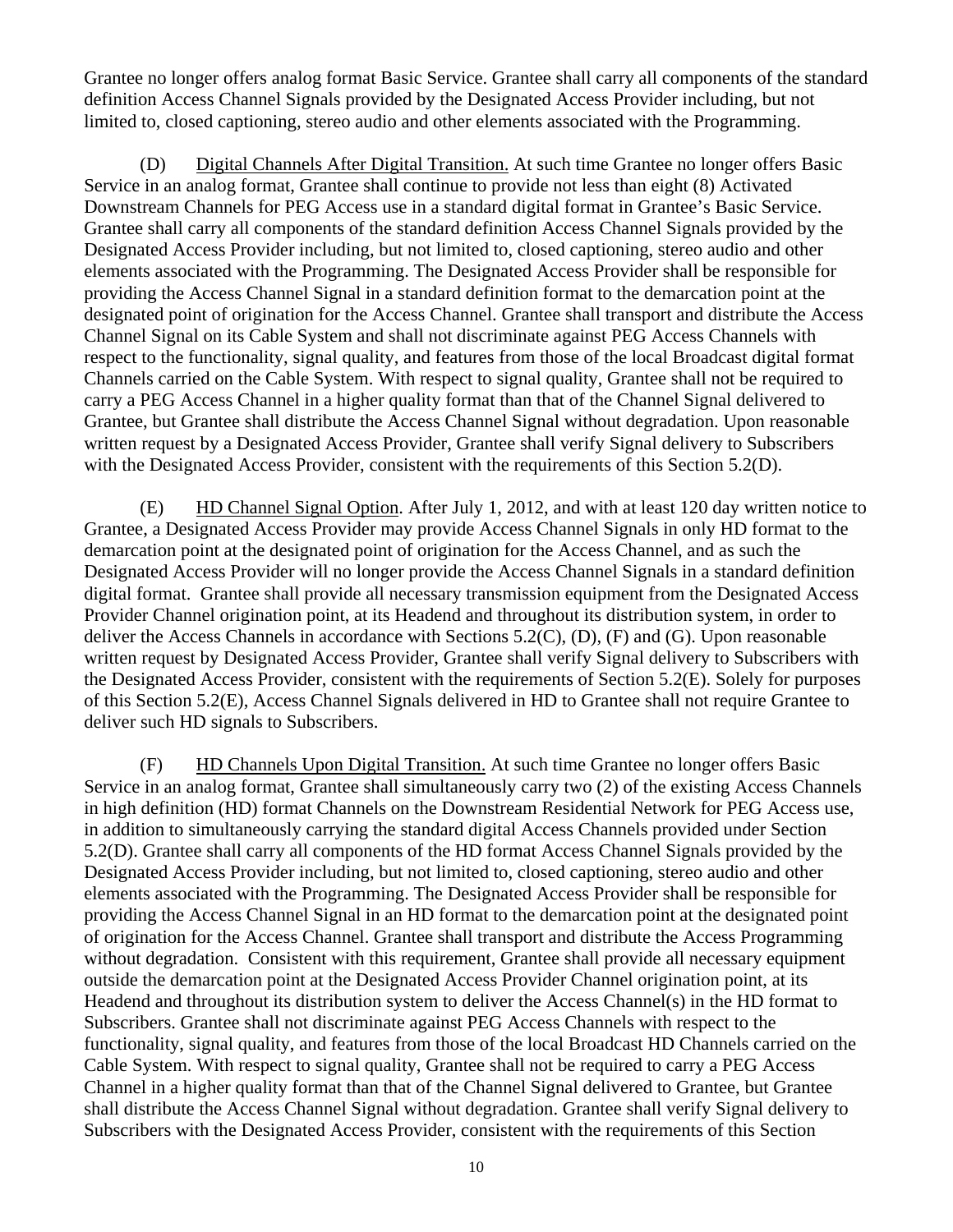5.2(F), in a manner and on a timetable as to ensure that the HD format Access Channels are included in Grantee's program services offered to Subscribers at the time that analog format Basic Service is no longer available to Subscribers.

- (G) Additional HD Access Channels.
	- (1) Grantee shall provide and Activate up to two (2) more of the existing Access Channels in HD format Access Channels, for a total of four (4) HD format Access Channels subject to the conditions in Section 5.2(G)(4), 12 months after Grantee transitions to digital-only format.
	- (2) Grantee shall provide and Activate up to two (2) more of the existing Access Channels in HD format Access Channels, for a total of six (6) HD format Access Channels, subject to the conditions in Section 5.2(G)(4), 24 months after Grantee transitions to digital-only format.
	- (3) Grantee shall provide and Activate up to two (2) more of the existing Access Channels in HD format Access Channels, for a total of eight (8) HD format Access Channels, subject to the conditions in Section 5.2(G)(4), 36 months after Grantee transitions to digital-only format.
	- (4) Activation of HD format Access Channels under Section 5.2(G) shall occur under the following conditions:

 (a)The Jurisdictions shall notify Grantee in writing of its need to Activate the HD format Access Channels under this Section 5.2(G) and shall provide notice to Grantee that the following criteria have been met:

 (1) At least 80% (eighty percent) of the Access Programming carried on the SD format Channel, which the Jurisdictions have identified as the Channel to be carried in an HD format Channel, has been produced in an HD format for any three-month time period prior to the notice provided under this Section; and

 (2) Not more than 50% (fifty percent) of the Access Programming carried on the SD format Channel, which the Jurisdictions have identified as the Channel to be carried in an HD format Channel, is character-generated only Programming for any three-month time period prior to the notice provided under this Section.

 (b) The HD format Access Channels provided under Section 5.2(G) are in addition to the SD format of those Access Channels provided for in Section 5.2(D).

 (c) Grantee shall have no more than 120 days from the date of the written notice under Section 5.2(G)(4)(a) to fully Activate the Access Channels from the Designated Access Provider to Subscribers in the HD format. Grantee shall verify HD Channel Signal delivery to Subscribers with the Designated Access Provider, consistent with the requirements of Section 5.2(F).

 (d) The Jurisdictions acknowledge that receipt of HD format Access Channels may require Subscribers to buy or lease special equipment, or pay additional HD charges applicable to all HD services.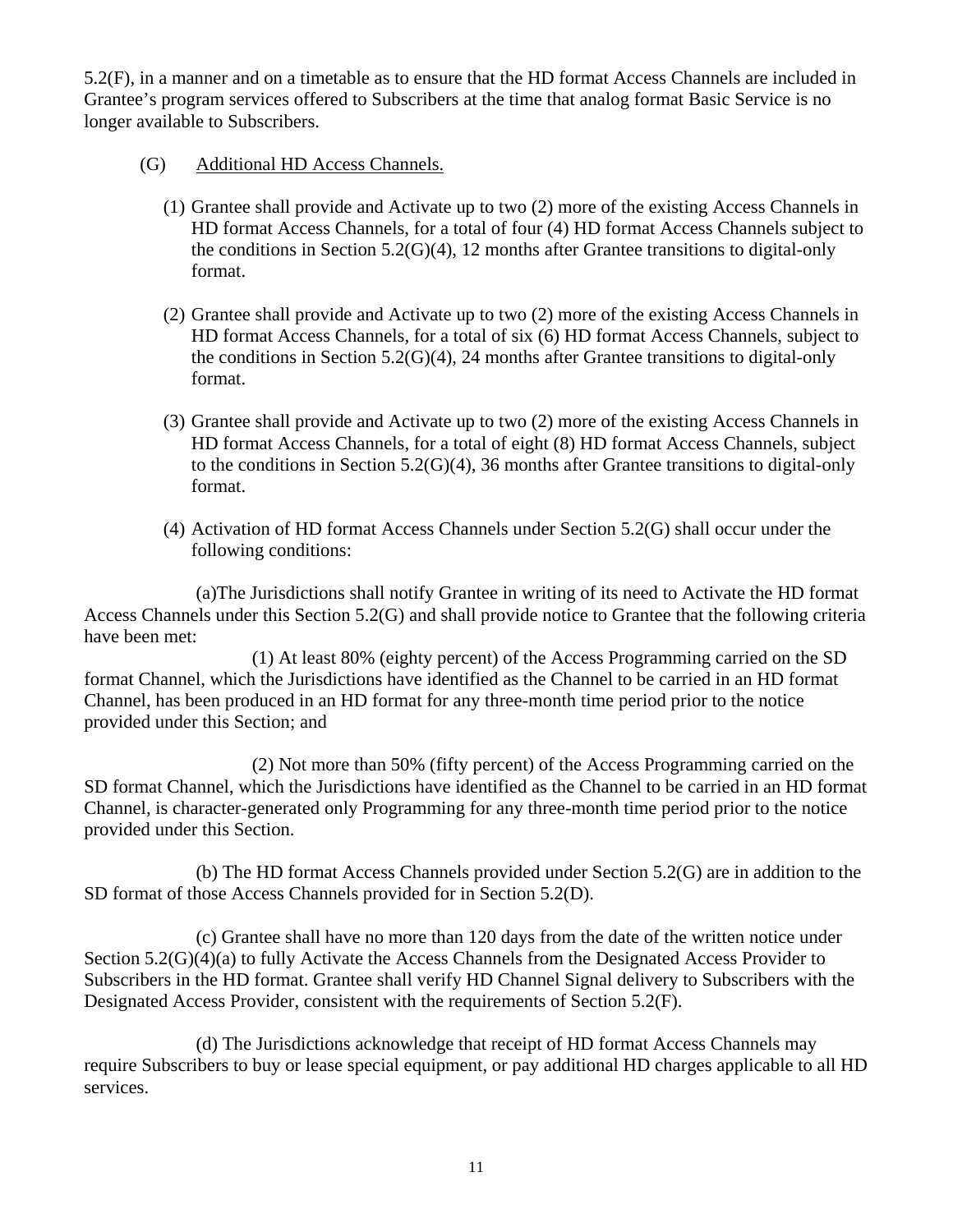(H) Audio. Access Channels shall include stereo audio or other forms of audio carried within the Access Channel. For example, any PEG Access Programming provided to Grantee with SAP (Second Audio Program) shall be provided to Subscribers with the SAP feed intact. For digital Access Channels, any PEG Access Programming provided to Grantee with SAP or MAP (Multiple Audio Program) shall be provided to Subscribers with the SAP or MAP feeds intact, except to the extent Federal, State or Local law or regulation prescribes otherwise.

(I) PEG Access Capacity not Offset. The PEG Access Capacity set forth in Section 5 does not include, nor is it to be offset against, I-Net Capacity as set forth in Section 6.

(J) Advances in Channel Technology. If Grantee incorporates new or emerging improvements (such as 3D display) in Channel delivery or display on Grantee Channels made available to Residential Subscribers, the Jurisdictions or a Designated Access Provider may submit a written request to meet with the Grantee. Without further obligation, following receipt of such request, Grantee will participate in discussions of these improvements or enhancements with the Jurisdictions and the Designated Access Providers. These discussions shall address potential options for improvements and enhancements on the delivery of PEG Channels to subscribers in comparable format, including possible technical means and costs of incorporating such improvements or enhancements for the PEG Channels.

5.3 Access Channel Assignments.

<span id="page-17-0"></span>(A) Grantee shall provide Channel assignments for PEG Access and narrowcast such Access Channels to the specific geographic areas as follows:

| $(1)$ Channel 11 - public access    | (Franchise Area)                                                                                                        |
|-------------------------------------|-------------------------------------------------------------------------------------------------------------------------|
| (2) Channel 21 - public access      | (Franchise Area)                                                                                                        |
| (3) Channel 22 - public access      | (Franchise Area)                                                                                                        |
| $(4)$ Channel 23 – public access    | (Franchise Area)                                                                                                        |
| (5) Channel 30 - government access  | (Franchise Area)                                                                                                        |
| (6) Channel 27 - educational access | (Portland Community College service area<br>and Mt. Hood Community College service<br>area discretely)                  |
| (7) Channel 28 - educational access | (Portland Public Schools service area and<br>other public schools' service areas within<br>Multnomah County discretely) |
| (8) Channel 29 - public access      | (Franchise Area)                                                                                                        |

 (B) PEG Access Channel assignments, as provided under Section 5.3(A), may be adjusted or altered only with the specific written approval, in advance, by the Jurisdictions. Access Channel types, (i.e. Public, Educational, Government), as provided under this Section, may be adjusted by Designated Access Providers upon approval by the Jurisdictions.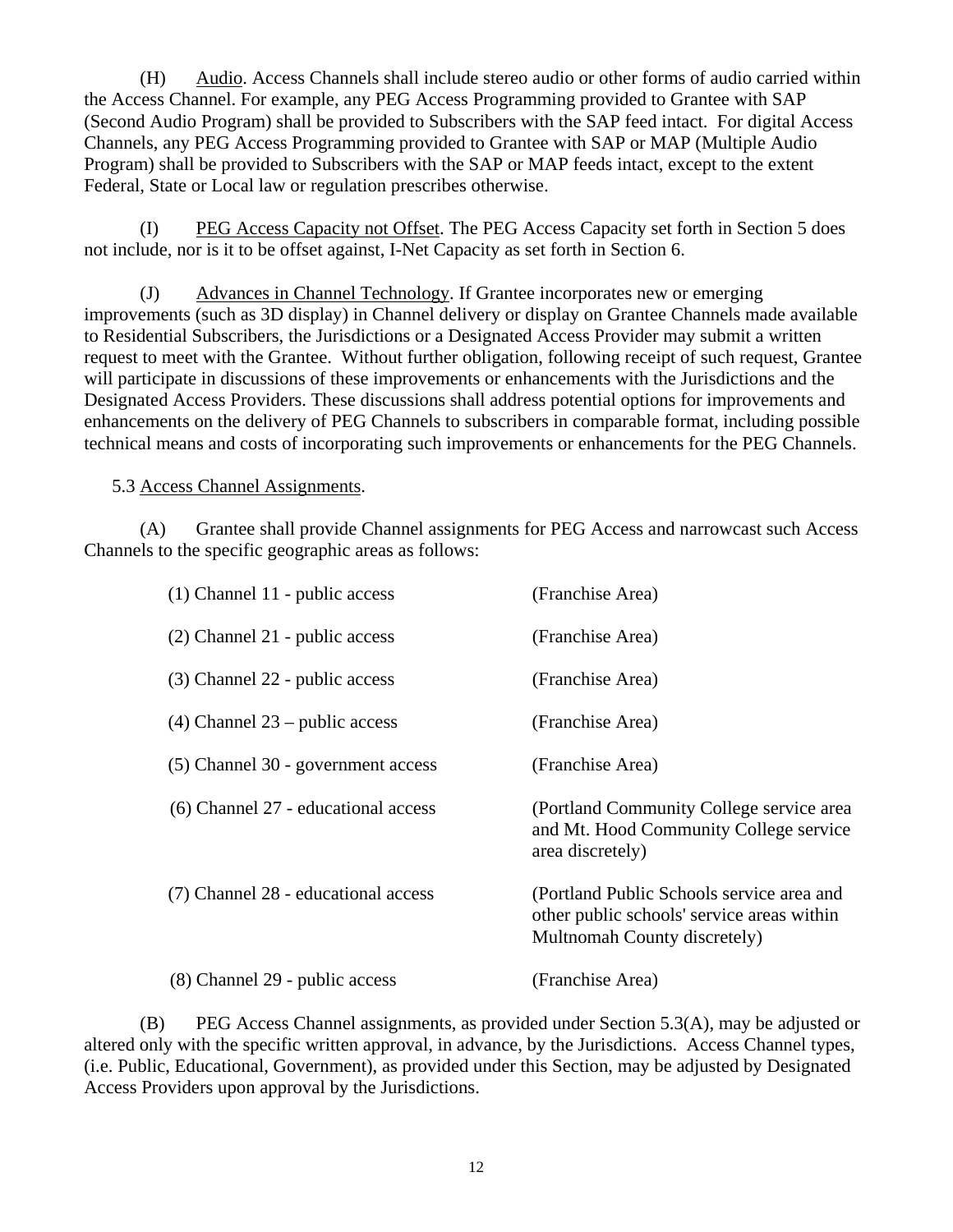(C) If Grantee no longer offers Basic Service in an analog format and Grantee provides Access Channels in a digital only format in accordance with Section 5.2(D), Grantee may reassign Access Channels under Section 5.2(D) at its discretion, subject to the following: Grantee shall place the Access Channels within reasonable proximity to each other and to local Broadcast Channels in the Cable System's channel lineup. If this is not feasible, as demonstrated by Grantee to the satisfaction of the Jurisdictions, Grantee shall work with the Jurisdictions to determine placement of Access Channels that is equitable to channel assignment obligations in this Section 5.3(C). The Jurisdictions shall consider the evolving interactive guides and navigation features available on a Subscriber's set-top unit that may make channel number assignments and placement less important in the future, as viewers may find Access Programming through a search function.

(D) When HD format Access Channels are activated in accordance with Section 5.2(E) & (F), Grantee shall place the HD format Access Channels within the channel block for the HD format Channels in reasonable proximity to each other and to the local Broadcast HD Channels. If this is not feasible, as demonstrated by Grantee to the satisfaction of the Jurisdictions, Grantee shall work with the Jurisdictions to determine placement of Access Channels that is equitable to channel assignment obligations in this Section 5.3(D). The Jurisdictions shall consider the evolving interactive guides and navigation features available on a Subscriber's set-top unit that may make channel number assignments and placement less important in the future, as viewers may find Access Programming through a search function.

(E) If at any time during the duration of this Franchise, Grantee reassigns Access Channel numbers, Grantee shall provide at least 60 days advance notice to the Jurisdictions and the Designated Access Providers. Grantee shall ensure that Subscribers are notified of such reassignment in accordance with the notice requirements under Section 10. Grantee shall also use its customer messaging function of its set-top unit to provide customers the new channel assignments at least 30 days prior to the change and for at least 30 days after the change. In conjunction with any reassignment of any Access Channels, Grantee shall provide a minimum of \$5,000 compensation to a Designated Access Provider for costs associated with the change, or, alternatively at Grantee's sole discretion, \$9,000 of in-kind airtime on advertiser supported Channels (e.g. USA, TNT, TBS, Discovery, or other comparable Channel) for the purpose of airing a 30-second public service announcement produced by a Designated Access Provider. The Jurisdictions shall coordinate with the Designated Access Provider and Grantee for such airing. All compensation, whether in cash or in-kind, shall be paid on a per-event basis, regardless of the number of channels affected by the change.

# 5.4 Access Interconnections.

<span id="page-18-0"></span>(A) Grantee shall continue and maintain all Interconnections of Access Channels in effect on the effective date of this Franchise, and as otherwise provided herein, unless otherwise authorized or modified by the Jurisdictions. Grantee shall provide Activated Interconnection of the Headend to Designated Access Providers for shared PEG Access Programming on Access Channels. The Interconnections shall provide the bi-directional capability to transmit PEG Access Programming among Designated Access Providers and other PEG Access Programming carried by contiguous cable systems in Washington County and Clackamas County, Oregon, and Clark County, Washington. Grantee shall provide Activated Capacity sufficient to enable Signal transmission to and from all Interconnection points on the Cable System.

(B) Upon request by the Jurisdictions, and based on a demonstrated need, Grantee shall work in good faith with the Jurisdictions to interconnect with other cable operators at a designated meet point and not at Grantee's headend or hubs in order to hand off PEG Access Channel Signals for the purposes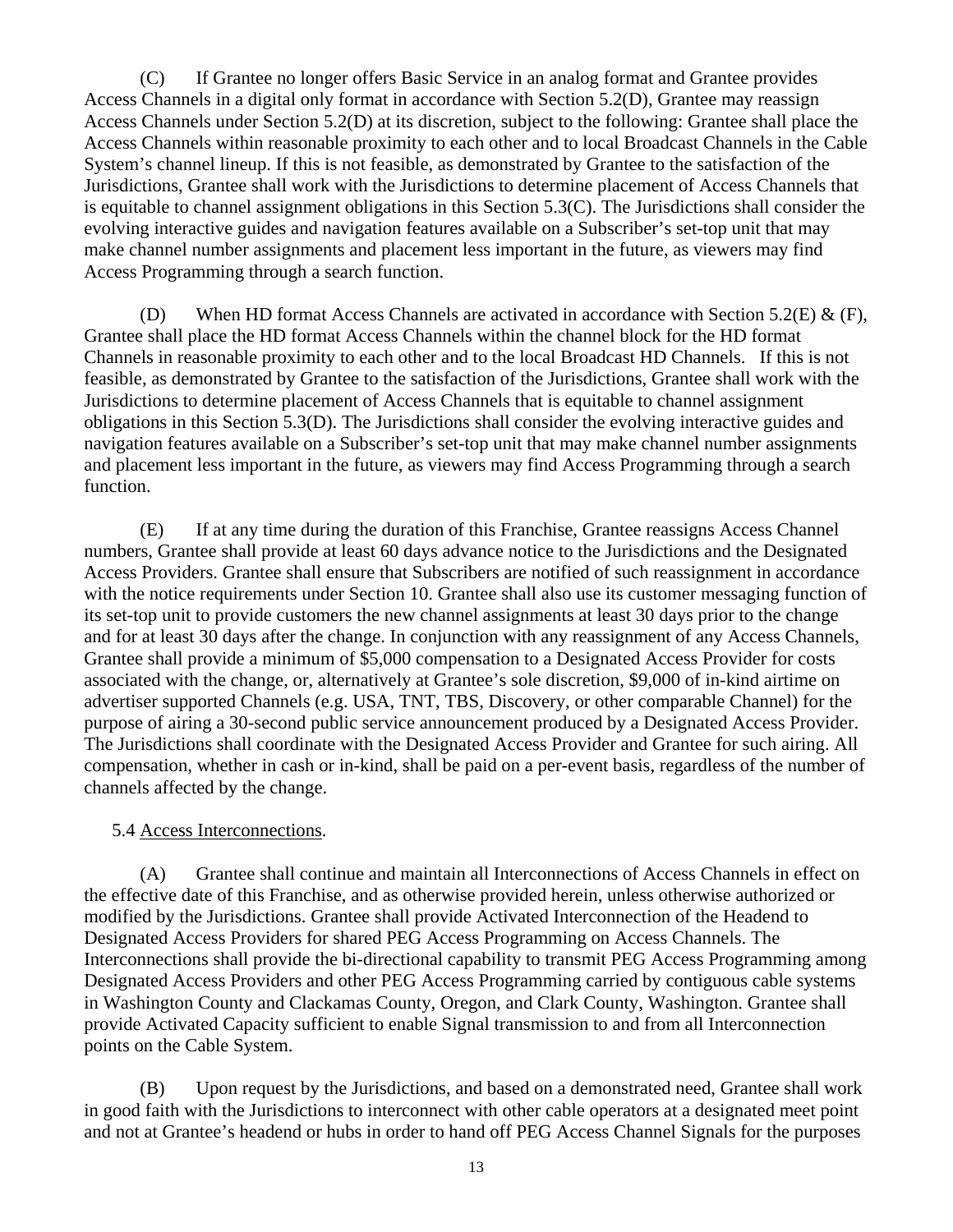of sharing PEG Programming throughout the Franchise Area. Such interconnection shall preserve the technical quality of the PEG Access Channels without degradation to Grantee's demarcation at the designated meet point of the Interconnect. The Jurisdictions shall not require such interconnection without the prior consent of Grantee, which shall not be unreasonably withheld. Grantee shall not be obligated to interconnect with any cable system providing competitive Cable Services within the Franchise Area, except that Grantee shall use reasonable efforts to agree with a competitive Cable Services provider on reasonable terms, conditions and costs of a viable interconnection of the PEG Access Channel Signals. Any Incremental, direct Capital costs incurred by Grantee to interconnect shall be paid by the Jurisdictions from the PEG/I-Net Fee.

(C) The Jurisdictions shall designate the Access provider with the right to control and schedule the operation of all Interconnects of Access Channels with other systems.

(D) Grantee shall take all necessary technical steps to ensure that technically acceptable signal quality and routing systems are continuously provided for all Access Interconnections. Signal quality and routing systems acceptability will be based on meeting applicable IEEE, NAB, FCC or other industry standards.

5.5 Live Programming Origination Capabilities.

<span id="page-19-0"></span>(A) Grantee shall provide, at a minimum, the transmission capability for Designated Access Providers to originate discrete, live Programming from:

(1) Designated Access Providers,

(2) Any location on the I-Net;

(3) Existing, hardwired live origination sites, as listed in Exhibit B;

- (4) New live origination sites, as constructed under Section 5.5(B); and,
- (4) Any available Programming origination points on any cable system with which the PEG Access Channels are Interconnected, provided other cable operators permit.

(B) The Jurisdictions may designate new live origination sites, in addition to those listed in Exhibit B. Grantee shall construct and the Jurisdictions shall fund Capital costs of new live origination sites in accordance with the procedures under Section 6.4(D)(2).

(C) The Cable System shall provide functional ability to transmit digital Programming Upstream from each location and return the Programming on Downstream Channels and on all Access Channel Interconnects. Such transmission capability shall be at a minimum, digital, optical, transport capable of transporting the Designated Access Provider's Programming in the format specified by the Designated Access Provider without degradation from at least eight locations simultaneously. The transmission equipment utilized to provide the live origination capability shall be chosen in consultation with the Designated Access Provider. Grantee shall install, test and verify proper Activation with the Designated Access Provider no later than 30 days after the date of a written request to the Grantee concerning live origination from a new location or using a new digital format, and no later than 15 days for live origination using an existing format and from an existing location. Such testing shall, at a minimum, include transmission of color bars, video and audio meeting all required technical quality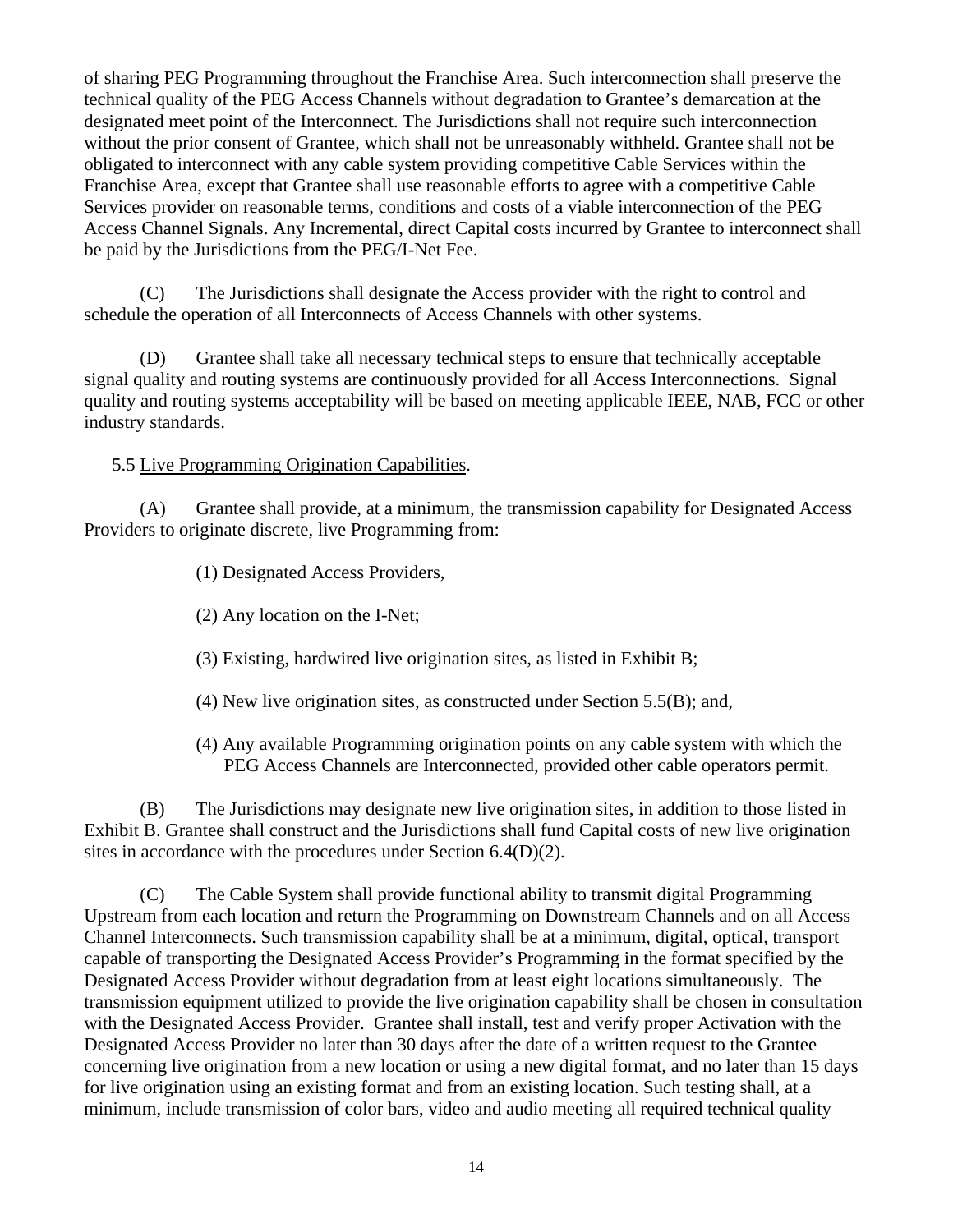standards, as documented by Grantee with the Designated Access Provider before the site is considered Activated.

(D) Additionally, all hardwired live origination sites, including the sites in Exhibit B and those added by Grantee following the Franchise effective date, upon written request of Jurisdictions, shall be tested for all applicable standards and Activation status. Test results shall be documented and reviewed with the Jurisdictions and Designated Access Providers. Where test results indicate, as determined by the Jurisdictions or a Designated Access Provider, that a live origination site does not meet applicable standards, corrective action shall be implemented by the Grantee with continuous efforts made until all problems have been corrected and the site meets applicable standards.

<span id="page-20-0"></span>5.6 Charges. All of the Channels, Cable System Capacity, Access Resources and other elements needed for Grantee to provide PEG Access as required under this Section 5 shall be provided without charge to the Jurisdictions or to any Designated Access Provider, except as specifically provided for in Section 5.

<span id="page-20-1"></span>5.7 Change in Technology. In the event Grantee makes any change in the Cable System and related equipment and Access Resources or in Grantee's Access Channel Signal delivery technology, which directly or indirectly substantially affect the Signal quality or transmission of Access Programming, Grantee shall at its own expense take necessary technical steps or provide necessary technical assistance, including the acquisition of all necessary equipment, to ensure that the capabilities of Designated Access Providers or Access Programmers are not diminished or adversely affected by such change. In no case, shall the Signal quality or transmission of Access Programming diminish compared to the quality being achieved prior to the change in technology, provided that this requirement shall not prohibit Grantee from implementing new technologies also utilized for commercial channels carried on its Cable System. Technical quality shall continue to meet all applicable standards contained in Section 5.

<span id="page-20-2"></span>5.8 Change in Designated Access Provider Location. Grantee shall provide all obligations in Section 5 to the Designated Access Provider locations in place on the effective date of this Franchise. If the Jurisdictions designate new Access providers under Section 5.2(B), or if a current Designated Access Provider moves its site or location at its own instigation after the effective date of this Franchise, the Designated Access Provider and/or the Jurisdictions will fund the Incremental, direct costs to construct the Cable System from the new site or location to the nearest Activated I-Net Fiber node, or fiber provisioned I-Net node site, or distribution hub.

# 5.9 Technical Quality.

<span id="page-20-3"></span>(A) Grantee shall maintain all Access Channels and Interconnections of Access Channels at the same level of technical quality and reliability required by this Franchise and all other applicable laws, rules and regulations for Residential Subscriber Channels. Grantee shall not discriminate against PEG Access Channels with respect to the functionality, signal quality, and features from those of the local Broadcast Channels that Grantee carries. Access Channels and Interconnections shall be tested semi-annually, consistent with Grantee's FCC Proof-of-Performance testing, at representative points throughout the Cable System for compliance with all applicable standards. Documentation of such tests shall be provided to the Jurisdictions and the Designated Access Providers. Grantee shall promptly resolve any non-compliance issues.

(B) Grantee shall respond promptly, but no later than 24 hours, to resolve technical quality problems after notification by a Designated Access Provider.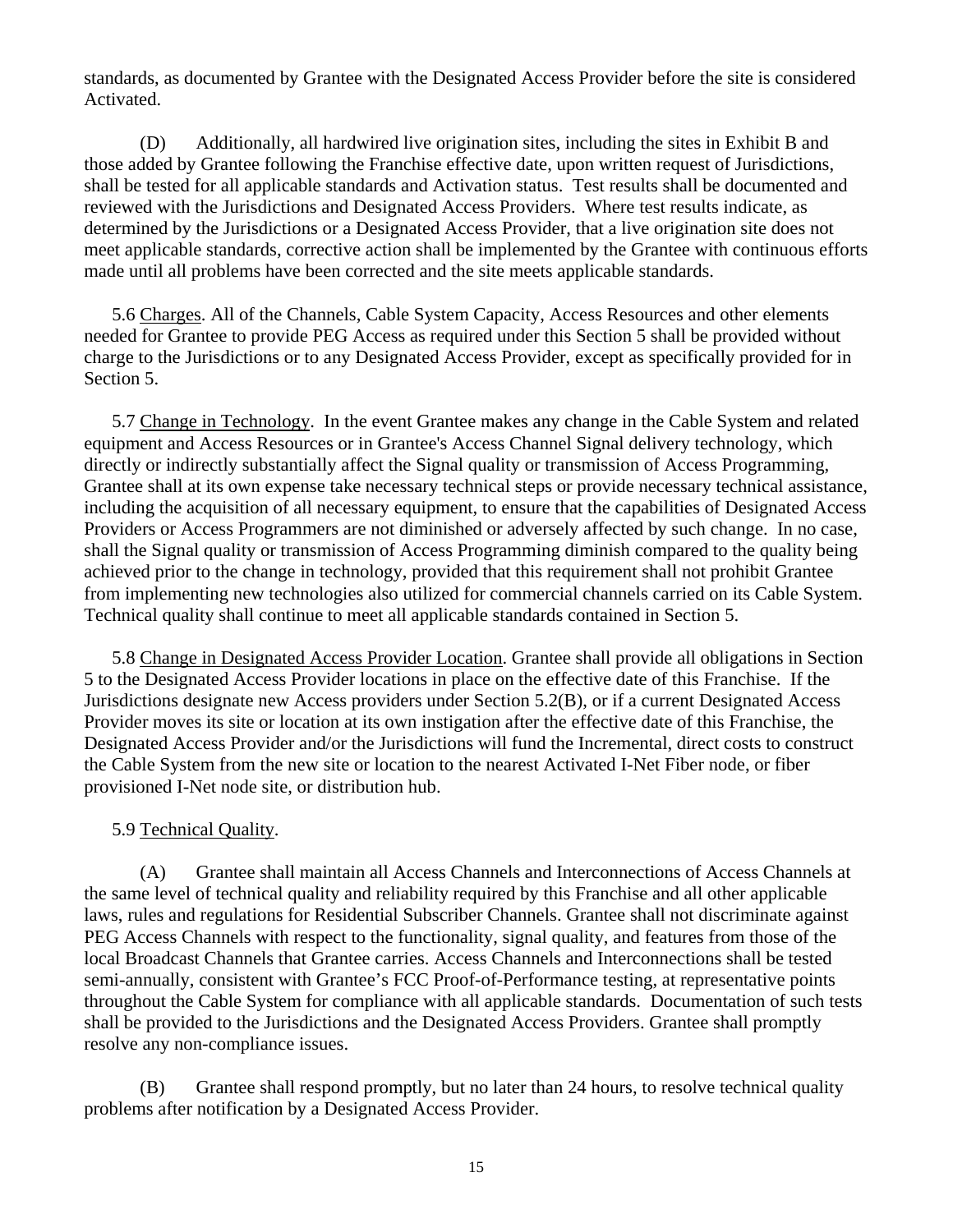(C) Grantee shall have no responsibility for the technical quality of the Access Programming distributed on the Access Channels.

(D) Use of the Cable System by Designated Access Providers shall not interfere with the technical quality or reliability of the Cable System.

<span id="page-21-0"></span>5.10 Recognition of Grantee for PEG Contributions. The Jurisdictions shall work with the Grantee and the Designated Access Providers to ensure that the contributions of the Grantee relating to Access Resources under this Franchise are appropriately acknowledged.

### <span id="page-21-1"></span>**Section 6. INSTITUTIONAL NETWORK**

6.1 "Fiber Optic". For purposes of Section 6, "Fiber Optic" means a transmission medium of optical fiber cable, along with all associated electronics and equipment capable of carrying Signals by means of electric lightwave impulses.

6.2 "Transport Hub". For purposes of Section 6, "Transport Hub" means an intermediate location in the Cable System between the Headend and the Fiber nodes, where Signals are routed to the individual Fiber nodes of the system.

<span id="page-21-2"></span>6.3 Existing Institutional Network. The Parties acknowledge that, as of the effective date of this Franchise, the Institutional Network is operating and utilizing Fiber optic technology. Grantee shall continue to own, operate and maintain its I-Net as constructed and Activated, for I-Net Institution use, in accordance with the Franchise. Grantee's existing Institutional Network assets, as of the effective date of this Franchise, including but not limited to, Fiber, electronics, and other resources, are included in Exhibit C. The Jurisdictions acknowledge that operation of the Institutional Network, and specific provisions related to fees, performance and operations are addressed in a separate agreement between Grantee and the City of Portland, Oregon.

### 6.4 I-Net Upgrades and Expansion.

<span id="page-21-3"></span>(A) Grantee and the Jurisdictions shall cooperate in upgrading or expanding the existing I-Net, in accordance with this Franchise, to meet demonstrated I-Net Institution needs for use of the I-Net. Any such I-Net upgrades or expansions shall be made available for I-Net Institutions use in accordance with this Franchise. It is the intention of the Jurisdictions that the Incremental, direct Capital Costs related to upgrading, expanding or replacing the I-Net be reimbursed from the PEG/I-Net Fee set aside under Section 7.1. I-Net upgrades, expansions and replacements, along with related Incremental, direct Capital Costs, shall be subject to the Jurisdictions' approval in accordance with this Section 6.4.

### (B) New I-Net Fiber in Conjunction with Cable System Construction.

(1) Subject to the Jurisdiction's approval, which shall not be unreasonable withheld, Grantee shall include up to six single mode Fiber strands as directed by the Jurisdictions dedicated for I-Net use whenever Grantee undertakes construction, following the effective date of the Franchise, of Fiber Optic facilities for its Cable System within the Franchise Area. Grantee shall promptly notify the Jurisdictions about planned construction under this Section 6.4(B). The Jurisdictions shall have up to twenty (20) business days to notify Grantee about the number of Fiber stands to include for I-Net use. Grantee shall provide documentation for the Incremental, direct Capital Cost estimate related to the Fiber dedicated for I-Net use, which may include a burdened cost charge of up to 15 percent (15%) of the internal labor portion of the Capital Cost; and a timeline for completion of the Fiber construction.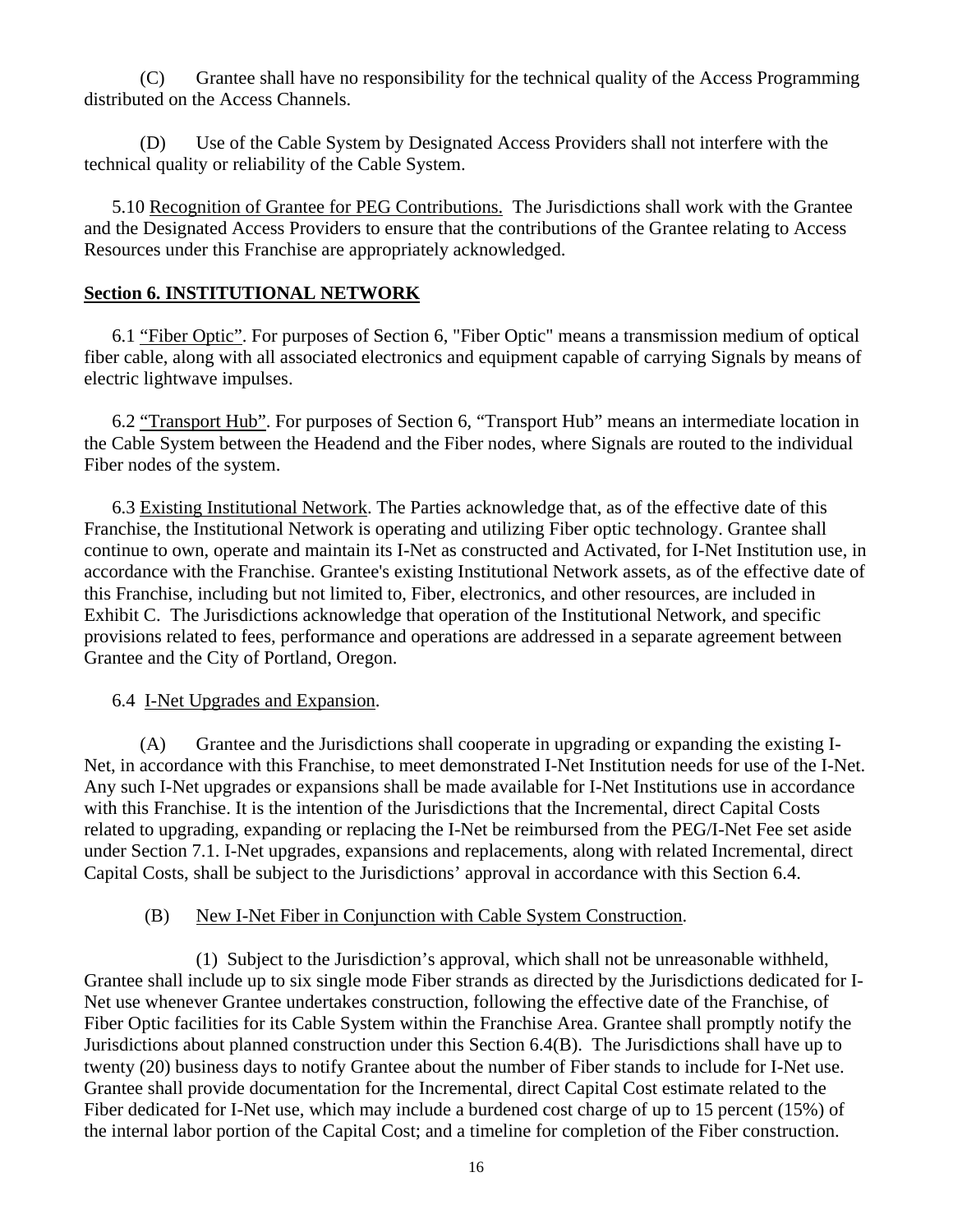Documentation for the cost estimate may be a simple calculation of Incremental unit cost for the dedicated I-Net Fiber, based on the cost and size of the Cable System installed Fiber.

 (2) Upon completion of construction of any I-Net Fiber route, Grantee shall provide the Jurisdictions with an invoice, including accounting and documentation, of actual Incremental, direct Capital Costs directly related to completing the I-Net Fiber. The total amount of the invoice shall be no more than the cost estimate provided by Grantee, except that it may also include remaining Incremental, direct Capital Costs that are less than ten percent (10%) of the original cost estimate.

(3) Upon submission by the Grantee of an invoice, and upon certification by the Jurisdictions that the invoice is in accordance with Section 6.4(B), the Jurisdictions shall promptly reimburse Grantee the amount as specified in the invoice.

# (C) I-Net Capital Plans and Proposals.

 (1) At the Jurisdictions' request or at the option of the Grantee, Grantee shall provide Institutional Network Capital plans and proposals, including, but not limited to, proposed expansions, upgrades or replacements. Grantee shall consult with the Jurisdictions and I-Net Subscribers in developing such plans and proposals, which shall be subject to approval by the Jurisdictions, which approval shall not be unreasonably withheld.

(2) Grantee shall provide detailed documentation of any I-Net Capital plans or proposals which shall include, as applicable, demonstrated need of I-Net Institutions, equipment lists, diagrams illustrating the network topology, descriptions of the I-Net configuration and characteristics, and other topics. Grantee shall also provide a detailed cost estimate for proposed Incremental, direct Capital Costs necessary to implement any I-Net plan or proposal, which may include a burdened cost charge of up to 15 percent of the internal labor portion of the Capital Cost. Proposed costs under this Section 6.4(C) must tangibly benefit I-Net Subscribers and shall include costs as provided in Section 6.4(C)(2) related to the proposed I-Net project, but shall not be disqualified by the Jurisdictions if they also accomplish a business purpose of Grantee.

 (3) I-Net plans, upgrades, replacements, expansions or other I-Net related proposed projects that have been approved by the Jurisdictions shall be completed by Grantee in a timely manner.

(4) Following completion and Activation of an I-Net project, Grantee shall provide the Jurisdictions with an invoice, including accounting and documentation, of actual Incremental, direct Capital costs directly related to completing the approved I-Net project. The total amount of the invoice shall be no more than the cost estimate provided by Grantee, except that it may also include remaining Incremental, direct Capital Costs that are less than ten percent (10%) of the original cost estimate.

 (5) Upon submission by the Grantee of an invoice, and upon certification by the Jurisdictions that the invoice is in accordance with Section 6.4(C), the Jurisdictions shall promptly reimburse Grantee the amount as specified in the invoice.

(D) I-Net Site Construction and Activation. The Jurisdictions may designate I-Net Sites for connection and Activation for use by I-Net Institutions in accordance with this Franchise. Grantee shall construct, Activate and connect I-Net Sites, in accordance with Section 6.4(D).

(1) Connection. A connection of a designated I-Net Site shall be deemed complete when no other installation of equipment by Grantee is necessary for Activation and Grantee has: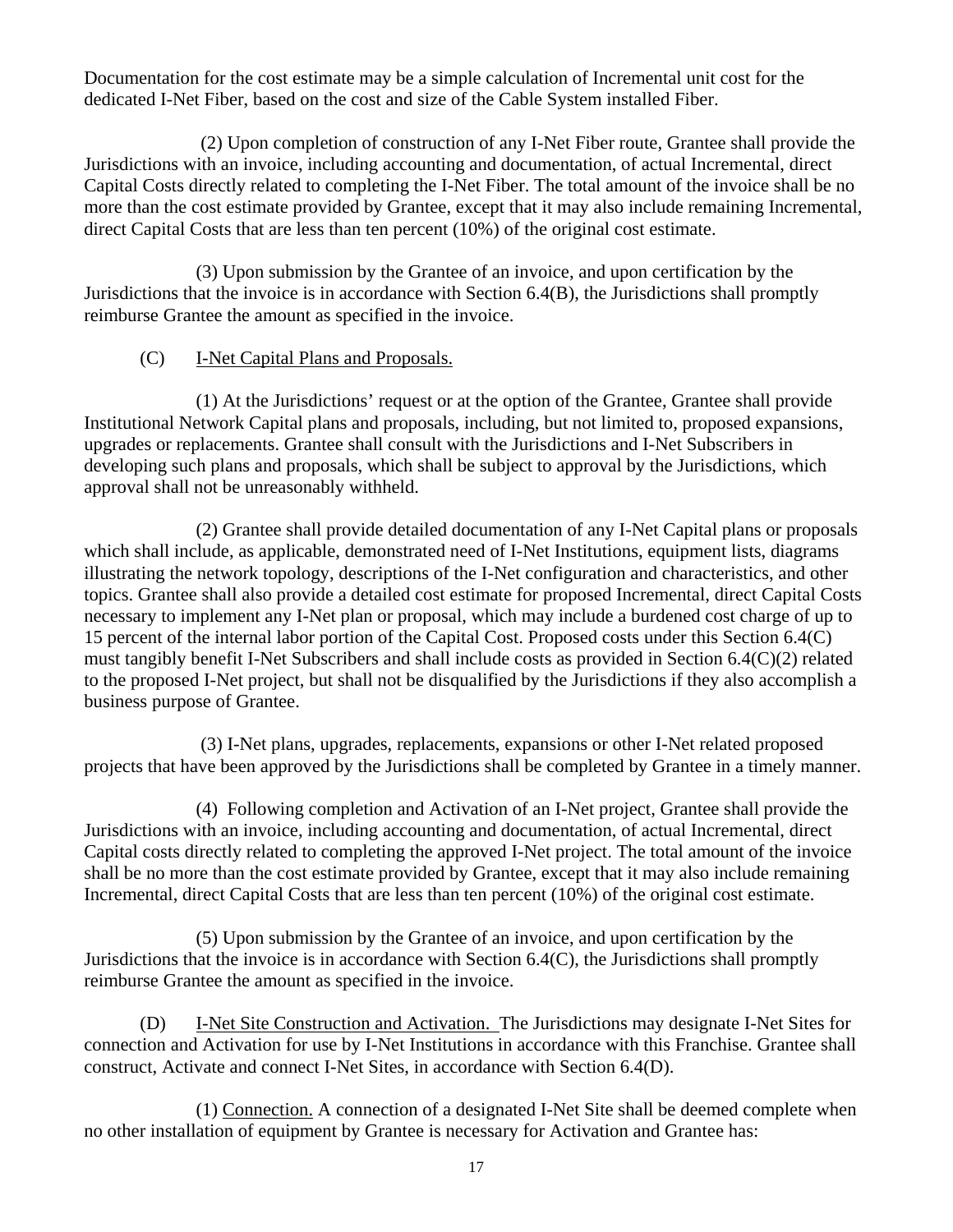(a) Installed four strands, or an amount as otherwise agreed pursuant to Section  $6.4(D)(1)(d)$ , of Fiber from the Fiber node serving the site into a location within the I-Net site, as reasonably determined by the I-Net Institution based on a design for the site as mutually approved by Grantee and the I-Net Institution. The I-Net Fiber shall provide a continuous path from the I-Net Site to its corresponding Transport Hub, passing through the Fiber node;

(b) Terminated the I-Net Fiber at the I-Net site on the Grantee-provided wallmounted termination panel; and

(c) Upon request, install a coaxial cable drop terminated in the I-Net Site.

 (d) Grantee and the Jurisdictions shall cooperate on variations to the requirements of Section 6.4(D)(1) in order to meet specific needs of an I-Net Institution's use of the I-Net.

#### (2) New Site Connections.

 (a) The Jurisdictions shall request a cost estimate to connect a new site to the I-Net. Grantee shall provide to the Jurisdictions, within 30 days of the request, a detailed cost estimate for Incremental, direct Capital costs necessary to complete the proposed I-Net Site in accordance with Section 6.4(D)(1). Reimbursable costs to construct the site may include only Grantee's external labor, materials, equipment and internal labor Capital costs directly related to completion of the I-Net Site connection. Grantee may also include a burdened cost charge of 15 percent (15%) of the total cost for internal labor.

(b) The Jurisdictions shall notify Grantee if the proposed I-Net Site should be completed based on the cost estimate provided for the site. The Grantee shall complete the I-Net Site connection within 90 days of the Jurisdictions' notification. If the actions or inactions of a third party prevent Grantee from completing the site connection within the 90 days, Grantee shall notify the Jurisdictions of the specific reason for the delay and shall work in good faith to promptly complete the connection.

 (c) Upon completion of the I-Net Site, Grantee shall submit an invoice, including accounting and documentation, for the actual costs directly related to completing the I-Net connection for an approved site. The invoice shall be no more than the I-Net Site's cost estimate approved by the Jurisdictions, plus additional cost amounts equaling ten percent (10%) or less of the approved cost estimate for the site. Upon submission by the Grantee of an invoice, and upon certification by the Jurisdictions that the invoice is in accordance with Section 6.4(D)(2), the Jurisdictions shall promptly reimburse Grantee the amount as specified in the invoice.

(3) Activation. Grantee shall Activate and make I-Net Service available to I-Net Institutions within 30 days of site connection completion in accordance with Section 6.4(D)(1). An I-Net Site connection shall be deemed Activated when Grantee has: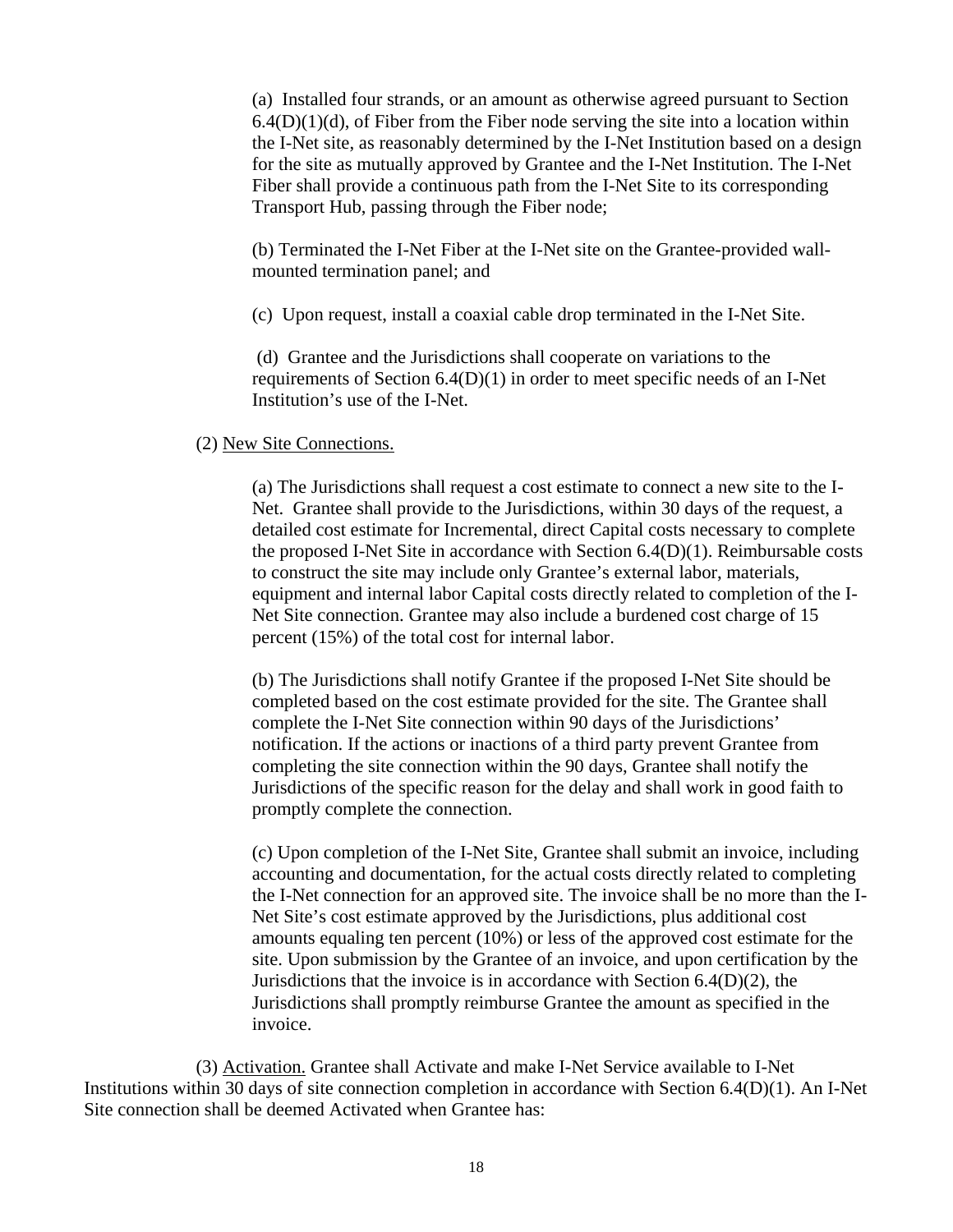(a) terminated the Fiber at the Transport Hub on the I-Net backbone switch and at the wall mounted termination panel; and

(b) performed testing, in cooperation with the I-Net Subscriber, to verify correct system operation.

(E) Joint Use of Fiber or Conduit. So long as it is technically feasible and does not interfere with normal operations of the Cable System, the Jurisdictions and the Grantee shall cooperate to use existing conduit or Fiber for the purpose of expanding the I-Net to achieve the most economical coverage.

(F) Use of I-Net Assets by Grantee. Grantee may use I-Net Fiber for a business purpose so long as such use does not materially impair, in any way, the performance of Grantee's obligations under this Franchise.

### <span id="page-24-0"></span>6.5 I-Net Services.

(A) Grantee shall provide and maintain, at a minimum, the following I-Net Services:

(1) Transport services, including Layers One (Physical) and Layer Two (Data Link) of the Open Systems Interconnection (OSI) Model.

(2) Managed core network service (MCNS) on Fiber Optic facilities owned by Grantee. The MCNS is the managed transport services between and among Grantee's I-Net Transport Hubs and between the core network and the two City of Portland's I-Net Interconnect locations. MCNS shall include two (2) I-Net Interconnections with the City of Portland's facilities constituting the Integrated Regional Network Enterprise network ("IRNE") on Fiber Optic facilities identified in Exhibit C. The Interconnection shall extend the MCNS to the City of Portland's network, and shall be terminated on a Fiber termination panel by Grantee in the Jurisdictions' sites at a physical location mutually agreed upon by Grantee and the Jurisdictions. For purposes of Section 6.5(A)(2), "Integrated Regional Network Enterprise" or "IRNE" means a communications network owned and operated by the City of Portland.

(3) I-Net distribution network service (IDNS). Grantee shall provision IDNS on I-Net Fiber to each I-Net Site. IDNS shall be provisioned from Fiber Optic switch interfacing at Grantee's Transport Hubs and terminating at the demarcation point at an Activated I-Net Site.

(B) The City of Portland's provision of communications network services to I-Net Institutions does not preclude other I-Net Institutions from receiving the same or similar services from Grantee, including, but not limited to, services described in Section 6.5.

(C) I-Net Subscribers shall not re-sell, lease, or assign use of I-Net bandwidth capacity or I-Net Services to any commercial third party or for any purpose generating income that might be taxed at the federal, state or local levels.

(D) All service agreements between Grantee and I-Net Institutions for I-Net bandwidth capacity and I-Net Services shall, at a minimum, meet the requirements of this Franchise. If an I-Net Institution and Grantee are unable to mutually agree on the terms of an I-Net service agreement, the Jurisdictions shall make a final determination consistent with the terms of this Franchise.

<span id="page-24-1"></span>6.6 Maintenance and Performance Standards. Grantee shall provide I-Net Subscribers with a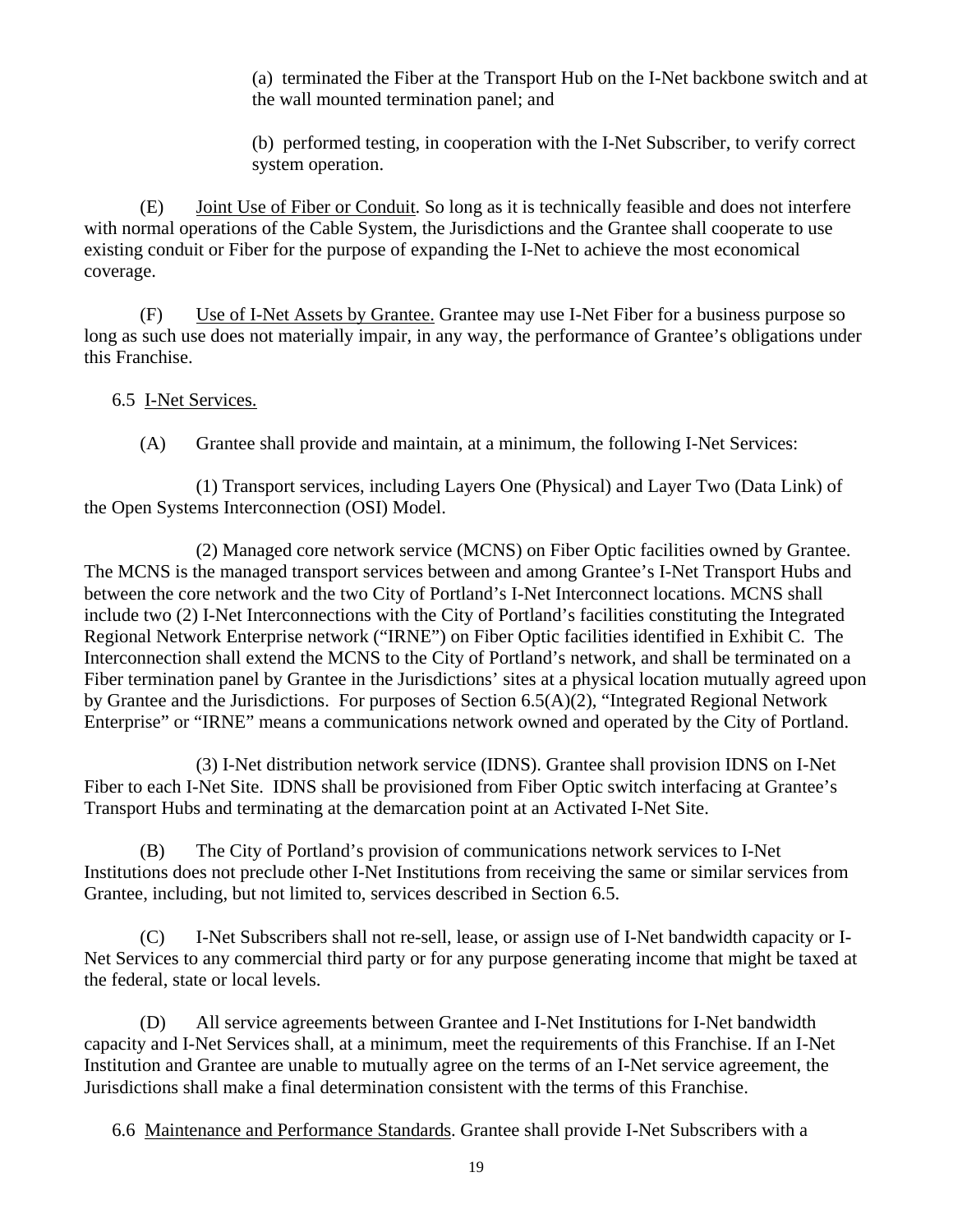reliable level of service, repair and maintenance comparable to that which the Grantee makes available to commercial users for comparable services. Specific performance, maintenance and operations standards are set forth in the agreement referenced in Section 6.3.

<span id="page-25-0"></span>6.7 I-Net Usage Fees. Grantee may charge for I-Net Services, in accordance with the fees set forth in the agreement referenced in Section 6.3.

### 6.8 I-Net Interconnections.

<span id="page-25-1"></span>(A) Grantee shall continue and maintain I-Net Interconnections in existence on the effective date of this Franchise.

(B) Grantee shall continue in effect without a service charge a routing system satisfactory to the Jurisdictions for carriage of Signals to and from the institutional networks of the Grantee in Washington, Multnomah and Clackamas Counties, Oregon and Clark County, Washington. Nothing in this Section 6.8 shall be construed as requiring Grantee to directly provide I-Net Services under this Franchise outside of the Franchise Area.

(C) Upon request by the Jurisdictions, Grantee shall Interconnect its I-Net to any City-owned communications systems, insofar as such Interconnection is technically feasible, the Jurisdictions shall reimburse Grantee for the Incremental, direct Capital costs of such Interconnection in accordance with the reimbursement process in Section 6.4(C).

<span id="page-25-2"></span>6.9 I-Net not Common Carrier. Nothing in this Franchise or Section 6 hereof shall be deemed by the Jurisdictions or Grantee to subject Grantee's operations, or I-Net Services provided by Grantee under authority of this Franchise, to regulation as a common carrier within the meaning of applicable state or federal law.

### 6.10 Effect of Jurisdictions' Provision of Commercial Services in Competition with Grantee.

<span id="page-25-3"></span>(A) In the event that the Jurisdictions, or one of its agents, elects to provide commercial Cable Services or I-Net Services to Residential or business customers in competition with Grantee, on a wholesale or retail basis, during the term of this Franchise, Grantee's Institutional Network obligations under this Section 6 and Grantee's I-Net obligations to provide funds in support of I-Net Capital Costs under Section 7 hereof shall terminate upon physical activation and offering of such service in the manner provided in this Section. In the event the Jurisdictions determine to offer such services during the term of this Franchise, the Jurisdictions will provide Grantee with a minimum of 24 months advance written notice prior to activating service. Such notice period shall be for the purposes of negotiating a reasonable good-faith transition schedule and alternative service arrangements, including commercial contracts, for existing I-Net Subscribers prior to the date of such activation. Upon offering or physically activating and providing any Cable Service or I-Net Service by the Jurisdictions or its agents to Residential or business customers in competition with Grantee, on a wholesale or retail basis, Grantee shall have the right to discontinue I-Net Services under Section 6.5, and discontinue payment of one percent (1%) of the three percent (3%) I-Net Capital funding provided in Section 7 of this Franchise. An "offering" of services under this Section 6.10 shall not include a survey or inquiry as to potential customer interest, but shall reference a binding commitment to provide services upon acceptance. As used in this section "competition with Grantee" shall not be deemed to include any non-commercial services provided by any Jurisdiction to itself, to any Designated Access Provider, or to any I-Net Institution.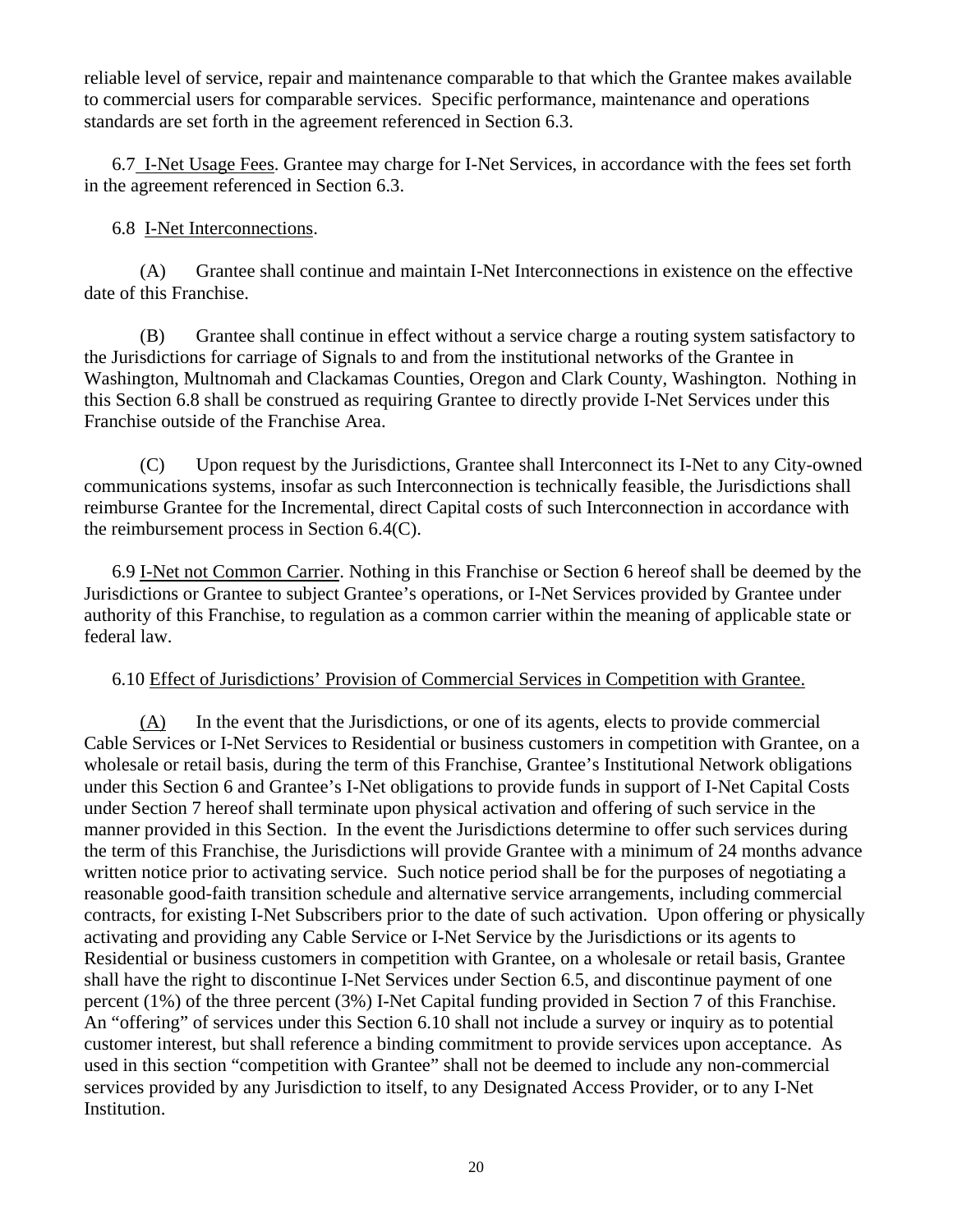(B) Grantee agrees and acknowledges that communications networks operated by any of the Jurisdictions and the provision of communications services in effect as of the effective date of this Franchise are not in competition with Grantee within the meaning of this Section 6.10.

### <span id="page-26-0"></span>**Section 7. PEG ACCESS AND I-NET CAPITAL FUNDING**

<span id="page-26-1"></span>7.1 PEG and I-Net Capital Fee. Grantee shall pay to the Jurisdictions three percent (3%) of Grantee's Gross Revenues Annually (PEG/I-Net Fee).

(A) The PEG/I-Net Fee shall be allocated to provide support for Capital Costs related to PEG Access and the I-Net. The PEG/I-Net Fee shall not be paid to another cable operator in the Franchise Area for equipment to be owned by that cable operator or an affiliate.

(B) The Jurisdictions shall provide Grantee with a report Annually describing the allocation of the PEG/I-Net Fee, containing sufficient detail to demonstrate that the funds under Section 7.1 are used in compliance with the terms of this Franchise. The Jurisdictions shall Annually submit the report to Grantee no later than December 31.

(C) The Jurisdictions intend to use one percent (1%) of funds paid under Section 7.1 to provide support for Designated Access Provider Capital Costs; one percent (1%) for Capital Costs in the form of grants related to use of Access Resources or the I-Net; and one percent (1%) to fund Capital Costs related to the I-Net and its use.

 (D) The Jurisdictions shall work with the Grantee and recipients of the PEG/I-Net Fee to ensure that the contributions of the Grantee relating to grant or I-Net resources under this Franchise are appropriately acknowledged.

<span id="page-26-2"></span>7.2 Payments. Following the effective date of this Franchise, Grantee shall make quarterly payments of PEG/I-Net Fees to the Jurisdictions, under Section 7, for the preceding quarter-year period ending September 30, December 31, March 31, and June 30. Each quarterly payment shall be due and payable no later than forty-five (45) days after the quarter ending date.

<span id="page-26-3"></span>7.3 Quarterly Reports. Each payment shall be accompanied by a written report, verified by an authorized representative of Grantee, containing an accurate statement in summarized form, as well as in detail, of Grantee's Gross Revenues and the computation of the payment amount.

<span id="page-26-4"></span>7.4 Interest on Late Payments. Payments not received within forty-five (45) days from the quarter ending date shall be assessed in accordance with Section 12.3.

<span id="page-26-5"></span>7.5 PEG Access Support not Franchise Fees; Applicable Federal Law. Grantee agrees that financial support for Access Capital Costs arising from or relating to the obligations set forth in Section 7 shall in no way modify or otherwise affect Grantee's obligations to pay franchise fees to the Jurisdictions. Grantee agrees that although the sum of franchise fees and the payments set forth in Section 7 may total more than five percent of Grantee's Gross Revenues in any 12-month period, the additional commitments are not to be offset or otherwise credited in any way against any franchise fee payments under this Franchise.

7.6 Review of Records. Grantee may conduct a financial review or audit for the purpose of verifying whether use of the PEG/I-Net Fee is in accordance with this Franchise. The Grantee shall notify the Jurisdictions in writing at least thirty (30) days prior to the date of an audit or review and identify the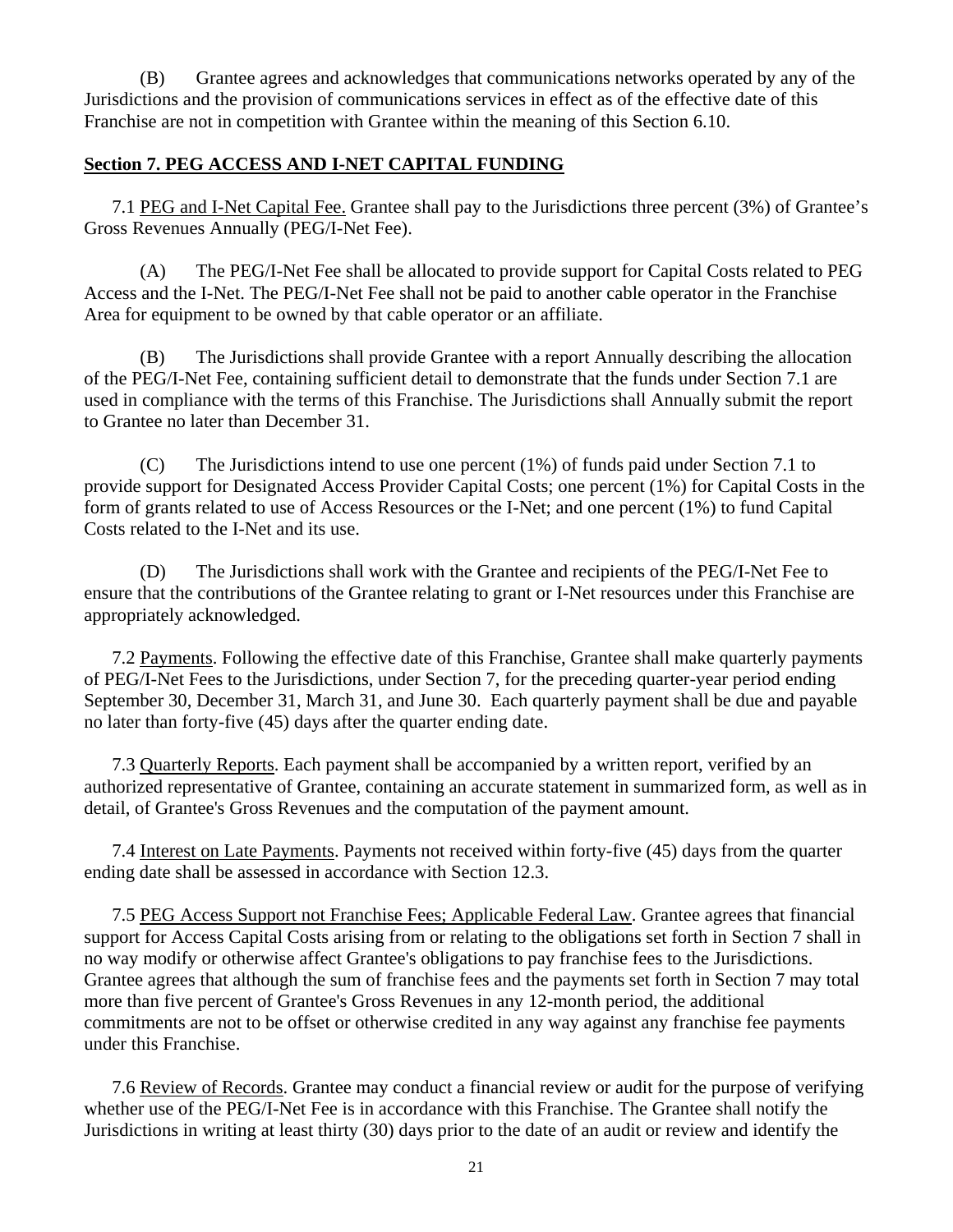relevant financial records of a Jurisdiction and the Designated Access Provider that Grantee wants to review. The time period of the review or audit shall be for PEG/I-Net Fee payments received no more than thirty-six (36) months prior to the date the Grantee notifies the Jurisdiction of its intent to perform an audit or review. The Jurisdiction and recipients of the PEG/I-Net Fee shall make such documents available for inspection and copying. Documents shall be reviewed during normal business hours at a time and place made available by the Jurisdiction or the Designated Access Provider.

Grantee shall promptly provide the Jurisdiction with written notice of the audit or review's conclusions. The Jurisdiction shall have sixty (60) days to provide a written response. If the Jurisdiction disputes Grantee's conclusions, the parties shall attempt in good faith to reach a mutually acceptable resolution. If the parties are unable to agree, either party may submit the issue to arbitration under Section 20.2. If the conclusions become final, determining that any PEG/I-Net Fee has not been used in accordance with this Franchise, then within 30 days, one of the following actions shall occur:

(A) If the Jurisdiction determines that the recipient has access to sufficient unrestricted funds, the Jurisdiction may require either:

(1) That the recipient expend its unrestricted funds to achieve the stated purposes of the original PEG/I-Net funding not spent in accordance with this Franchise; or,

(2) Upon demand, the recipient shall return the full amount of the PEG/I-Net funding amount not spent in accordance with this Franchise to the PEG/I-Net funding account.

(B) If the Jurisdiction determines that the recipient does not have access to sufficient unrestricted funds, the Jurisdiction may decide to either:

(1) Directly reimburse the PEG/I-Net funding account for the amount not spent in accordance with this Franchise; or,

(2) Allow the Grantee to reduce future PEG/I-Net Fee payments by the amount not spent in accordance with this Franchise.

(C) The decision as to which of these options to exercise, under Sections 7.6(A) and (B), shall be at the Jurisdiction's sole discretion.

<span id="page-27-1"></span><span id="page-27-0"></span>7.7 Undedicated I-Net Funds. The restrictions upon the Jurisdictions' use of the one percent (1%) paid by Grantee to the Jurisdictions to fund Capital Costs related to the I-Net and its use ("I-Net Capital Funds") under Section 7 will survive the termination of this Franchise for any cause. Any encumbered or dedicated I-Net Capital funds must be expended within four years of receipt by the Jurisdictions. Within 30 days after December 31, 2015 and December 31, 2020, the Jurisdictions shall document any unencumbered and undedicated amounts in Jurisdictions accounts from I-Net Capital funds paid to the Jurisdictions through June 30, 2015 and through June 30, 2020, respectively. If the amount of unencumbered and undedicated I-Net Capital Funds is in excess of twice the total amount paid to the Jurisdictions and intended for I-Net purposes for the fiscal year period July 1, 2014 through June 30, 2015 or July 1, 2019 through June 30, 2020, respectively, the Jurisdictions will return the excess of such I-Net Capital Funds to Grantee for the purpose of refunding these amounts to cable subscribers or to apply such funds to offset Capital construction costs of line extensions that exceed Grantee's Capital contribution obligations under Section 8.6, for the purpose of distributing Cable Services, including PEG programming, within the Franchise Area.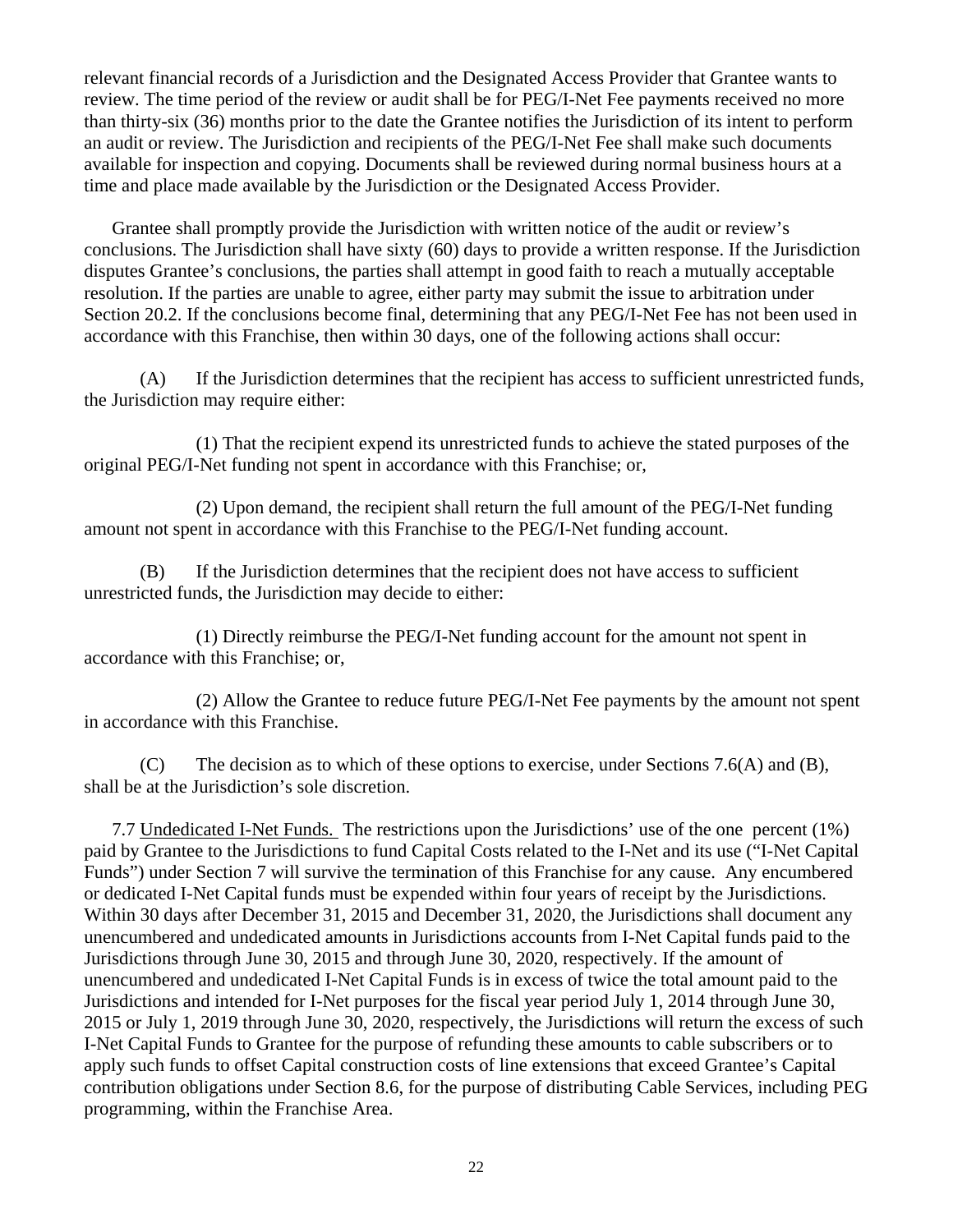### <span id="page-28-0"></span>**Section 8. SERVICE**

<span id="page-28-1"></span>8.1 Non-Discriminatory Rates and Charges. Grantee shall provide Cable Services to all Subscribers in the Franchise Area under non-discriminatory rates and reasonable terms and conditions. Grantee shall not arbitrarily refuse to provide Cable Services to any Person within the Franchise Area, in accordance with Section 10.6.

<span id="page-28-2"></span>8.2 Standard Installation. For purposes of Section 8, "Standard Installation" means an installation of a drop no more than 125 feet between the Dwelling Unit and the nearest point of access on the Street from which the Cable System is designed to serve the site, which qualifies a Subscriber for installation at standard rates. Except as otherwise provided in Section 8.3, 8.4 and 8.5, Grantee shall provide Standard Installation within 60 days of a service request to any Person throughout the Cable Services Area at Grantee's published rates and charges. For purposes of this Section, a request shall be deemed made on the date of signing a service agreement, receipt of funds by the Grantee, receipt of a written request by the Grantee or receipt by the Grantee of a verified oral request.

<span id="page-28-3"></span>8.3 Non-Standard Installations. In general, Grantee shall have no obligation to provide service necessitating a service drop extension beyond a Standard Installation unless the potential Residential Subscriber requesting service contractually agrees to pay construction costs based on the following formula:

(A) Grantee shall provide service at its Standard Installation rate for the initial 125 feet of service drop extension.

(B) Grantee and the Residential Subscriber shall share equally the actual cost of the service drop extension for the distance over 125 feet but less than 250 feet.

(C) The Residential Subscriber shall pay all costs for the service drop extension for the distance greater than 250 feet.

8.4 Density Requirement Within Cable Services Area. Subject to Section 8.5, Grantee shall provide Cable Services within 60 days of the time when:

(A) At least fifty percent (50%) of the development's potential Dwelling Units have been issued building permits, and

(B) A Dwelling Unit in the development has requested service, and

(C) The development is platted in a way which, when fully developed, would provide at least twenty (20) Dwelling Units per cable plant mile as measured from the nearest point on the existing Cable System.

8.5 Areas Outside Cable Services Area. In any areas outside the Cable Services Area, Grantee shall provide Cable Services to any Person requesting service only if the average density is equal to or greater than twenty (20) Dwelling Units per cable plant mile as measured from the nearest point on the existing Cable System.

8.6 Line-Extension Aid to Construction. For those Persons not otherwise eligible for installations under Sections 8.2, through 8.5, Grantee shall have no obligation to provide Cable Service causing direct and incremental line extension costs in excess of 50 times the standard monthly charge for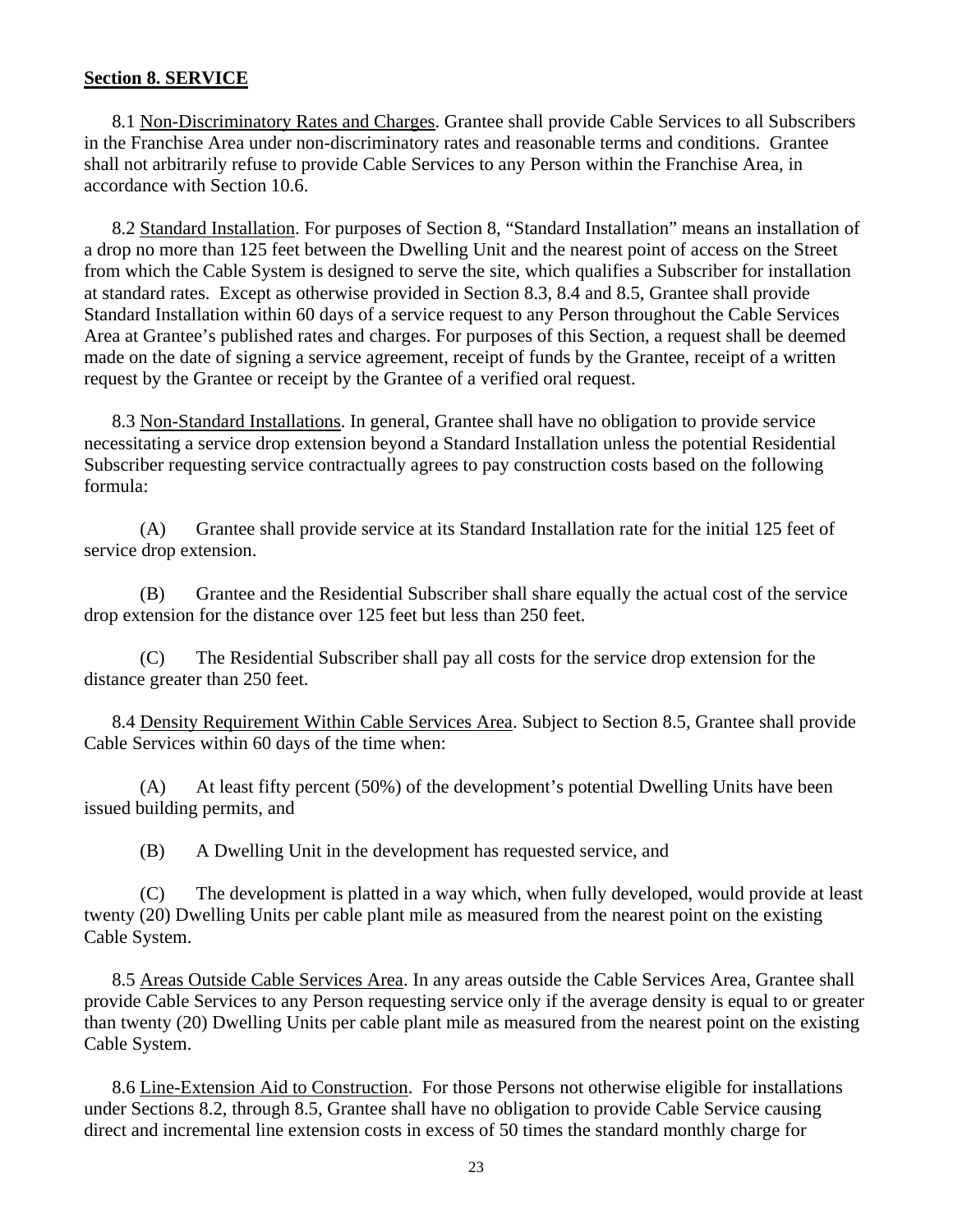Expanded Basic Service Tier or its equivalent, unless the Person requesting service contractually agrees to pay such costs, based on the following formula:

(A) Grantee shall provide installation at its standard installation rate if the direct and incremental line extension costs are equal to or less than 50 times the standard monthly charge for Expanded Basic Service Tier.

(B) In all other cases the Person shall pay the standard installation rate plus all direct and incremental line extension costs in excess of 50 times the standard monthly charge for Expanded Basic Service Tier.

<span id="page-29-1"></span>8.7 Monthly Service and Installation of Schools. Grantee shall provide without charge Basic Service, the Expanded Basic Service Tier and one Standard Installation to all schools in the Franchise Area. Solely for purposes of this Section 8.7, Expanded Basic Service Tier means Digital Starter or its functional equivalent along with a single digital transport adapter. Non-standard installations shall be subject to Section 8.3. For purposes of Section 8.7, schools mean any public and private primary and secondary schools (K through 12), which have received the appropriate accreditation from the State of Oregon.

# <span id="page-29-3"></span><span id="page-29-2"></span>**Section 9. CABLE SYSTEM UPGRADE**

9.1 Technology Assessment.

(A) The Jurisdictions may notify Grantee on or after January 1, 2017, that the Jurisdictions will conduct a technology assessment of Grantee's Cable System. The technology assessment may include, but is not be limited to, determining whether Grantee's Cable System technology and performance are consistent with current technical practices and range and level of services existing in the fifteen (15) largest U.S. cable systems owned and operated by Grantee's Parent Corporation pursuant to franchises that have been renewed or extended since January 1, 2012.

(B) Grantee shall cooperate with the Jurisdictions to provide necessary non-confidential and proprietary information upon the Jurisdictions' reasonable request as part of the technology assessment.

(C) At the discretion of the Jurisdictions, findings from the technology assessment may be included in any proceeding commenced for the purpose of identifying future cable-related community needs and interests undertaken by the Jurisdictions pursuant to 47 U.S.C. §546.

# <span id="page-29-5"></span><span id="page-29-4"></span>**Section 10. CONSUMER PROTECTION**

10.1 Jurisdictions' Cable Television Consumer Protection Policy.

(A) Grantee shall comply with the Jurisdictions' Cable Television Consumer Protection Policy.

<span id="page-29-0"></span>(B) With Grantee and the Jurisdictions both reserving their respective rights under applicable law, the Jurisdictions and Grantee agree that certain requirements of the Cable Television Consumer Protection Policy shall be interpreted in the manner set forth in Exhibit D hereof, and that the interpretations set forth in this Exhibit shall control on the related requirements set forth in the Cable Television Consumer Protection policy as adopted by the Jurisdictions.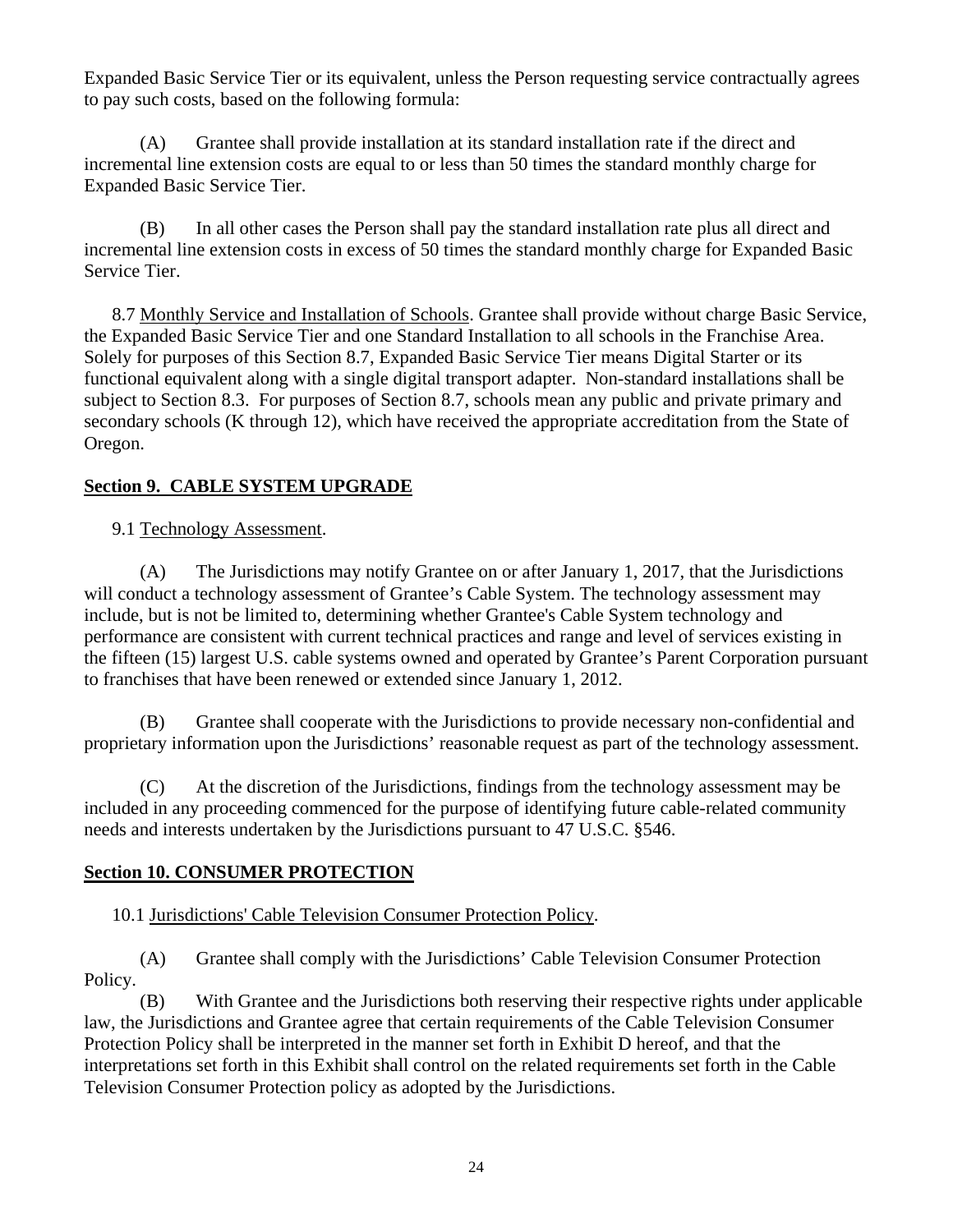<span id="page-30-0"></span>10.2 Subscriber Contracts. Grantee shall not enter into contracts with Subscribers which are inconsistent in any material sense with the requirements of this Franchise.

<span id="page-30-1"></span>10.3 Obscenity. Grantee shall not transmit, or permit to be transmitted, over any Channel subject to its editorial control any Programming which is obscene under applicable law. Grantee shall be deemed to have transmitted or permitted a transmission of obscene Programming only if a court of competent jurisdiction has found that Grantee's officers or employees, acting in their authorized capacity, have knowingly permitted Programming which is obscene under applicable law to be transmitted over any Channel that is subject to Grantee's editorial control.

<span id="page-30-2"></span>10.4 Parental Control Device. Upon request by any Subscriber, Grantee shall make available a parental control or lockout device to enable a Subscriber to control access to both the audio and video portions of any or all Channels. Grantee shall inform its Subscribers of the availability of the lockout device at the time of their initial subscription and periodically thereafter.

<span id="page-30-3"></span>10.5 Regulation of Rates and Charges. All Grantee Residential Subscriber rates and charges related to or regarding Cable Services shall be subject to regulation by the Jurisdictions to the full extent authorized by a Jurisdiction's Charter and by applicable federal, state and local laws and Jurisdictional ordinances and resolutions.

<span id="page-30-4"></span>10.6 Rate Discrimination. All Grantee Residential Subscriber rates and charges shall be published and non-discriminatory as to all Persons and organizations of similar classes, under similar circumstances and conditions. Grantee shall establish similar rates and charges for all Residential Subscribers receiving similar services, regardless of race, color, religion, age, sex, marital or economic status, national origin, sexual orientation, physical or mental disability, income of the residents, or geographic location within the Grantee's Franchise Area. Nothing in Section 10.6 shall be construed to prohibit:

(A) The temporary reduction or waiving of rates and charges in conjunction with promotional campaigns;

(B) Grantee from offering reasonable discounts to senior citizens or discounts to economically disadvantaged citizens;

(C) Grantee establishing different and nondiscriminatory rates and charges and classes of services for commercial subscribers, as well as different, nondiscriminatory monthly rates for classes of commercial subscribers; or

(D) Grantee from establishing reduced bulk rates for Residential Subscribers residing in multiple dwelling units.

<span id="page-30-5"></span>10.7 Filing of Rates and Charges. Grantee shall maintain on file with the Jurisdictions a complete and current schedule of applicable Residential Subscriber rates and charges for Cable Services provided under this Franchise, in a form satisfactory to the Jurisdictions. Nothing in this Section 10.7 shall be construed to require the Grantee to file rates and charges under temporary reductions or waivers of rates and charges in conjunction with promotional campaigns. As used solely in this Section 10.7, no rate or charge shall be considered temporary if Residential Subscribers have the ability over a period greater than six (6) consecutive months to purchase Cable Services at such rate or charge.

<span id="page-30-6"></span>10.8 Changes in Rates and Charges.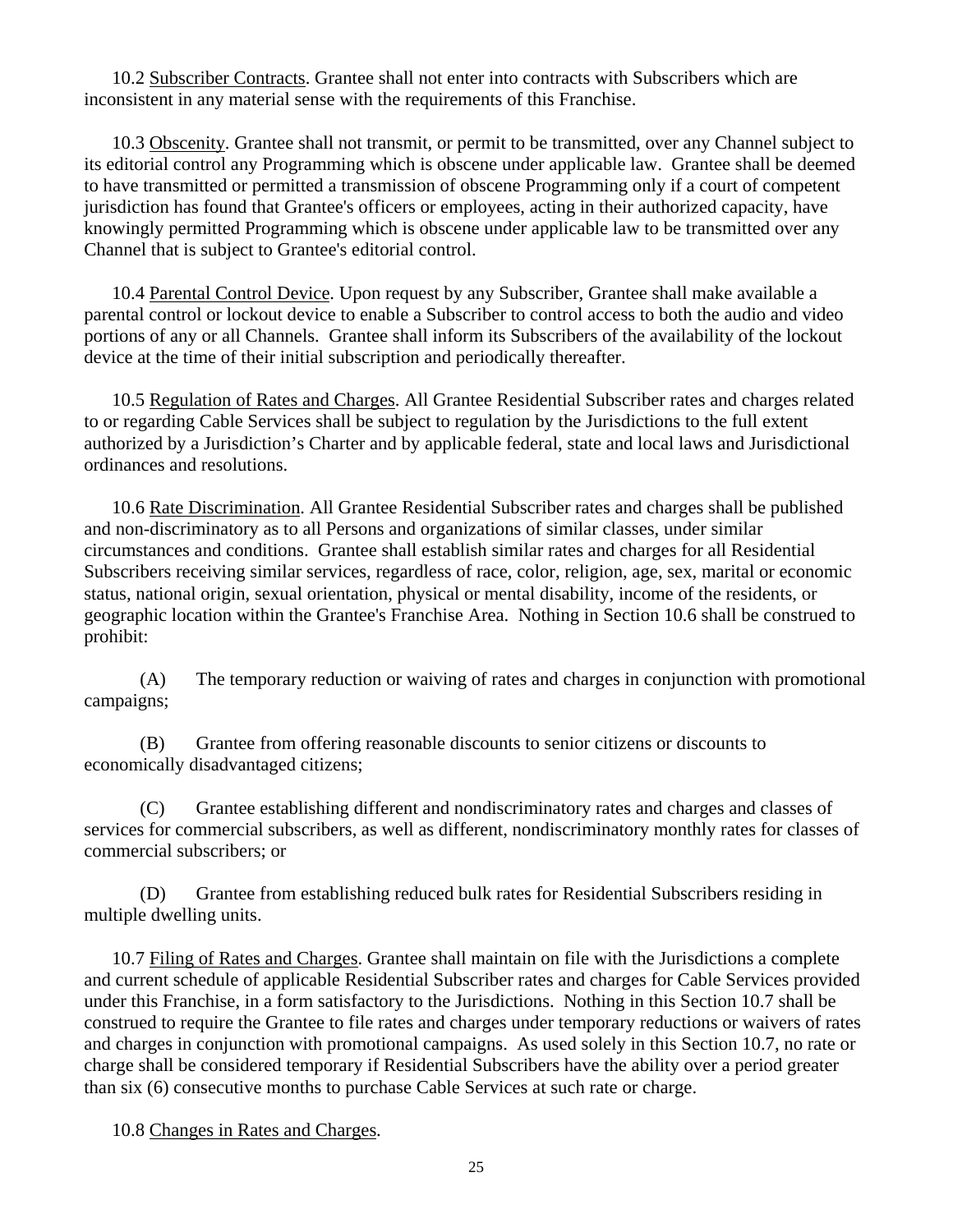(A) Grantee shall provide written notice to the Jurisdictions and Subscribers at least 30 days in advance of any increase in rates and charges. Notice to the Jurisdictions of proposed increases in rates and charges shall be filed in a form satisfactory to the Jurisdictions.

(B) Unless the Jurisdictions have lawfully required prior review of Grantee's rate increase in accordance with the requirements and conditions of applicable law, Grantee's rate increase shall become effective on the date identified in the form filed by the Grantee, provided that the effective date shall not be earlier than the 31st day after such filing.

<span id="page-31-0"></span>10.9 ADA Accessible Equipment and Services. To the extent authorized by law, the Jurisdictions reserve the right to require and regulate the installation or rental of equipment which facilitates the reception of Basic Service by hearing impaired individuals. Grantee shall notify Subscribers of the availability of ADA equipment and services and shall provide such equipment and services in accordance with federal and state laws.

<span id="page-31-1"></span>10.10 Discriminatory Practices. Grantee shall not deny Cable Service, or otherwise discriminate against Subscribers, Programmers or any other Persons on the basis of race, color, religion, age, sex, national origin, sexual orientation or physical or mental disability. Grantee shall comply at all times with all other applicable federal, state or local laws, rules and regulations relating to non-discrimination.

<span id="page-31-2"></span>10.11 Unauthorized Monitoring or Cable Tapping. For the purposes of Section 10.11, "Tap" means to observe or monitor video, audio, digital or other non-video Signals, or any combination of such Signals carried on the Cable System, where the observer is neither of the communicating parties, whether the exchange is observed by visual or electronic means, for any purpose whatsoever.

(A) Neither the Grantee, nor any of its agents, employees, officials or permittees, or any other Person, agency or entity, shall Tap any cable, line, Signal input device or subscriber outlet or receiver in any manner inconsistent with applicable law.

(B) Grantee may Tap a cable, line, Signal input device or Subscriber outlet or receiver to 1) determine the number of viewers watching a program where the identities of the viewers are not determined; 2) perform Cable System maintenance and verify technical performance; and 3) identify theft of services, without the Subscriber's written consent.

<span id="page-31-3"></span>10.12 Privacy. The Jurisdictions and Grantee shall maintain constant vigilance with regard to possible abuses of the right of privacy or other human rights of any Residential Subscriber, Programmer or any other Person lawfully receiving Cable Services resulting from any device or Signal associated with the Cable System. Grantee shall not use the two-way communications capability of the Cable System for unauthorized or illegal Subscriber surveillance of any kind.

10.13 Permission of Property Owner or Tenant. Grantee shall not install or attach any of its Facilities to any residence or other property without first securing the permission of the owner or tenant of any property involved, except where there is an existing utility easement reserved by plat or other conveyance or unless such installation or attachment is otherwise authorized by law. Nothing herein, however, shall excuse the Grantee from obtaining permission from anyone who has the right to approve or disapprove the attachment. If such permission or easement is later revoked, unless Grantee is otherwise lawfully entitled to maintain its Facilities, whether by the original or a subsequent owner or by operation of law, the Grantee, on the owner's request, shall promptly remove any of its Facilities and promptly restore the property to a condition similar to its prior condition. Grantee shall perform all such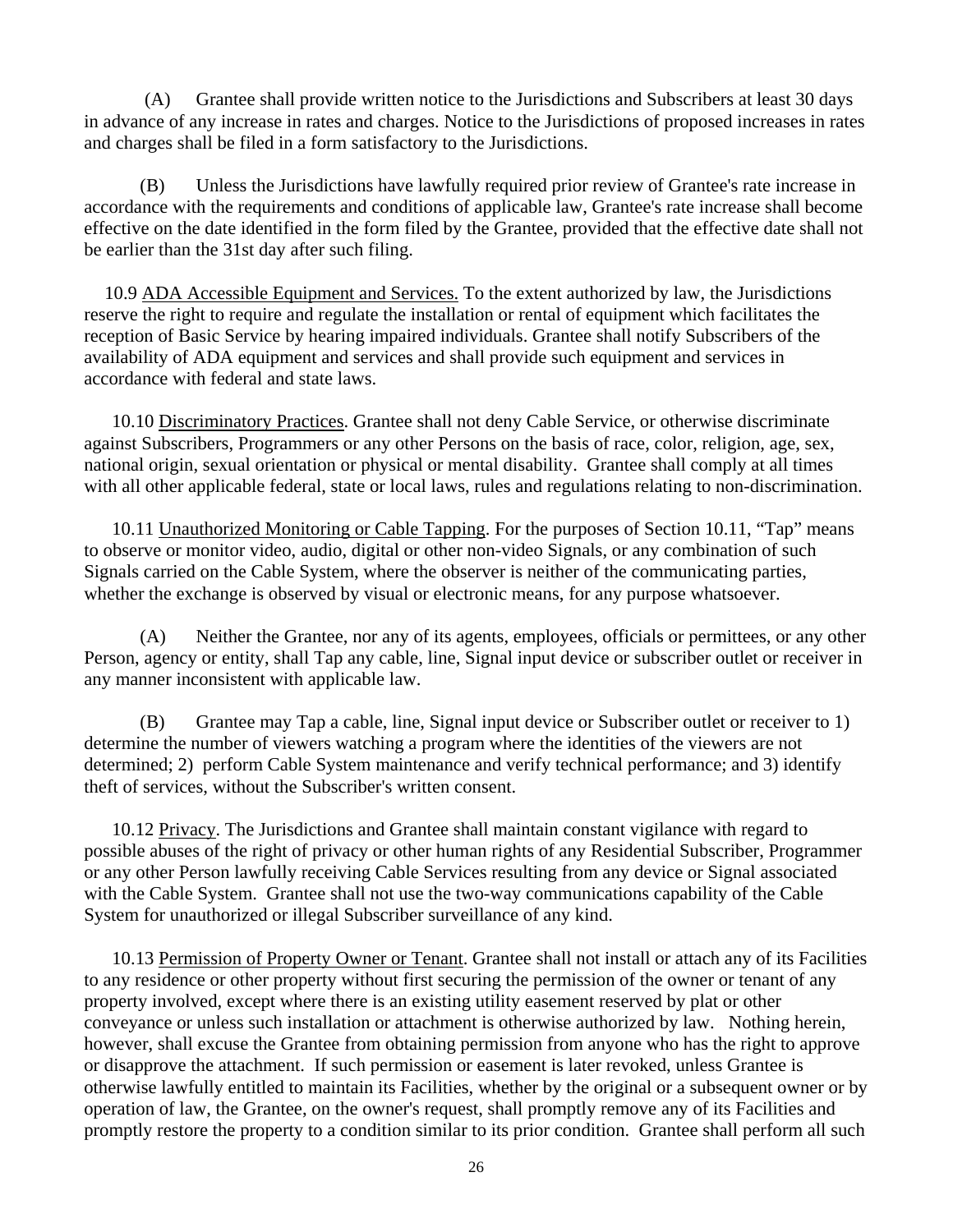installations and removals in a workmanlike manner and shall be responsible for any damage to residences or other property caused by the installation or the removal.

<span id="page-32-1"></span>10.14 Sale of Subscriber Lists and Personalized Data. Grantee shall be subject to the provisions of federal law regarding limitations on Grantee's collection and use of personalized data, and other issues involving the protection of Subscriber privacy.

<span id="page-32-2"></span>10.15 Contact Information on Subscribers' Bills. Grantee shall include on Subscribers' bills the contact information for the Jurisdictions. Grantee shall also provide to Subscribers the Jurisdiction's contact information at the time of Cable Service installation and at least Annually thereafter.

# <span id="page-32-4"></span><span id="page-32-3"></span>**Section 11. RESIDENTIAL NETWORK**

### 11.1 Channel Capacity.

 (A) Prior to the Effective Date of this Franchise, Grantee upgraded its Cable System to a Fiber to the Fiber node Cable System architecture, with Fiber Optic cable deployed from Grantee's Headend to Grantee's Fiber nodes, tying into Grantee's coaxial Cable System already serving Subscribers. Active and passive devices currently are passing a minimum of 860 MHz (with a minimum passband of between 50 and 860 MHz) providing to Residential Subscribers at least 200 or more activated minimum Downstream video Channels and minimum Activated Upstream digital Channel Capacity of 35 MHz accessible from any node, any Residential Subscriber, any Access facility, and any I-Net Site in the Franchise Area. This Upstream Capacity requires no additional installation of equipment for use except on users' premises.

 (B) Grantee agrees to maintain the Cable System in a manner consistent with, or in excess of these specifications throughout the term of the Franchise with sufficient capability and technical quality to enable the implementation and performance of all the requirements of this Franchise, including the Exhibits hereto, and in a manner which meets or exceeds FCC technical quality standards at 47 C.F.R. § 76 Subpart K, regardless of the particular format in which a Signal is transmitted.

<span id="page-32-5"></span>11.2 Leased Access Channels. Grantee shall meet the leased access channel requirements under 47 USC § 532.

# 11.3 Technical and Safety Standards.

<span id="page-32-6"></span>(A) Grantee shall comply with FCC Rules and Regulations, Part 76, Subpart K (Technical Standards), now in effect or as may be amended from time to time.

<span id="page-32-0"></span>(B) Grantee shall at all times employ the standard of care attendant to the risks involved and shall install and maintain in use commonly accepted methods and devices for preventing failures and accidents which are likely to cause damage, injury or nuisance to the public or to employees of the Grantee.

(C) Grantee shall install and maintain its Cable System in accordance with the applicable requirements of the National Electrical Safety Code, and in such manner that the Cable System shall not interfere with any installations of the Jurisdictions or any public utility or Institutional utility, or any franchisee, licensee or permittee of the Jurisdictions.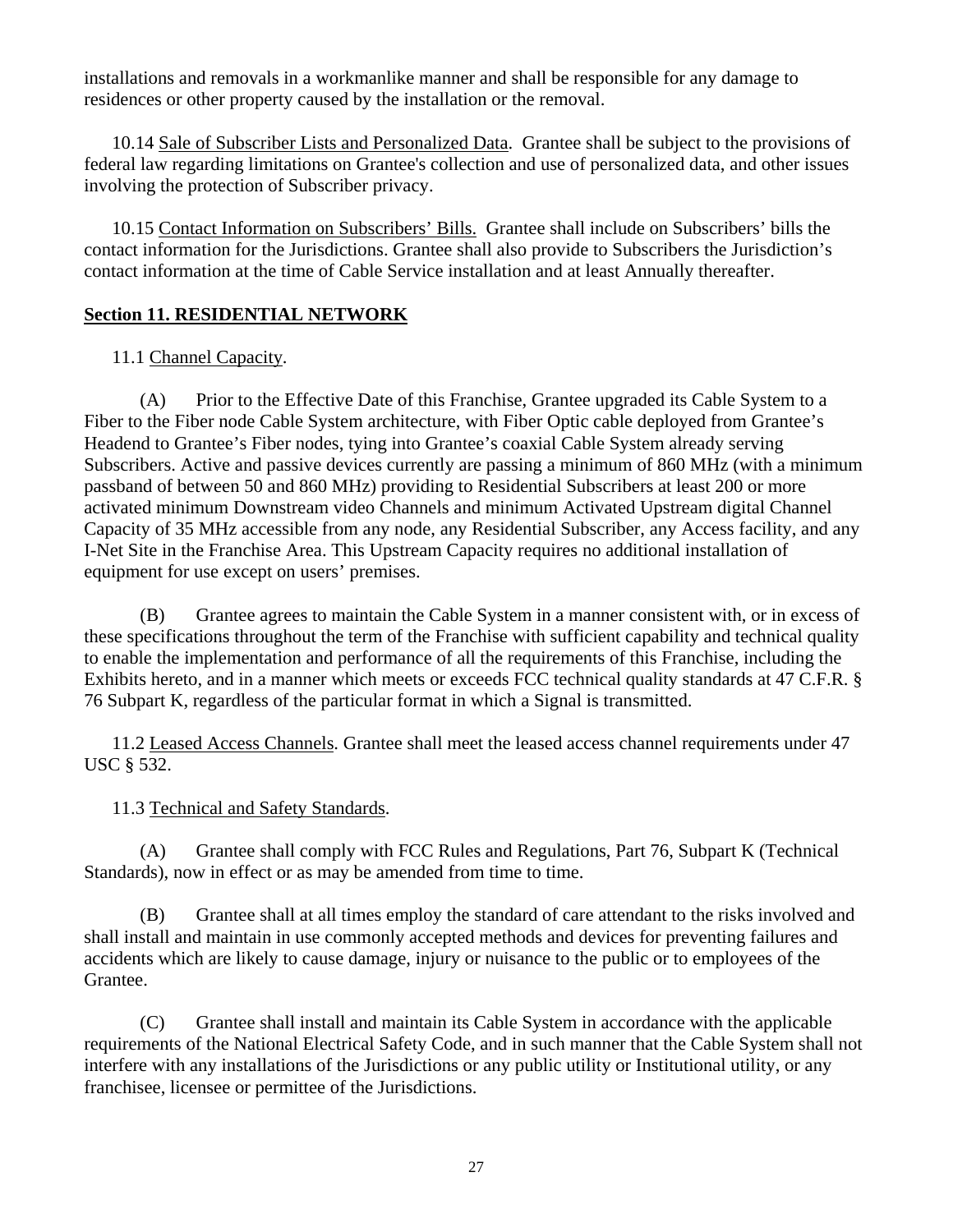(D) Grantee shall provide and put in use such equipment and appliances as shall control on a closed circuit basis and effectually carry all electric currents and Grantee television and other system Signal impulses in a manner so as to prevent injury to the wires, pipes, structures, and property belonging to the Jurisdictions or to any Person within the Jurisdictions.

<span id="page-33-0"></span>(E) Grantee, at its own expense, shall repair, renew, change, and improve its Cable System from time to time as may be necessary to accomplish these purposes.

# 11.4 Performance Testing.

(A) Grantee shall perform the following tests on its Cable System:

(1) All tests required by the FCC; and

(2) All other tests reasonably necessary to determine compliance with technical standards adopted by the FCC at any time during the term of this Franchise or in response to subscriber complaints.

(B) At a minimum, the Grantee's tests shall include:

(1) Proof of performance when activating any new construction;

(2) Semi-annual compliance and proof of performance tests in conformance with generally accepted industry guidelines;

(3) Cable System tests and intervals required by FCC regulations.

(C) Grantee shall maintain written Records of all results of its Cable System tests as required by this Franchise, performed by or for the Grantee. Such test results shall be available for inspection by the Jurisdictions upon request.

(D) Tests may be witnessed by representatives of the Jurisdictions, and, upon request, Grantee shall inform the Jurisdictions of the time and place of each test. The Jurisdictions may conduct independent tests of the system for which the Grantee shall give its fullest cooperation. Grantee shall be required to take prompt corrective measures to correct any system deficiencies and to prevent their recurrence.

<span id="page-33-1"></span>11.5 Specific Technical Facilities or Capabilities. The following specific technical facilities or capabilities shall be provided on the Cable System by the Grantee:

(A) 100% Emergency Standby Power. Grantee shall maintain standby power generating capacity at the Cable System Headend and throughout the trunk and distribution networks as is in place on the effective date of this Franchise. All standby power systems shall be rated to provide at least four (4) hours duration. In addition, Grantee shall have a plan in place, along with all resources necessary for implementing such plan, for dealing with outages of more than four hours. This outage plan and evidence of requisite implementation resources shall be presented to the Jurisdictions upon request.

(B) Emergency Alert Systems. Grantee shall comply with all applicable federal and state regulations regarding emergency alert systems, including equipment standards and procedures for alerting capacities. The Jurisdictions may identify authorized emergency officials for activating the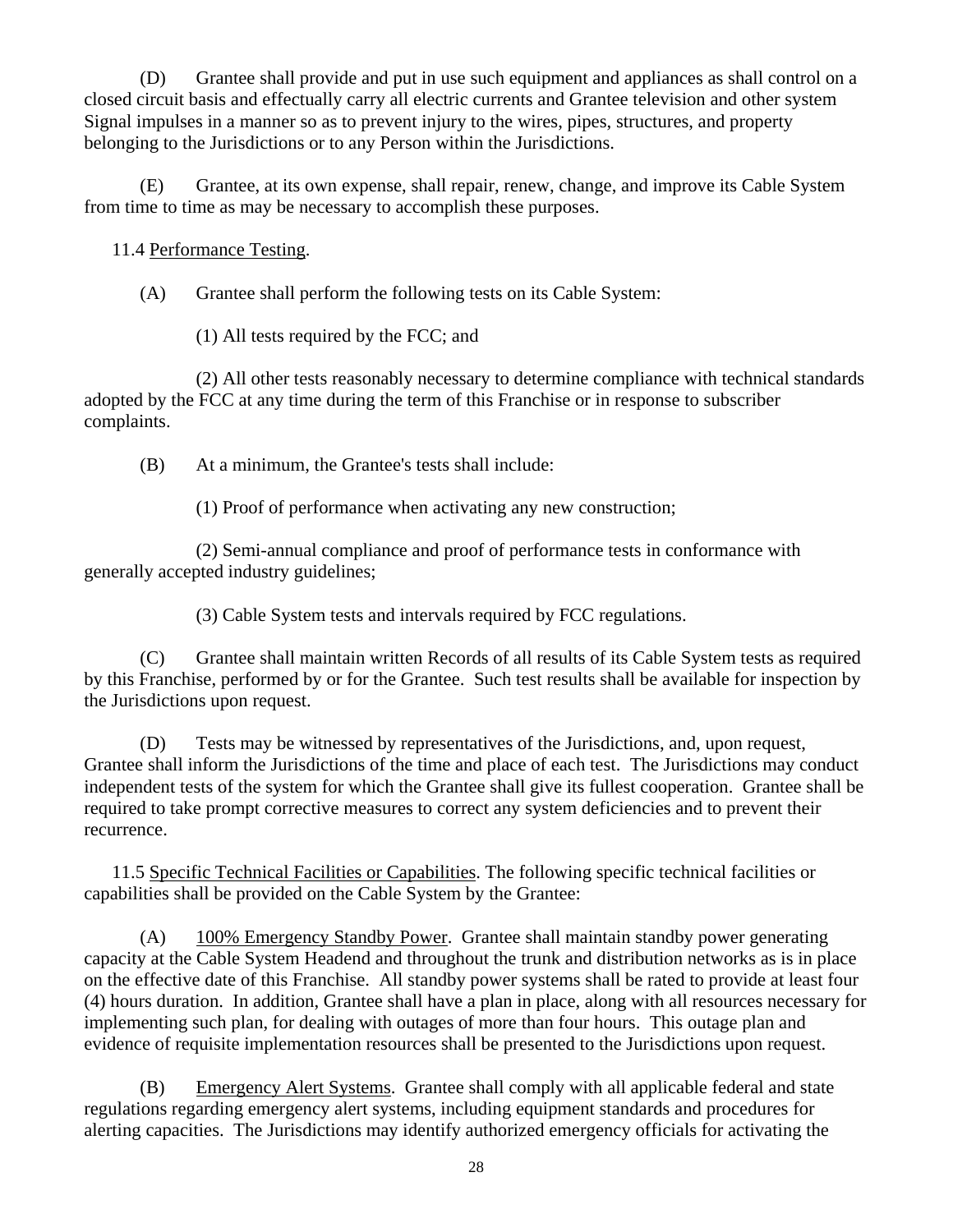emergency alert system. The Jurisdictions may also develop a local plan containing methods of emergency alert system message distribution, subject to applicable federal and state laws.

<span id="page-34-0"></span>11.6 Quality and Workmanship. The Cable System constructed or erected by Grantee shall be of good quality and workmanship and shall be maintained in good repair and efficiency.

<span id="page-34-1"></span>11.7 Inspection of Construction. The Jurisdictions shall have the right to inspect any construction or installation work performed under this Franchise. The Jurisdictions shall have the right to make such tests as it deems necessary to ensure compliance with the terms of this Franchise and applicable provisions of law.

# <span id="page-34-2"></span>**Section 12. COMPENSATION AND AUDITING**

<span id="page-34-3"></span>12.1 Amount of Compensation. As compensation for the benefits and privileges under this Franchise and in consideration of permission to use the Streets of the Jurisdictions, the Grantee shall pay as a franchise fee to the Jurisdictions, throughout the duration of this Franchise, an amount equal to five (5%) percent of Grantee's Gross Revenues.

12.2 Payments and Quarterly Reports.

<span id="page-34-4"></span>(A) Payments. Grantee's franchise fee payments to the Jurisdictions shall be computed quarterly following the effective date of this Franchise for the preceding quarter year period ending September 30, December 31, March 31, and June 30. Each quarterly payment shall be due and payable no later than forty-five (45) days after the quarter ending date.

(B) Quarterly Reports. Each payment shall be accompanied by a written report to the Jurisdictions, verified by an authorized representative of Grantee, containing an accurate statement in summarized form, as well as in detail, of Grantee's Gross Revenues and the computation of the payment amount.

<span id="page-34-5"></span>12.3 Interest on Late Payments. Payments not received within forty-five (45) days from the quarter ending date shall be assessed interest compounded at the rate of one percent (1%) per month from the due date.

<span id="page-34-6"></span>12.4 Bundled Services. If Cable Services subject to the franchise fee required under this Section 12.4 are provided to Subscribers in conjunction with non-cable services, Grantee shall not allocate revenue between Cable Services and non-cable services for the purpose of evading or substantially reducing Grantee's franchise fee obligations to the Jurisdictions.

<span id="page-34-7"></span>12.5 Maximum Legal Compensation. The parties acknowledge that, at present, applicable federal law limits the Jurisdictions to collection of a maximum permissible franchise fee of five percent (5%) of Gross Revenues. In the event that at any time during the duration of this Franchise, the Jurisdictions are authorized to collect an amount in excess of five percent (5%) of Gross Revenues, then the Jurisdictions may request a modification of this Franchise under the provisions of Section 20.15.

12.6 Additional Commitments not Franchise Fees. No term or condition in this Franchise shall in any way modify or affect the Grantee's obligation to pay franchise fees related to Cable Services in accordance with applicable law. Although the total sum of such franchise fee payments and additional commitments set forth elsewhere in this Franchise may total more than five percent (5%) of Grantee's Gross Revenues in any 12-month period, Grantee agrees that the additional commitments herein are not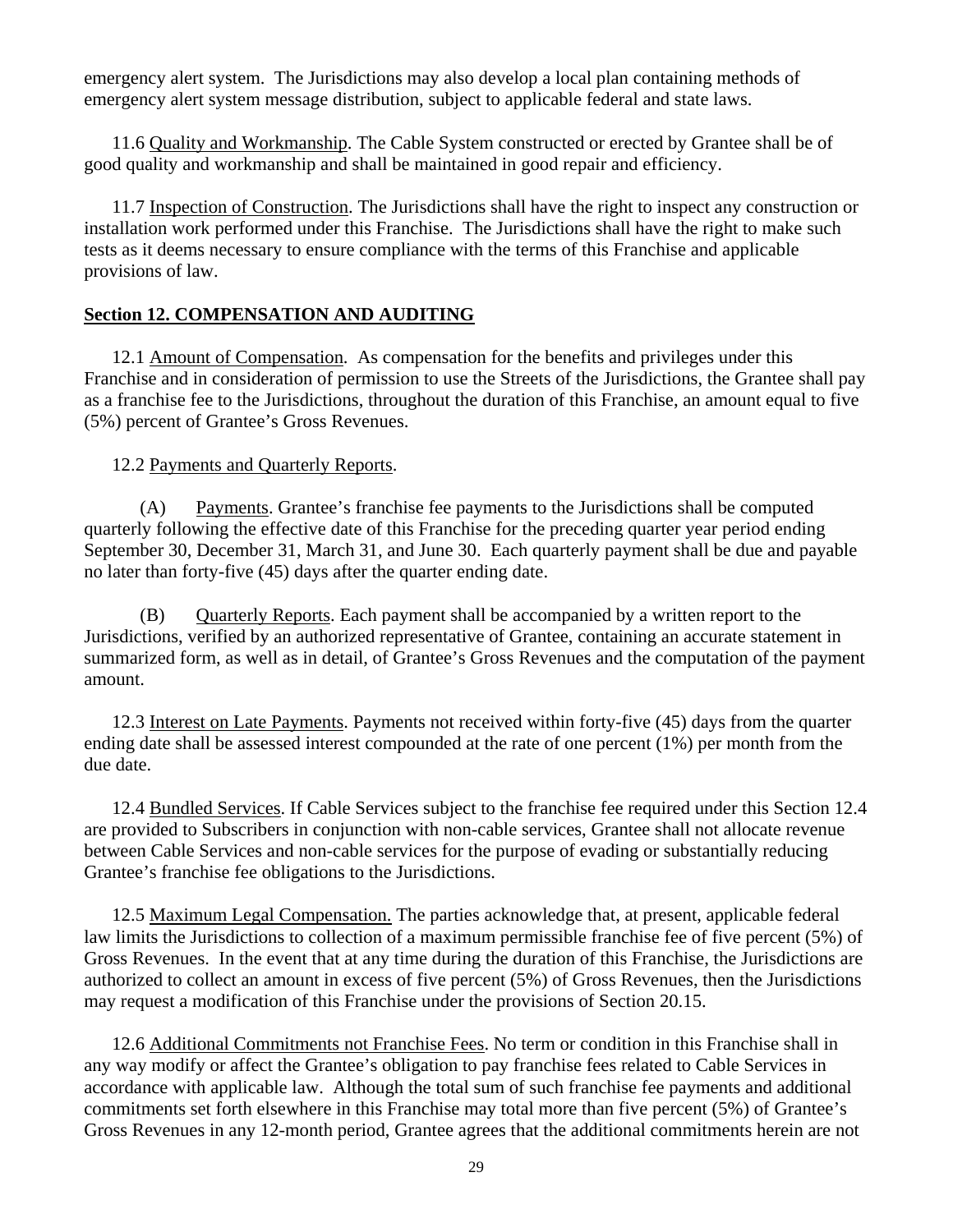franchise fees as defined under 47 U.S.C. § 542, nor are they to be offset or credited against any franchise fee payments due to the Jurisdictions so long as such commitments are exercised by the Jurisdictions in a manner consistent with this Franchise. Except as otherwise authorized by 47 U.S.C. § 542, and the regulations promulgated thereunder, Grantee shall not pass these additional commitments through to subscribers.

<span id="page-35-1"></span>12.7 Acceptance of Payment and Recomputation. No acceptance of any payment pursuant to Section 7.1 (PEG/I-Net Fee-s) or Section 12.1 (Franchise fees) shall be construed as an accord that the amount paid is, in fact, the correct amount, nor shall any acceptance of payments be construed as a release of any claim the Jurisdictions may have for further or additional sums payable.

### 12.8 Audits and Reviews.

<span id="page-35-2"></span>(A) Acceptance of Payment and Recomputation. No acceptance of any payment pursuant to Section 7.1 or Section 12.1 of this Franchise shall be construed as an accord that the amount paid is, in fact, the correct amount, nor shall any acceptance of payments be construed as a release of any claim the Jurisdictions may have for further or additional sums payable. All amounts paid under Section 7.1 or Section 12.1 of this Franchise shall be subject to audit by the Jurisdictions, provided that only payments which occurred during a period of thirty-six (36) months prior to the date the Jurisdictions notify Grantee of its intent to perform an audit shall be subject to such audit. Grantee agrees to pay the Jurisdictions for:

(1) Interest on any underpayment of an amount due under Section 7.1 or Section 12.1 of this Franchise that is disclosed as the result of an audit, such interest to be calculated at one percent (1%) over the existing prime rate as set by the Wells Fargo Bank, National Association, or its successor and assigns as designated by the Jurisdictions, compounded quarterly from the date on which the payment was due. If such payment is not received within thirty (30) days of notice from the Jurisdictions, then interest shall be compounded daily from the date on which the payment was due until the date the Jurisdictions receive the payment.

(2) Five percent (5%) of the underpayment shall be due within thirty (30) days of written notice from the Jurisdictions, if the Jurisdictions' audit discloses that the Grantee has paid ninety-five percent (95%) or less of the principal amount owing for the period under audit. If such payment is not received within thirty (30) days of written notice from the Jurisdictions, then interest shall be compounded daily from the date on which the payment was due until the date on which the Jurisdictions receive the payment, such interest to be calculated at one percent (1%) over the existing prime rate as set by the Wells Fargo Bank, National Association, or its successors and assigns as designated by the Jurisdictions.

### (B) Authority to Audit.

<span id="page-35-0"></span>(1) The Jurisdictions and its agents and representatives shall have authority to arrange for and conduct audits under Section 12.8, within the Portland metropolitan region, upon no less than thirty (30) days prior written notice, and during normal business hours. Within the limitations established by Section 12.8, the Jurisdictions may determine the scope of audit in each instance.

(2) The Grantee agrees to reimburse the Jurisdictions for: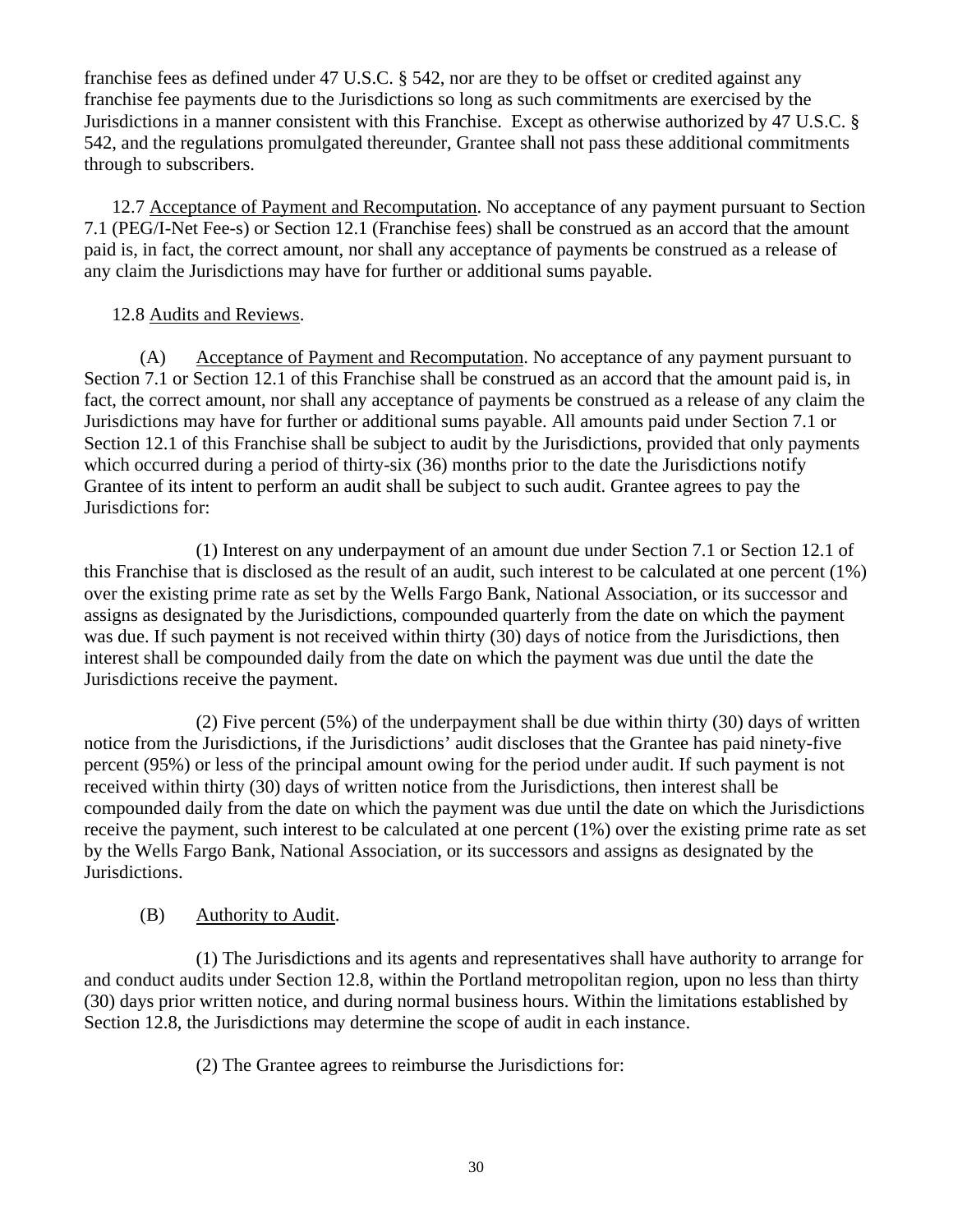(a) The reasonable costs of such audit if the audit discloses that the Grantee has paid 95% or less of the fees owing under Sections 7.1 and 12.1 for the period at issue; or

(b) One half of the reasonable costs of such audit if the audit discloses that the Grantee had paid more than 95% but less than 98% of the fees owing under Sections 7.1 and 12.1 for the period at issue.

(3) The Grantee shall reimburse the Jurisdictions within 30 days of receipt of an invoice from the Jurisdictions showing such costs were actually incurred and were directly related to the audit. The Grantee's obligation to reimburse auditing costs under this Section 12.8 shall not exceed \$15,000.00 per audit.

<span id="page-36-0"></span>12.9 Liability for Licenses and Taxes. Payment of the franchise fee and other financial obligations under this Franchise shall not exempt Grantee from the payment of any license fee, tax or charge on the business, occupation, property or income of Grantee that may be imposed by a Jurisdiction, except as may otherwise be provided in the ordinance or ordinances imposing such other license fee, tax or charge. The Jurisdiction's right to impose any such license fee, tax or charge shall be subject to any limitations on the Jurisdiction under applicable law.

### <span id="page-36-1"></span>**Section 13. RECORDS AND REPORTS**

<span id="page-36-2"></span>13.1 Open Records. Grantee shall manage all of its operations in accordance with a policy of keeping its Records open and accessible to the Jurisdictions. The Jurisdictions shall have the right to inspect all Records of the Grantee and Affiliated Entities at any time during normal business hours at a Grantee business operations site within Multnomah, Clackamas or Washington counties, Oregon, and upon reasonable notice to determine compliance by Grantee with its obligations under this Franchise. Grantee shall not deny the Jurisdictions access to Grantee's Records on the basis that Grantee's Records are under the control of an Affiliated Entity or a third party, rather than the Grantee. In the case of Affiliated Entities not under common control with Grantee, Grantee shall not be subject to the remedies set forth in Section 19.1(A) if such Affiliated Entity does not permit inspection of its Records, and Grantee has;

(A) made available for inspection all of its Records relevant to the determination of compliance; and

(B) exercised all reasonable efforts to persuade such Affiliated Entity to make such Records available for inspection.

<span id="page-36-3"></span>13.2 Information and Reports. Grantee shall provide a current copy of the following information at the intervals indicated:

(A) Cable System structure and operating information:

(1) Total Cable System mileage and overall homes passed (Annually);

(2) The number of Basic Service Subscribers, other programming service tier subscribers, Pay Service Subscribers and pay-to-basic percentages, by individual Jurisdiction (Annually);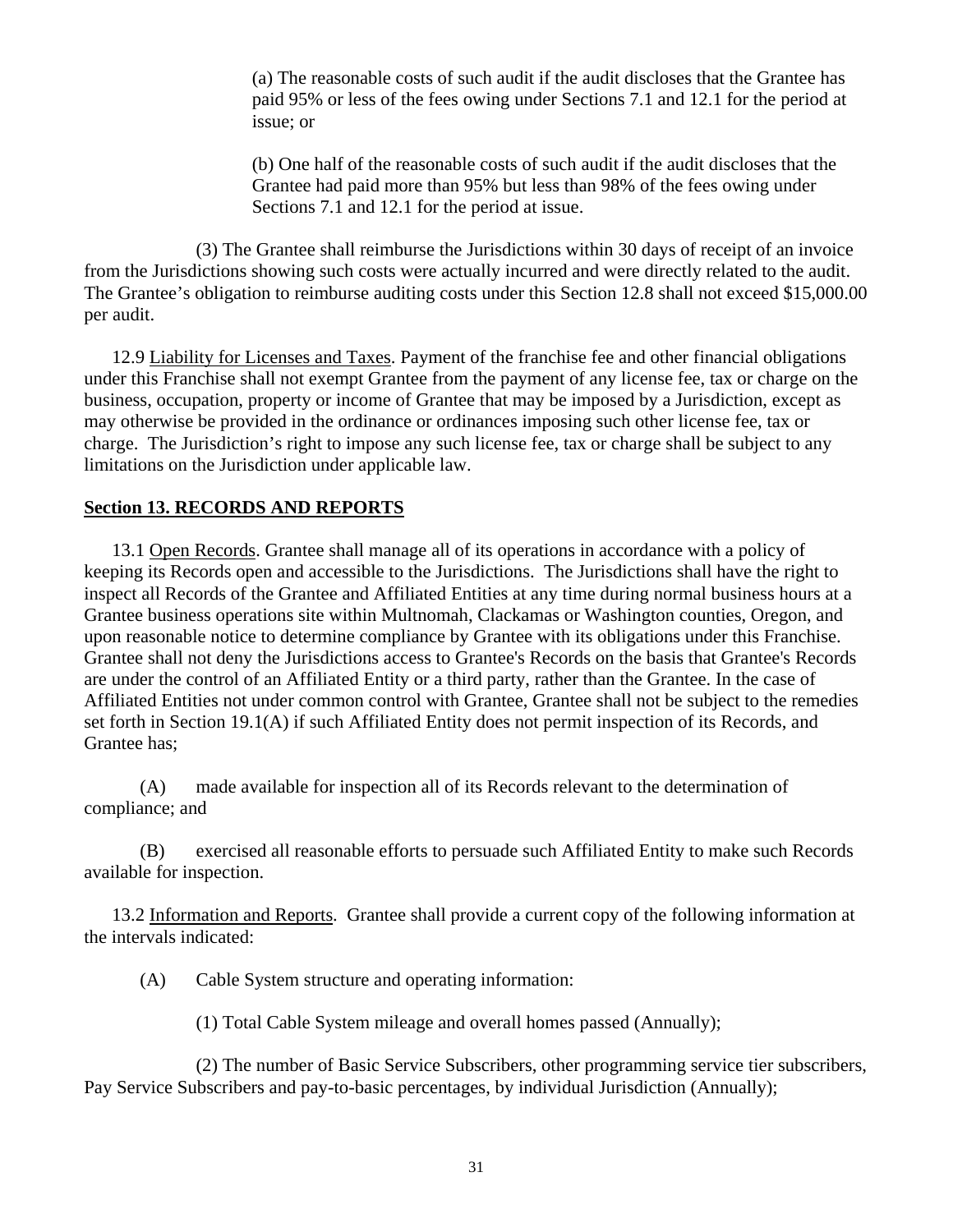(3) Schedule of all Cable Services and Programming services, tiers and/or packages, and Channel assignments, provided on the Cable System (Annually and upon change);

(4) A schedule of all Grantee's rates and charges (Annually and upon change);

(5) A monthly Cable Services sample customer bill within the Jurisdictions, including copies of all communications of a general nature related to Cable Services sent to Subscribers with the bill (monthly);

(6) Copies of other communications of a general nature sent to Subscribers related to Cable Services, excluding communications sent to individual Subscribers which name that Subscriber (at the same time communications are sent to Subscribers); and,

(7) A copy of Subscriber privacy policies and the Subscribers service agreements, including terms and conditions (Annually and upon change).

(B) Grantee shall provide an audited statement or, in lieu of such audited statement, a statement certified by an officer of the company of Gross Revenues for the Jurisdictions from the previous year, no later than one hundred twenty (120) days after the end of its fiscal year. The statement shall contain such information as may be required from time to time by the Jurisdictions, and at least the following, unless the Jurisdictions waive the requirement: a listing of all categories of Gross Revenues, and the revenue associated with such categories, in sufficient detail and with sufficient explanation to enable the Jurisdictions to understand the statement and to verify the accuracy of payments to the Jurisdictions. The report shall include an explanation of any deductions made from Gross Revenues in the calculation of payments.

<span id="page-37-0"></span>13.3 General Reports. The Jurisdictions shall have the right to request, in writing, information as is appropriate and reasonable to determine whether Grantee is in compliance with this Franchise. Grantee shall provide the Jurisdictions such information in a format as Grantee customarily prepares such report or information. Grantee shall fully cooperate with the Jurisdictions and shall provide such information and documents as necessary and reasonable for the Jurisdictions to evaluate compliance. Grantee reserves the right to object to any request made under this Section 13.3 as unnecessary, unreasonable or inappropriate under the circumstances.

<span id="page-37-1"></span>13.4 Format. The Jurisdictions, after consultation with Grantee, may specify the form and details of all Grantee's reports required under this Franchise.

<span id="page-37-2"></span>13.5 Reports of Regulatory Violations. Upon written request, Grantee shall provide copies to the Jurisdictions of any communications to and from federal, state or local courts, regulatory agencies or other governmental bodies addressed to Grantee regarding any alleged, apparent or acknowledged violation by Grantee of any applicable federal or state law specifically related to the operation of Grantee's Cable System or Grantee's provision of Cable Services within the Jurisdictions. Grantee shall submit such communications to the Jurisdictions no later than thirty (30) days after such request. Grantee shall not claim confidential, privileged or proprietary rights to such documents unless under applicable federal, state, or local law such documents have been determined to be confidential by a court of competent jurisdiction, or a federal or state agency or a request for confidential treatment is pending.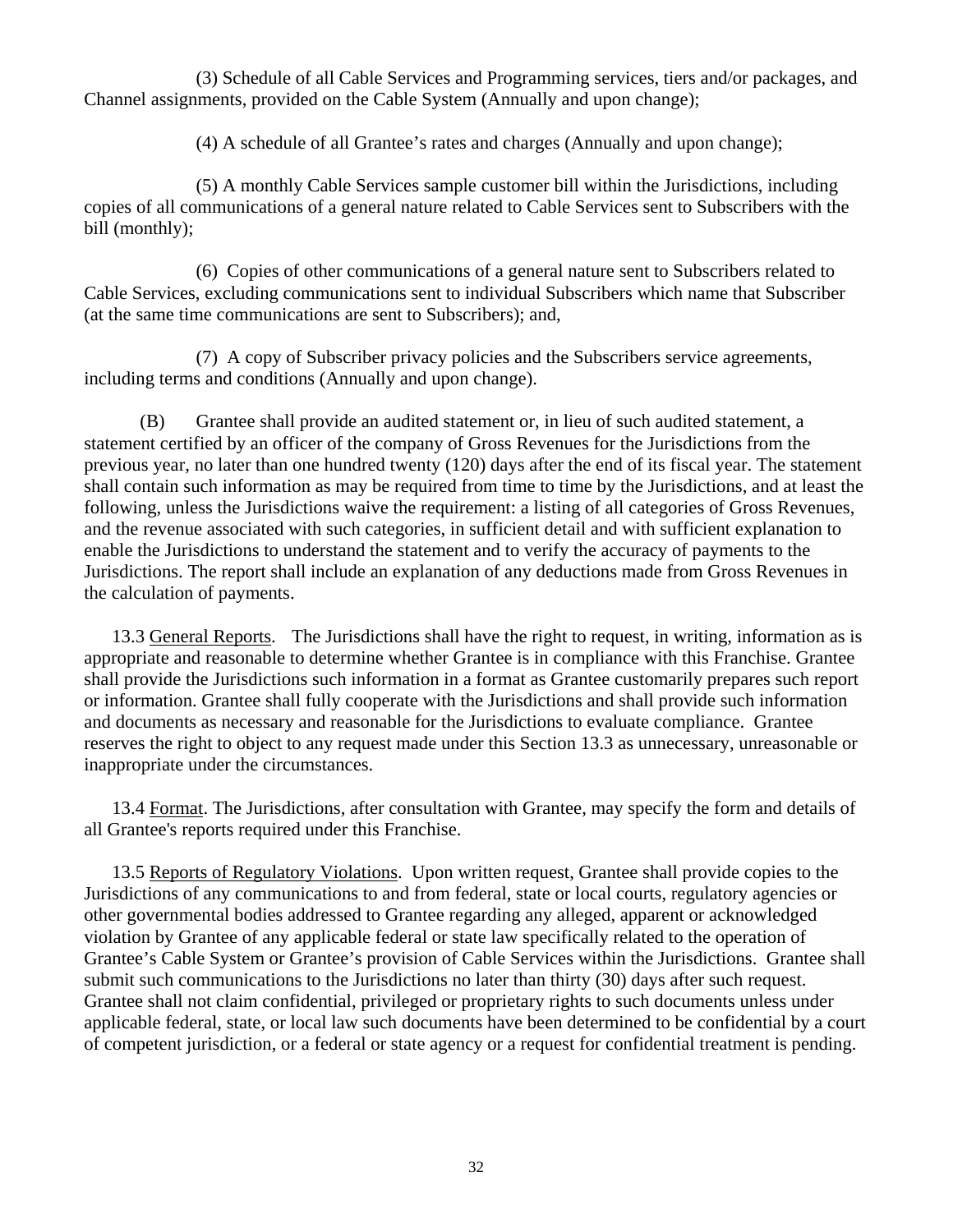### 13.6 Public Records.

<span id="page-38-0"></span>(A) Grantee acknowledges that information submitted by Grantee to the Jurisdictions may be open to public inspection under the Oregon Public Records Law. Grantee is responsible for becoming familiar with and understanding the provisions of the Oregon Public Records Law.

(B) Grantee may identify information submitted to the Jurisdictions as confidential, if Grantee reasonably believes such information is qualified for an exemption recognized under the Oregon Public Records Law. Grantee shall prominently mark each page, or portion thereof, for which it is claiming confidentiality as "Confidential" prior to submitting such information to the Jurisdictions. When submitting such information to the Jurisdictions, Grantee shall submit documentation to the Commission that specifically identifies the applicable exemption under the Oregon Public Records Law, and stating the reason(s) Grantee believes the information is exempt from public inspection. After reviewing the Grantee's request for confidentiality, and determining whether the identified exemptions are applicable, the Jurisdictions shall take reasonable steps to protect the confidential nature of any such information, consistent with the Oregon Public Records Law, including only disclosing such information to employees, representatives, and agents thereof that have a need to know or in order to enforce the provisions of this Franchise.

(C) Within five (5) working days of receiving a public records request to inspect any such request, the Jurisdictions shall provide the Grantee with written notice of the request, including a copy of the request. Grantee shall have five (5) working days within which to provide a written response to the Jurisdictions, before the Jurisdictions may disclose any of the requested confidential information. If the Jurisdictions determine that it will be necessary to reveal the information, the Jurisdictions shall promptly notify the Grantee, and do so at least five (5) working days prior to the information being released. The Jurisdictions shall retain final discretion to determine whether to release the requested information in response to any public records request, as recognized under the Oregon Public Records Law.

# <span id="page-38-2"></span><span id="page-38-1"></span>**Section 14. GENERAL INDEMNIFICATION AND INSURANCE**

14.1 Indemnification.

(A) General Indemnification. Grantee shall indemnify, defend and hold harmless the Jurisdictions, its officers, agents, boards and employees, from any liability for claims, damages, costs or expenses, including court and appeal costs and reasonable attorney fees or expenses, arising from any casualty or accident to person or property, including, without limitation: copyright infringement; defamation; damages arising out of or by reason of any construction, excavation, operation, maintenance, reconstruction or any other act done under this Franchise, by or for Grantee, its agents, or its employees; or by reason of any neglect or omission of Grantee to keep its system in a safe condition. Grantee's indemnification obligation shall not extend to liability directly arising out of any negligence or willful misconduct by the Jurisdictions or its officers, agents, boards or employees. The Jurisdictions shall provide Grantee prompt notice of any such claim which Grantee shall defend with counsel of its own choosing and no settlement or compromise of any such claim will be done without the prior written approval of the Jurisdictions which approval shall not be unreasonable withheld. Grantee shall consult and cooperate with the Jurisdictions while conducting its defense of the Jurisdictions and the Jurisdictions shall fully cooperate with the Grantee.

(B) Indemnification for Relocation. Grantee shall indemnify the Jurisdictions for any damages, claims, additional costs or expenses assessed against or payable by the Jurisdictions arising out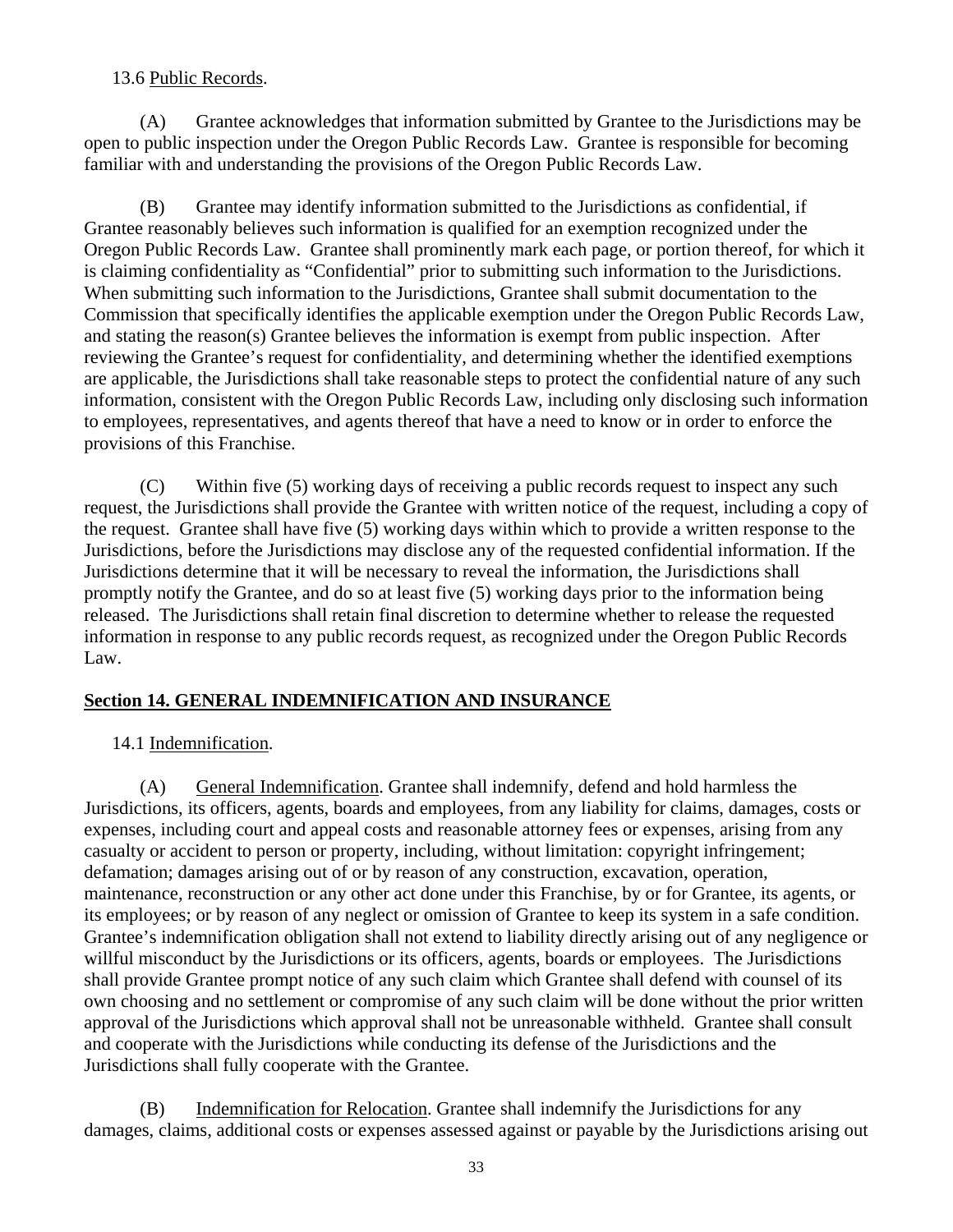of or resulting, directly or indirectly, from Grantee's failure to remove, adjust or relocate any of its Facilities in the Streets in a timely manner in accordance with a relocation schedule furnished Grantee by a Jurisdiction's duly authorized agent in writing, unless Grantee's failure arises directly from the a Jurisdiction's negligence or willful misconduct.

(C) Indemnification – Hazardous Substances. Grantee agrees to forever indemnify the Jurisdictions, its officers, agents and employees, from and against any claims, costs and expenses of any kind, whether direct or indirect, or pursuant to any state or federal law, statute, regulation or order, for the removal or remediation of any leaks, spills, contamination or residues of Hazardous Substances, directly attributable to Grantee's structures or other Facilities in the Streets.

### 14.2 Insurance.

<span id="page-39-0"></span>(A) Grantee shall maintain in full force and effect, at its own cost and expense, continuously during the Franchise Term, the following insurance coverage:

(1) Commercial General Liability Insurance in the amount of two million dollars (\$2,000,000) combined single limit for property damage and bodily injury. Such insurance shall cover the construction, operation and maintenance of the Cable System, and the conduct of Grantee's Cable Service business in the Jurisdictions.

(2) Automobile Liability Insurance in the amount of one million dollars (\$1,000,000) combined single limit for bodily injury and property damage coverage.

(3) Workers' Compensation Insurance meeting all legal requirements of the State of Oregon.

(4) Employers' Liability Insurance in the following amounts: (A) Bodily Injury by Accident: one hundred thousand dollars (\$100,000); and (B) Bodily Injury by Disease: one hundred thousand dollars (\$100,000) employee limit; five hundred thousand dollars (\$500,000) policy limit.

(5) The limits of the insurance as provided herein shall be subject to any changes as to the maximum limits imposed on municipalities of the State of Oregon during the term of this Franchise.

(B) The Jurisdictions and the Commission shall each be designated as an additional insured under each of the insurance policies required in this Section 14.2 by endorsement on the policies, except Workers' Compensation and Employer's Liability Insurance.

(C) Grantee shall not cancel any required insurance policy, nor shall Grantee allow the required insurance to lapse, without obtaining alternative insurance in conformance with this Agreement. For any of the insurance policies identifying the Jurisdictions and the Commission as additional insureds, as provided under this Section 14.2, the Grantee shall notify the Jurisdictions and the Commission within five (5) business days of any notice of non-renewal, any cancelation, or any material adverse change in coverage. If the insurance is canceled or materially altered so as to be out of compliance with the requirements of this Section 14.2 during the term of this Franchise, Grantee shall provide a replacement policy.

(D) Each of the required insurance policies shall be with insurers authorized or permitted to do business in the State of Oregon, with an A-: VII or better rating for financial condition and financial performance by Best's Key Rating Guide, Property/Casualty Edition, or an equivalent rating entity.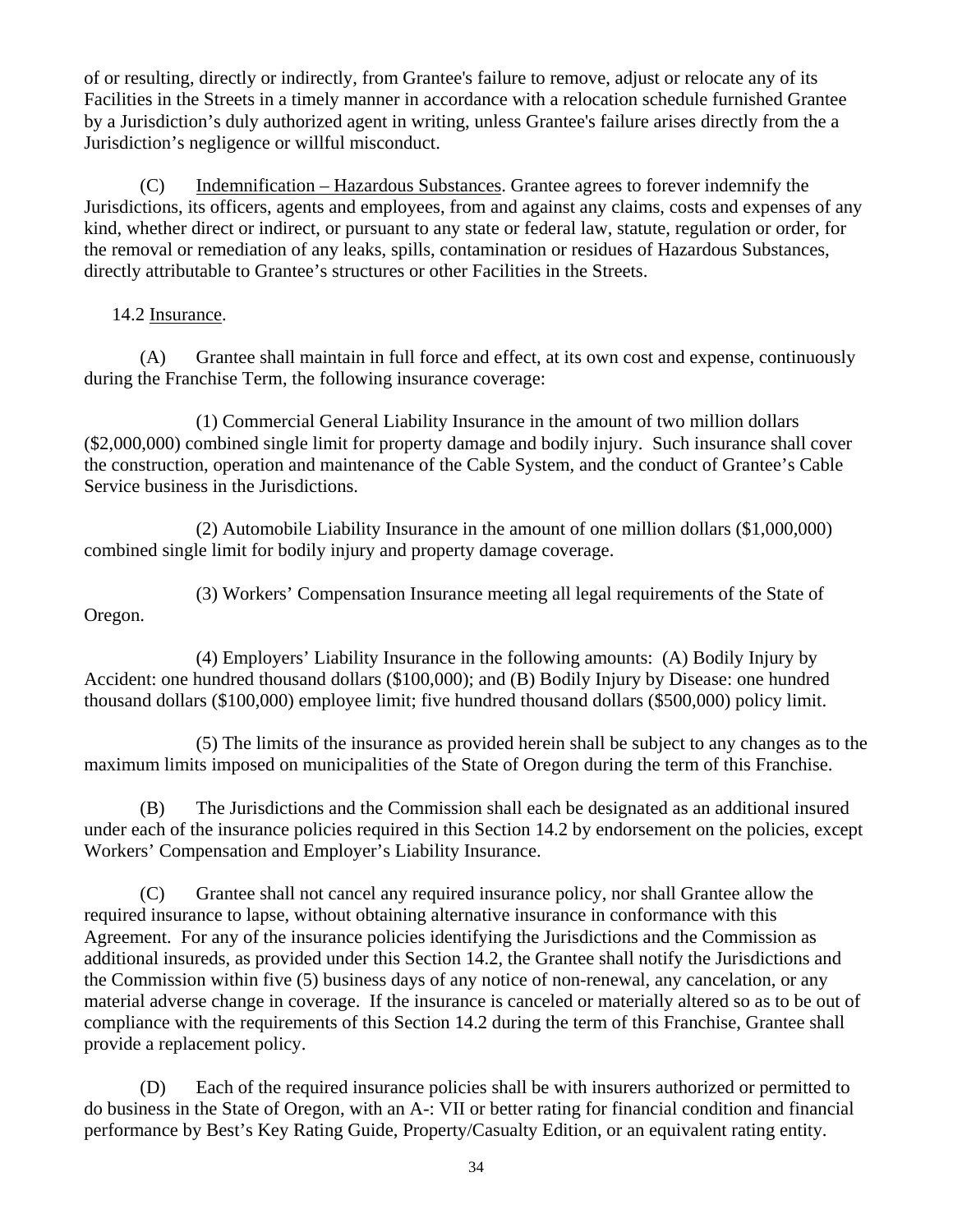(E) The insurance shall be without prejudice to coverage otherwise existing and shall name the Jurisdictions, and its officers, agents, and employees as additional insureds as their interest may appear, except the Workers' Compensation and Employer's Liability Insurance.

(F) Grantee shall provide the Commission, within fifteen (15) days of the Effective Date of this Franchise, a certificate of insurance certifying the coverage required above, which certificate shall be subject to the approval of a Jurisdiction's Legal Counsel as to whether the certificate and the insurance certified is consistent with the requirements of this Section 14.2. Failure to maintain adequate insurance as required under this Section 14.2 shall be cause for revocation of this Franchise by the Jurisdictions as set forth in Section 19.

(G) The Jurisdictions shall require as a condition of any separate agreement between the Jurisdictions and a Designated Access Provider, that the Designated Access Provider shall include the Grantee as a named insured in the Designated Access Provider's liability insurance policy with respect to any claim for injury, damage, loss, liability, cost or expense arising from Programming or other transmission placed by the Designated Access Provider on PEG Access Channels or the Institutional Network (but not if arising out of or by reason of any act done by the Grantee or its officers, agents or employees).

14.3 Faithful Performance Bond.

<span id="page-40-0"></span>(A) Upon the effective date of this Franchise, the Grantee shall furnish proof of the posting of a faithful performance bond running to the Jurisdictions with good and sufficient surety approved by the Jurisdictions, in the penal sum of Five Hundred Thousand Dollars (\$500,000.00), conditioned that the Grantee shall well and truly observe, fulfill and perform each term and condition of this Franchise. Such bond shall be maintained by the Grantee throughout the term of this Franchise.

(B) Grantee shall pay all premiums charged for any bond required under Section 14.3, and unless the Jurisdictions specifically direct otherwise, shall keep the same in full force and effect at all times through the later of either:

(1) The remaining term of this Franchise; or

(2) If required by the Jurisdictions, the removal of all of Grantee's system installed in the Jurisdictions' Streets.

(C) The bond shall contain a provision that it shall not be terminated or otherwise allowed to expire without 30 days written notice first being given to the Jurisdictions cable regulatory office. The bond shall be subject to the approval of the Jurisdictions' Legal Counsel as to its adequacy under the requirements of this Section 14.3. During the term of the bond, Grantee shall file with the Jurisdictions cable regulatory office a duplicate copy of the bond along with written evidence of payment of the required premiums unless the bond otherwise provides that the bond shall not expire or be terminated without 30 days prior written notice to the Jurisdictions.

(D) Subject to the Jurisdictions' prior approval, Grantee may provide an irrevocable letter of credit or other form of financial assurance in lieu of a faithful performance bond. The alternative form of financial assurance shall give the Jurisdictions substantially the same rights and guarantees provided by a faithful performance bond.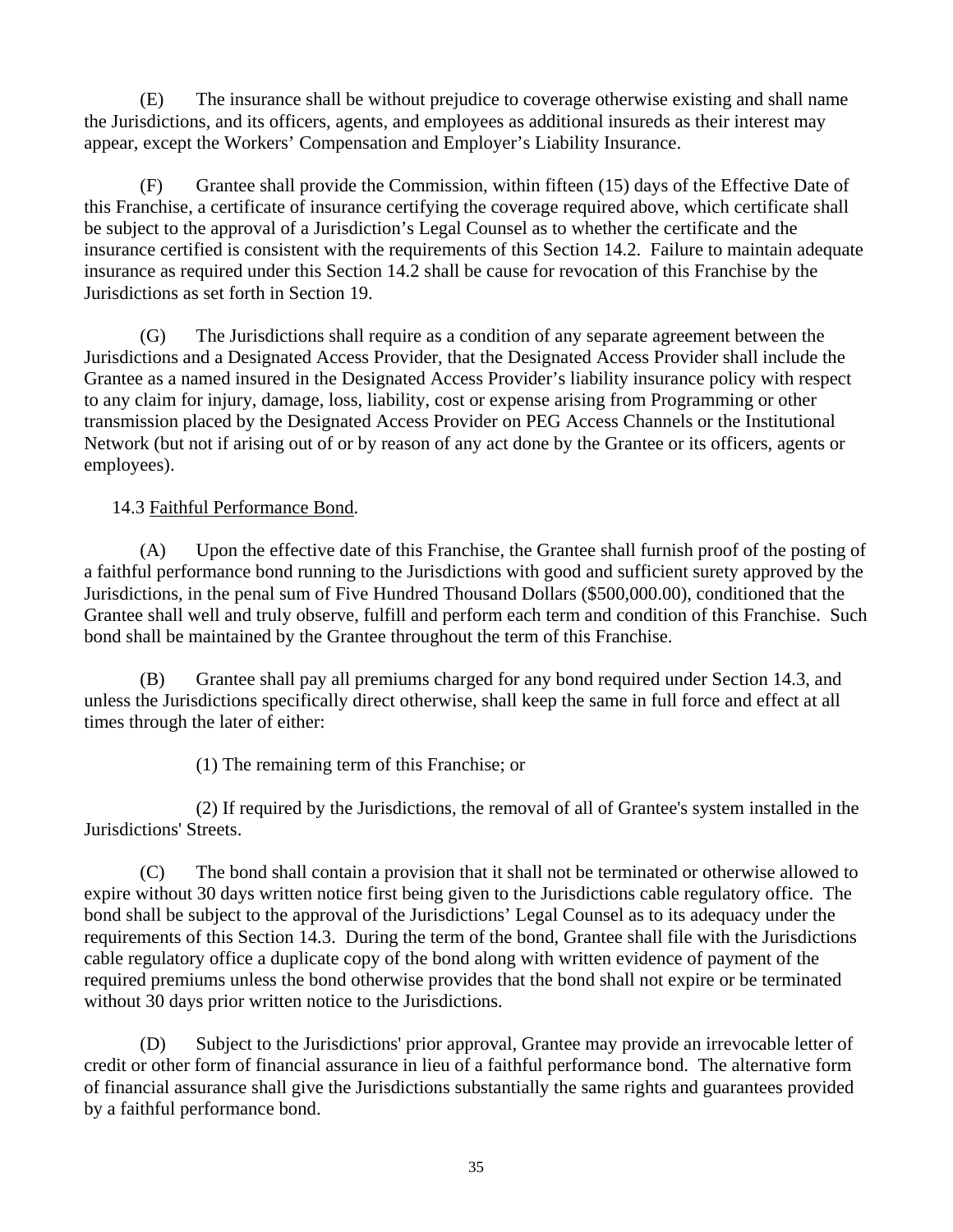(E) In lieu of the performance bond required under Section 14.3, the Grantee may elect to provide to the Jurisdictions a fully executed Guarantee in Lieu of Bond of Comcast Communications, Inc., in the form provided in Exhibit E to this Franchise. In the event of such election, the duly executed Guarantee in Lieu of Bond shall be filed by the Grantee within thirty (30) days. Any performance bond required under Section 14.3(A) shall remain in effect until replaced by such Guarantee in Lieu of Bond.

<span id="page-41-0"></span>14.4 Construction Bond. During all times when Grantee is performing any construction work in or under the Streets requiring a street opening permit, Grantee shall post a faithful performance bond or irrevocable letter of credit, as is required for street opening permits, running to the Jurisdictions, with good and sufficient surety approved by the Jurisdictions, in the sum required by the Jurisdiction's permit. The bond or letter of credit shall be conditioned that the Grantee shall well and truly observe, fulfill and perform each term and condition of the Franchise. Grantee shall pay all premiums or other costs associated with maintaining the bond or letter of credit, and shall keep the same in full force and effect at all times during the construction work. The bond or letter of credit shall provide that it may be terminated upon final approval of Grantee's construction work in or under the Streets by the Jurisdiction. Upon such approval, the Jurisdiction agrees to sign all documents necessary to release the bond in accordance with the terms of this Section 14.4. During the duration of the construction work, Grantee shall file with the Jurisdiction a copy of the bond or letter of credit, along with written evidence of the required premiums. The bond or letter of credit shall be subject to the approval of the Jurisdiction as to its adequacy under the requirements of Section 14.4.

# <span id="page-41-1"></span>**Section 15. GENERAL STREET USE AND CONSTRUCTION**

# 15.1 Construction.

(A) Subject to applicable regulations of a Jurisdiction, Grantee may perform all construction necessary for the operation of its Cable System. All construction and maintenance of any and all Facilities within Streets incident to Grantee's Cable System shall, regardless of who performs the construction, be and remain the Grantee's responsibility. Grantee shall apply for and obtain all permits necessary for construction or installation of any Facilities, and for excavating and laying any Facilities, within the Streets. Grantee shall pay all applicable fees upon issuance of the requisite construction permits by a Jurisdiction to Grantee.

(B) Prior to beginning any construction, Grantee shall provide a Jurisdiction with a construction schedule for work in the Streets. When Grantee's construction of Facilities in the Streets is completed, Grantee shall provide the Jurisdiction with a map showing the location of the installed Facility in the Streets, in a form acceptable to the Jurisdiction.

(C) Grantee may make excavations in Streets for any Facility needed for the maintenance or extension of the Grantee's Cable System. Prior to doing such work, Grantee shall apply for, and obtain, appropriate permits from a Jurisdiction, and give appropriate notices to any other franchisees, licensees or permittees of the Jurisdiction or other units of government owning or maintaining pipes, wires, conduits or other facilities which may be affected by the proposed excavation.

(D) In the event that emergency repairs are necessary, Grantee shall immediately notify the Jurisdiction of the need for such repairs. Grantee may initiate such emergency repairs, and shall apply for appropriate permits within forty-eight (48) hours after discovery of the emergency. Grantee shall comply with all applicable Jurisdiction regulations relating to such excavations or construction, including the payment of permit or license fees.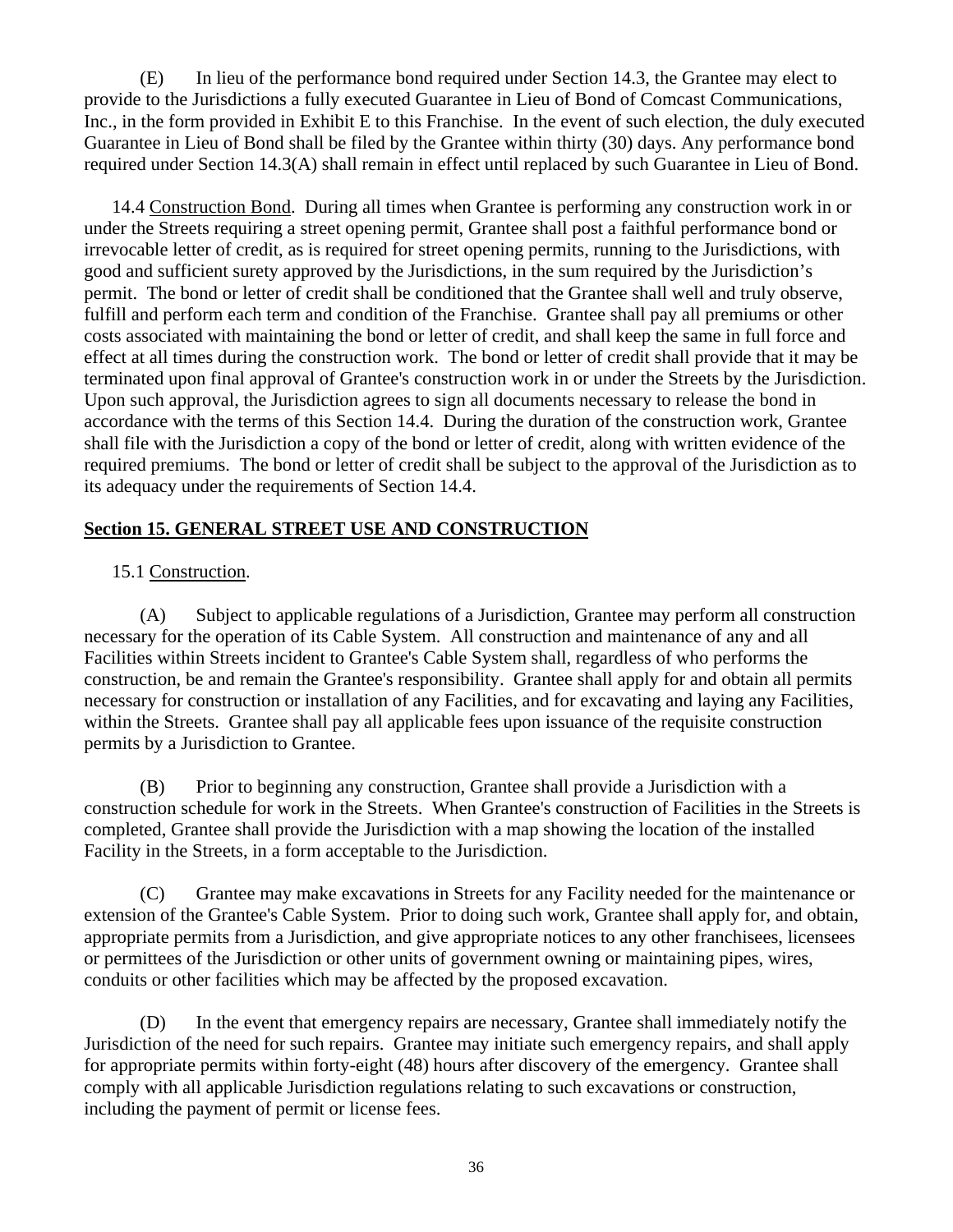15.2 Locates. Grantee shall comply with the requirements of ORS 757.542-757.562 and ORS 757.993 (2009), and the rules and regulations promulgated thereunder in OAR Chapter 952.

15.3 Relocation. A Jurisdiction shall have the right to require Grantee to change the location of any of Grantee's Cable System within the Streets when the public convenience requires such change, and the expense thereof shall be paid by Grantee (however payment by Grantee shall in no way limit Grantee's right, if any, to seek reimbursement for such costs from any third-party). If in ordering relocation, the Jurisdiction imposes additional specifications regarding materials or design for Grantee's Facilities, the additional marginal increase shall not be considered relocation costs that are the Grantee's responsibility. The Jurisdiction shall have unlimited discretion in determining the reasonable relocation schedule, based upon the Jurisdiction's consideration of the total circumstances of the project schedule. If after receiving the Jurisdiction's relocation schedule, Grantee identifies in writing that the work associated with relocating Grantee's Facilities will be of such size or scope that Grantee believes that it is probable that Grantee will not be able to complete the work within the schedule, Grantee may request a meeting with the Jurisdiction to discuss whether modification of the relocation schedule, alternate construction methods or alternate locations are reasonably possible given other project constraints. The Jurisdiction will consider Grantee's safety, reliability and cost concerns while considering potential effects on project schedules, project budget and any other relevant matters. However, the Jurisdiction will retain full authority and discretion to make any final decisions regarding any modifications to the relocation schedule, based upon the Jurisdiction's consideration of the total circumstances of the project schedule. The Jurisdiction shall provide the Grantee with the standard notice given under the circumstances to other Persons franchised, permitted, licensed or otherwise granted authority by the Jurisdiction. Should Grantee fail to remove or relocate any such Facilities by the date established by the Jurisdiction's schedule, the Jurisdiction may cause and/or effect such removal or relocation by qualified workers and the expense thereof shall be paid by Grantee, including all direct, indirect and/or consequential costs and expenses incurred by the Jurisdiction due to Grantee's delay (however payment by Grantee shall in no way limit Grantee's right, if any, to seek reimbursement for such costs from any third-party). If the Jurisdiction requires Grantee to relocate its Facilities located within the Streets, the Jurisdiction will make a reasonable effort to provide Grantee with an alternate location for its Facilities within the Streets, or if an alternate location is unavailable, will make project management personnel available to meet with affected property owners and explain project needs in support of Grantee's efforts to secure an alternate location on private property.

### 15.4 Restoration of Streets.

(A) Whenever Grantee disturbs the surface of any Street for any purpose, Grantee shall promptly restore the Street to at least its prior condition. When any opening is made by Grantee in a hard surface pavement in any Street, Grantee shall promptly refill the opening and restore the surface to a condition satisfactory to the Jurisdiction.

(B) If Grantee excavates the surface of any Street, Grantee shall be responsible for restoration and maintenance of the Street and its surface within the area affected by the excavation. A Jurisdiction may, after providing notice to Grantee, refill and/or repave any opening made by Grantee in the Street, and the expense thereof shall be paid by Grantee. The Jurisdictions reserve the right, after providing notice to Grantee, to remove and/or repair any work done by Grantee which, in the determination of the Jurisdiction, is inadequate. The cost thereof, including the cost of inspection and supervision, shall be paid by the Grantee. All excavations made by Grantee in the Streets shall be properly safeguarded for the prevention of accidents. All of Grantee's work under Section 15.4 shall be done in strict compliance with all rules, regulations, resolutions and ordinances of the Jurisdiction.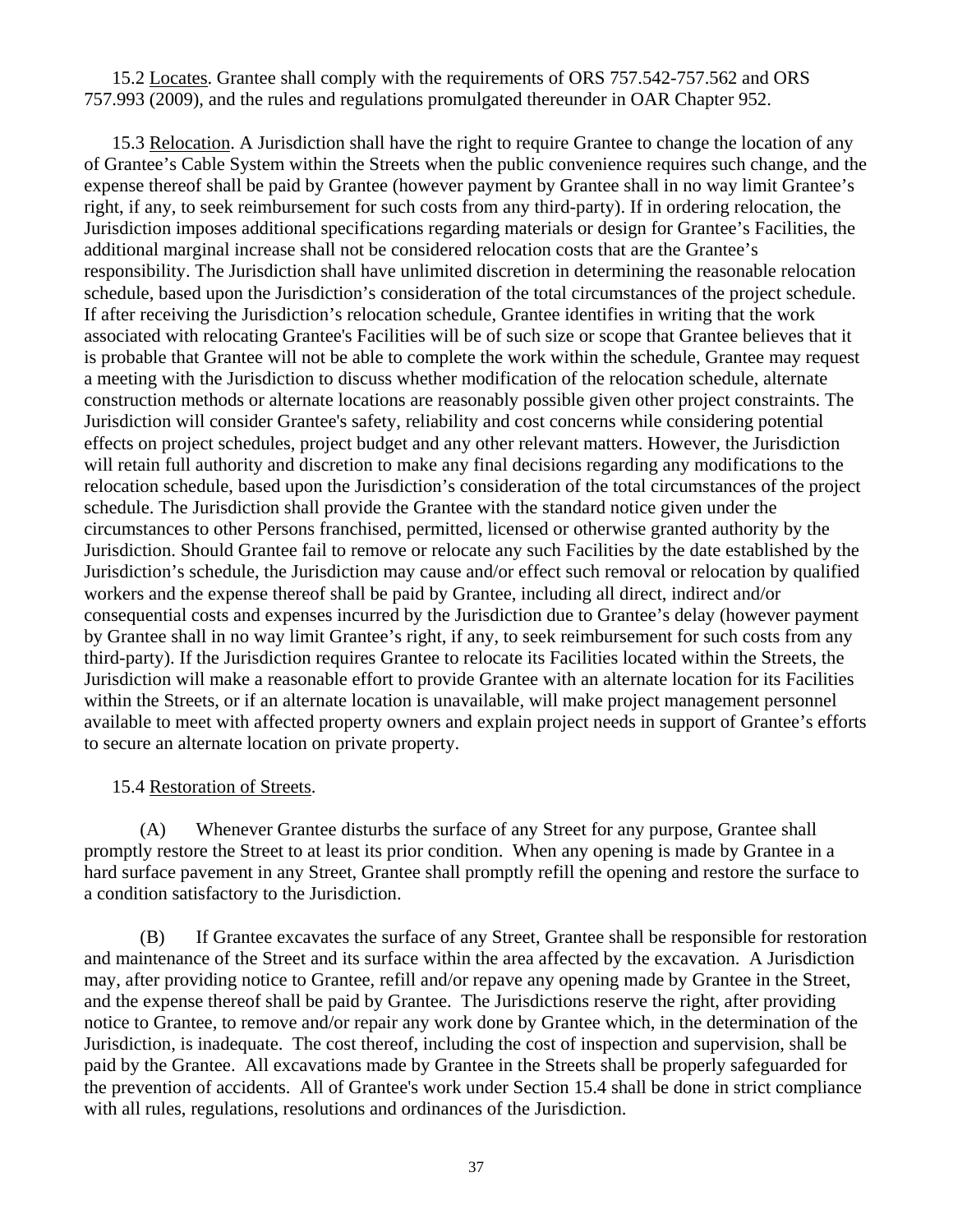### 15.5 Maintenance and Workmanship.

(A) Grantee's Cable System shall be constructed and maintained in such manner as not to interfere with sewers, water pipes, or any other property of the Jurisdictions, or with any other pipes, wires, conduits, structures or other facilities that may have been laid in the Streets by or under a Jurisdiction's authority.

(B) Grantee shall provide and use any equipment and appliances necessary to control and carry Grantee's Signals so as to prevent injury to a Jurisdiction's property or property belonging to any Person within the Jurisdiction. Grantee, at its own expense, shall repair, renew, change and improve its Facilities from time to time as may be necessary to accomplish this purpose.

(C) Grantee shall not construct its Cable System in any manner that requires any Subscriber to install any cable, wire, conduits or other facilities, under or over a Street.

15.6 Acquisition of Facilities. Upon Grantee's acquisition of Facilities in any Jurisdiction's Street, or upon the addition or annexation to a Jurisdiction of any area in which Grantee owns or operates any Facility in any Streets, the Grantee shall, at the Jurisdiction's request, submit to the Jurisdiction a statement describing all Facilities involved, whether authorized by franchise, permit, license or other prior right, and specifying the location of all such Facilities to the extent the Grantee has possession of such information. At the Jurisdiction's sole option, such Facilities shall immediately be subject to the terms of this Franchise within a reasonable period of time to bring the acquired Facilities into compliance with this Franchise.

15.7 Reservation of Jurisdiction Street Rights. Nothing in this Franchise shall prevent the Jurisdictions from constructing sewers; grading, paving, repairing and/or altering any Street; laying down, repairing or removing water mains; or constructing or establishing any other public work or improvement. All such work shall be done, insofar as practicable, so as not to obstruct, injure or prevent the use and operation of Grantee's Cable System. However, if any of the Grantee's Cable System interferes with the construction or repair of any Street or public improvement, including construction, repair or removal of a sewer or water main, the Grantee's Cable System shall be removed or replaced in the manner a Jurisdiction shall direct. Any and all such removal or replacement shall be at the expense of the Grantee. Should Grantee fail to remove, adjust or relocate its Facilities by the date established by a Jurisdiction's written notice to Grantee, the Jurisdiction may effect such removal, adjustment or relocation, and the expense thereof shall be paid by Grantee, including all costs and expenses incurred by the Jurisdiction due to Grantee's delay.

15.8 Street Vacation. If any Street or portion thereof used by Grantee is vacated by a Jurisdiction during the term of this Franchise, unless the Jurisdiction specifically reserves to Grantee the right to continue its installation in the vacated Street, Grantee shall, without delay or expense to the Jurisdiction, remove its Facilities from such Street, and restore, repair or reconstruct the Street where such removal has occurred, and place the Street in such condition as may be required by the Jurisdiction. In the event of failure, neglect or refusal of Grantee, after thirty (30) days' notice by the Jurisdiction, to restore, repair or reconstruct such Street, the Jurisdiction may do such work or cause it to be done, and the cost thereof, as found and declared by Jurisdiction, shall be the Grantee's responsibility.

# 15.9 Common Users.

(A) For the purposes of this Section: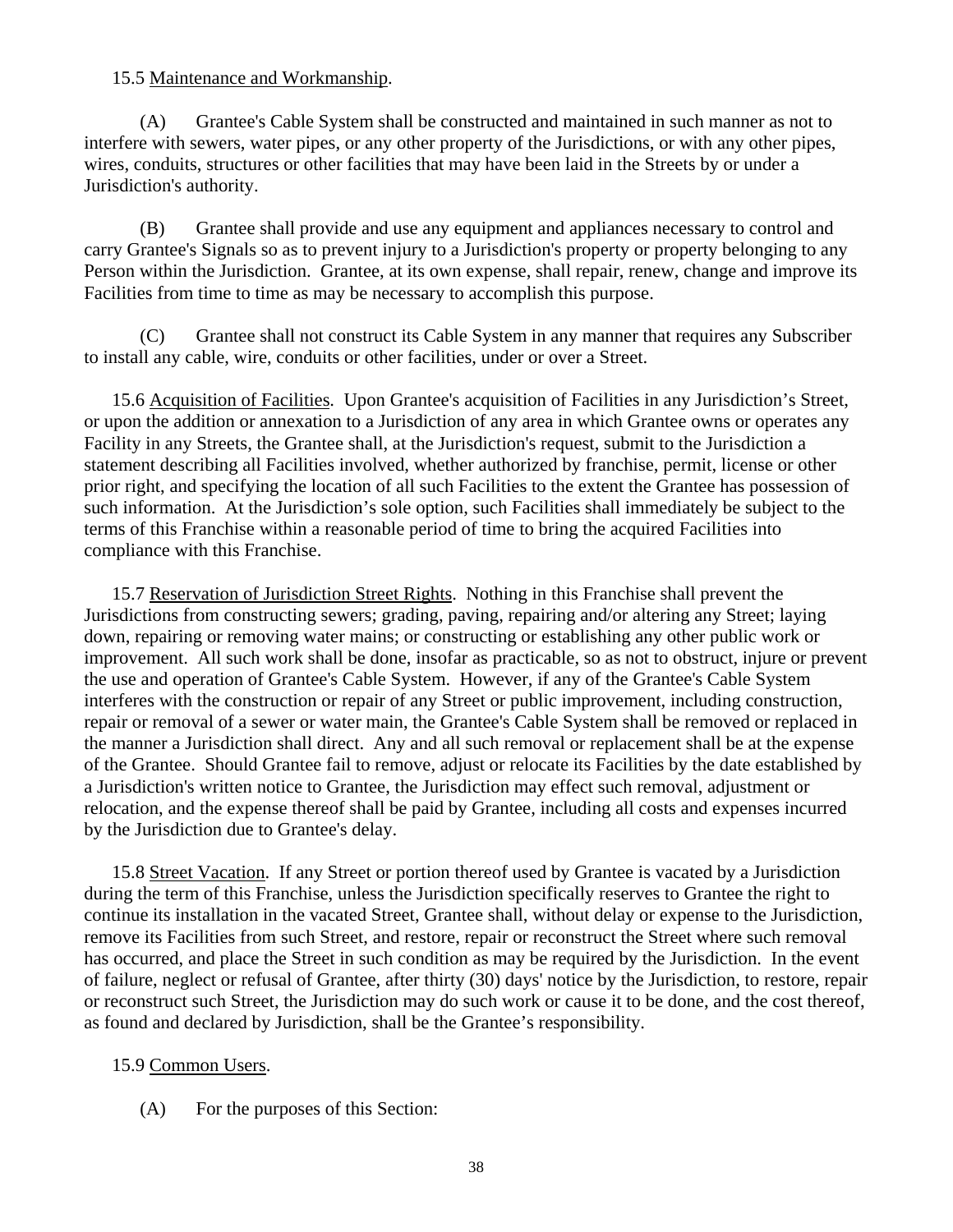(1) "Attachment" means any wire, optical fiber or other cable, and any related device, apparatus or auxiliary equipment, for the purpose of voice, video or data transmission.

(2) "Conduit Facility" means any structure, or section thereof, containing one or more ducts, conduits, manholes, handhole or other such facilities in the Grantee's Cable System.

cable.

(3) "Duct" means a single enclosed raceway for conductors, optical fiber, wire or other

(4) "Licensee" means any person, firm, corporation, partnership, company, association, joint stock association or cooperatively organized association franchised, licensed or otherwise permitted by a Jurisdiction to use the Streets.

(5) "Surplus ducts or conduits" are Conduit Facilities other than those occupied by the Grantee or any prior Licensee, one unoccupied duct held by Grantee as an emergency use spare, and other unoccupied ducts that the Grantee reasonably expects to use within the next 18 months.

(B) Grantee acknowledges that the Streets have a finite capacity for containing conduits. Therefore, Grantee agrees that, whenever a Jurisdiction determines it is impracticable to permit construction of an underground conduit system by any other Licensee, the Jurisdiction may require Grantee to afford to such person the right to use Grantee's Surplus Ducts or Conduits in common with the Grantee, pursuant to the terms and conditions of an agreement for use of surplus conduits and ducts being entered into by the Grantee and the Licensee.

(C) If the Grantee and any Licensee fail or cannot otherwise agree to fair and equitable terms, conditions and regulations, including but not limited to a conduit rental rate, within a reasonable period of time, the Grantee and the Licensee shall enter into binding arbitration to determine such terms, conditions and regulations. In such arbitration, the arbitrators shall determine the conduit rental rate at a fair market rate. The binding arbitration shall be as provided in Section 20.2.

(D) A Licensee occupying part of a Duct shall be deemed to occupy the entire Duct.

(E) The Grantee shall give a Licensee a minimum of one hundred and twenty (120) days notice of its need to occupy licensed conduit and shall propose that the Licensee take the first feasible action as follows:

(1) Pay revised conduit rent designed to recover the cost of retrofitting the conduit with multiplexing, optical fibers or other space-saving technology sufficient to meet the Grantee's space needs;

(2) Pay revised conduit rent based on the cost of new conduit constructed to meet the Grantee's space needs;

(3) Vacate ducts that are no longer surplus; or

(4) Construct and maintain sufficient new conduit to meet the Grantee's space needs.

(F) When two (2) or more Licensees occupy a section of Conduit Facility, the last Licensee to occupy the Conduit Facility shall be the first to vacate or construct new conduit. When conduit rent is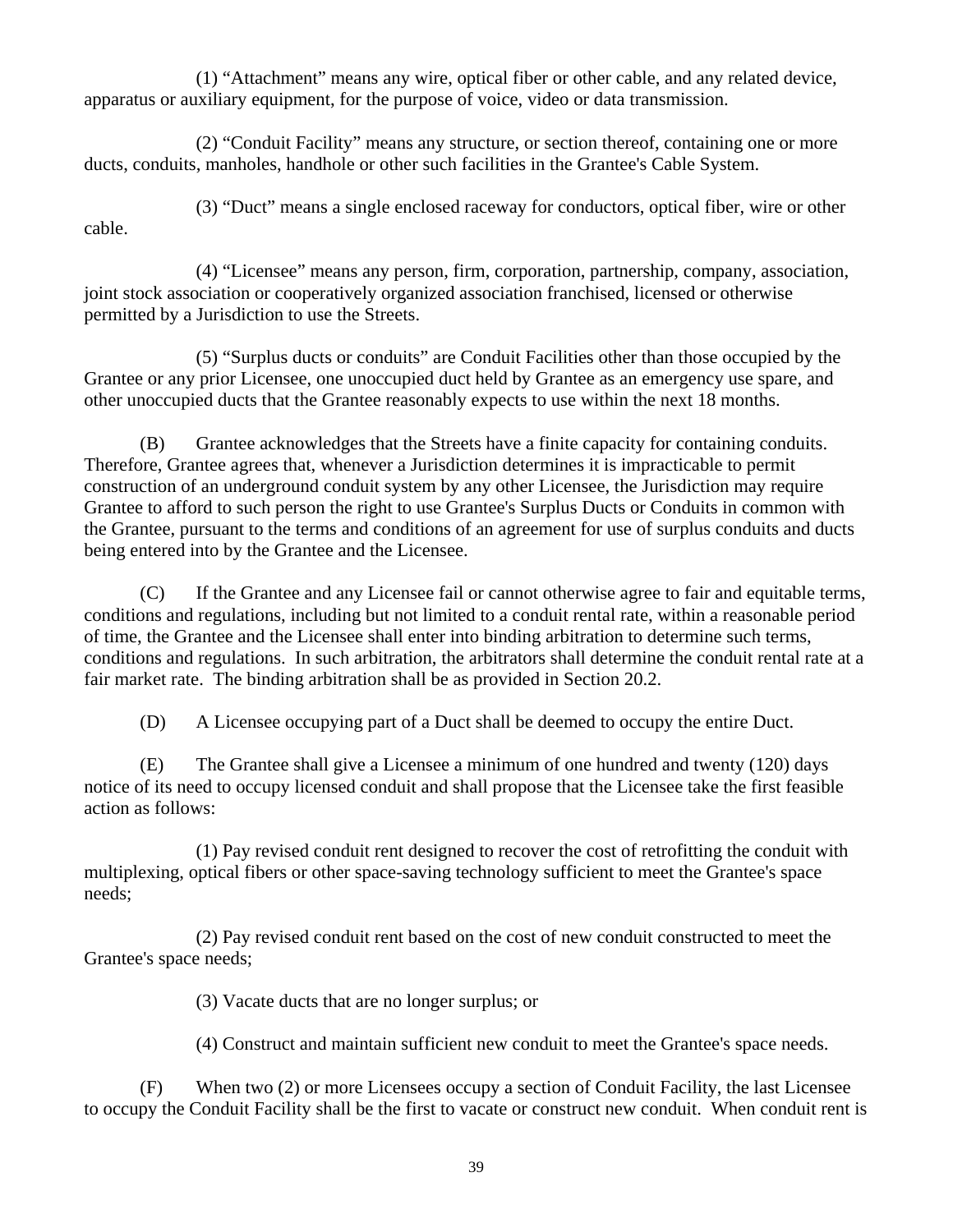revised because of retrofitting of space-saving technology or construction of new conduit, all Licensees shall bear the increased cost.

(G) All attachments shall meet local, state, and federal clearance and other safety requirements, be adequately grounded and anchored, and meet the provisions of contracts executed between the Grantee and the Licensee. The Grantee may, at its option, correct any attachment deficiencies and charge the Licensee for its costs. Each Licensee shall pay the Grantee for any fines, fees, damages or other costs the Licensee's attachments cause the Grantee to incur.

(H) The Jurisdiction will be allowed to access and use Grantee's Surplus Ducts or Conduits without use fees, subject to the same process and other terms applicable to Licensees under Section 15.9 and subject to a separate written agreement between the Jurisdiction and Grantee specifying the terms of such access and usage by the Jurisdiction.

15.10 Discontinuing Use of Facilities. Whenever Grantee intends to discontinue using any Facility within the Streets, Grantee shall submit for the Jurisdiction's approval a complete description of the Facility and the date on which the Grantee intends to discontinue using the Facility. Grantee may remove the Facility or request that the Jurisdiction permit it to remain in place. Notwithstanding the Grantee's request that any such Facility remain in place, the Jurisdiction may require the Grantee to remove the Facility from the Street or modify the Facility to protect the public health and safety or otherwise serve the public interest. The Jurisdiction may require the Grantee to perform a combination of modification and removal of the Facility. Grantee shall complete such removal or modification in accordance with a schedule set by the Jurisdiction. Until such time as Grantee removes or modifies the Facility as directed by the Jurisdiction, or until the rights to and responsibility for the Facility are accepted by another Person having authority to construct and maintain such Facility, Grantee shall be responsible for all necessary repairs and relocations of the Facility, as well as maintenance of the Street, in the same manner and degree as if the Facility were in active use, and Grantee shall retain all liability for such Facility.

# 15.11 Hazardous Substances.

(A) Compliance with Applicable Law. Grantee shall comply with all applicable state and federal laws, statutes, regulations and orders concerning Hazardous Substances relating to its Cable System and Facilities in the Streets.

(B) Maintenance, Inspection and Remediation. Grantee shall maintain and inspect its Cable System located in the Streets. If Grantee discovers any Hazardous Substances in the course of Grantee's work on its Facilities in the Streets, Grantee shall provide a written report of the discovery to the Jurisdiction within two (2) business days. Grantee shall immediately proceed to remove and remediate, in accordance with, and only to the extent required by, all applicable local, state and federal laws, any Hazardous Substances in the Streets directly attributable to or caused by Grantee's Facilities or the acts or omissions of Grantee. Nothing in this Franchise transfers or is intended to transfer any liability to the Jurisdiction for removal or remediation of any such Hazardous Substances in the Streets.

(C) Construction, Modification or Removal of Facilities. In the course of construction, modification or removal of any of its Facilities in the Streets, to the extent necessary to safely proceed with such work, Grantee shall remove and remediate Hazardous Substances encountered in the course of its activities in accordance with, and only to the extent required by, all applicable state and federal laws, statutes, regulations and orders. Grantee may use reasonable business efforts to recover its costs for such removal and disposal from all legally responsible third parties.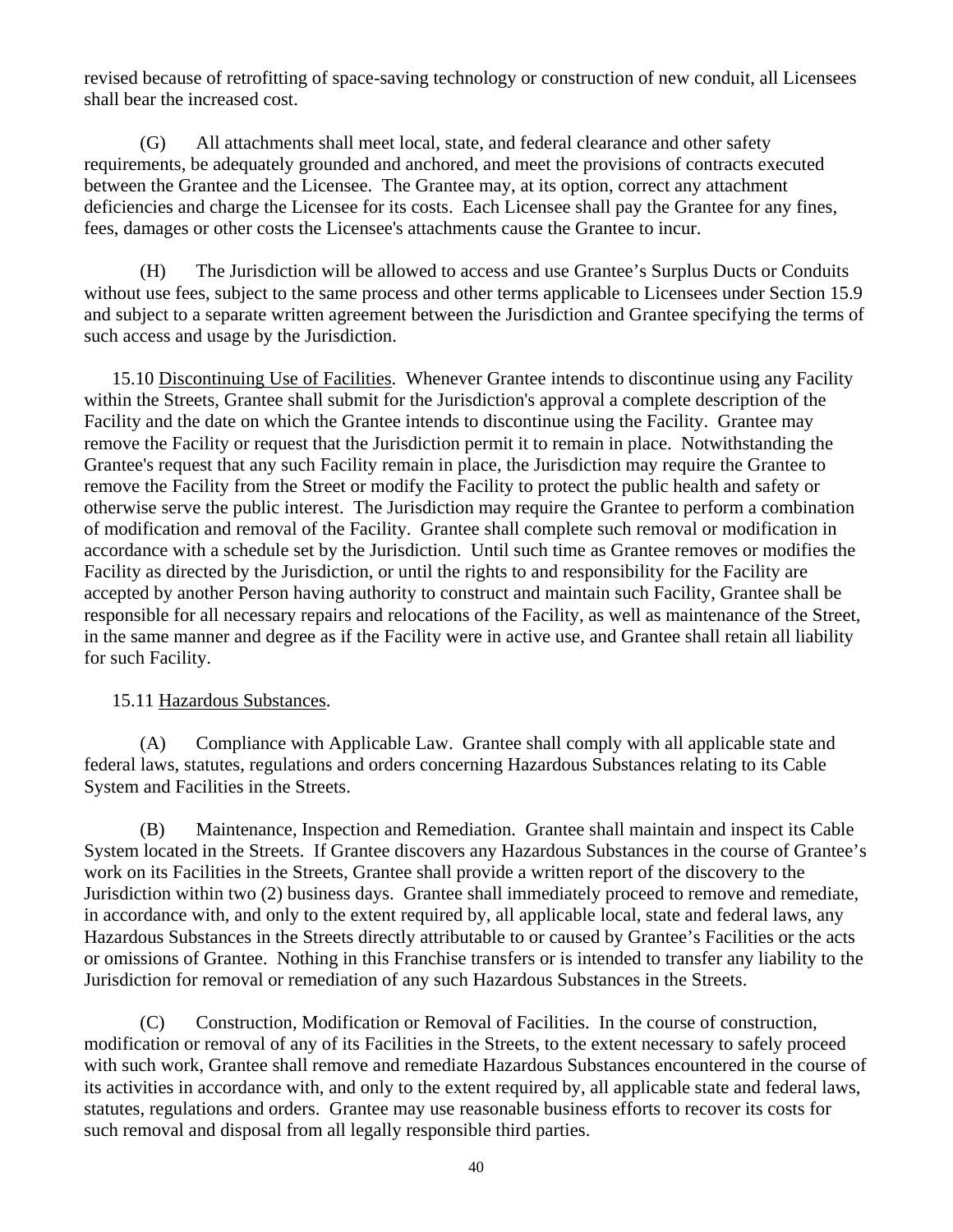15.12 Undergrounding of Cable. Grantee is strongly encouraged to locate and construct its present and future cables underground. Grantee shall install its cables or other Facilities underground wherever all existing utilities already are underground, where all utilities are placed underground, or where statute or ordinance requires utilities to be placed underground. Previously installed aerial cable shall be undergrounded in concert, and on a reasonable cost-sharing basis, with other utilities pursuant to the general ordinances of the Jurisdictions or applicable State law, or in the event that an institutional utility or a public utility decides to underground its facilities on a voluntary basis, unless a Jurisdiction grants an exception.

15.13 Construction Codes. Grantee shall strictly adhere to all building and zoning codes currently or hereafter in effect. Grantee shall arrange its lines, cables, and other appurtenances, on both public and private property, in such a manner as to cause no unreasonable interference with the use of said public or private property by any Person. In the event of such interference, a Jurisdiction may require the removal or relocation of the Grantee's lines, cables, and other appurtenances from the property in question.

### 15.14 Construction and Use of Poles.

<span id="page-46-0"></span>(A) In the event Grantee cannot obtain the necessary poles and allied facilities agreements, and only in such event, then it shall be lawful for the Grantee to make all needed excavations in the Streets for the purpose of placing, erecting, laying, maintaining, repairing, and removing poles, conduits, supports for wires and conductors, and any other Facility needed for the maintenance or extension of Grantee's Cable System. All poles of the Grantee shall be erected between the curb and the sidewalk unless otherwise designated by the proper Jurisdictional authorities, and each pole shall be set whenever practicable at an extension of a lot line. A Jurisdiction shall have the right to require the Grantee to change the location of any pole, conduit, structure or other Facility within the Streets when in the opinion of the Jurisdiction the public convenience requires such change, and the expense thereof shall be paid by the Grantee.

(B) The terms of Section 15.14(A) shall not exempt the Grantee from compliance with all Charters, resolutions and ordinance provisions relating to such excavations or construction or from any provision requiring payment of permit or license fees pertaining thereto.

# 15.15 Tree Trimming.

(A) Upon obtaining proper permits from a Jurisdiction, Grantee may prune or cause to be pruned, using proper arboricultural practices in accordance with such permit, any tree or vegetation in or overhanging the Streets which interferes with Grantee's Cable System. Tree and vegetation pruning will only be done in accordance with each Jurisdiction's ordinances, rules and regulations and, if the tree or vegetation is located on private property, with the permission of the property owner.

(B) A Jurisdiction may, at its own discretion, waive the notification and permit process in the case of single trees, if Grantee adequately demonstrates the ability to consistently apply proper arboricultural practices to the pruning of trees. Before any tree trimming permit may be issued, any contractor to be used by Grantee shall be subject to the approval of the Jurisdiction. The Jurisdiction shall have the discretion to cancel the permit if, at any time, the Grantee or its agents fails to use proper arboricultural practices.

# <span id="page-46-1"></span>**Section 16. TRANSFER OF GRANTEE'S CABLE SYSTEM**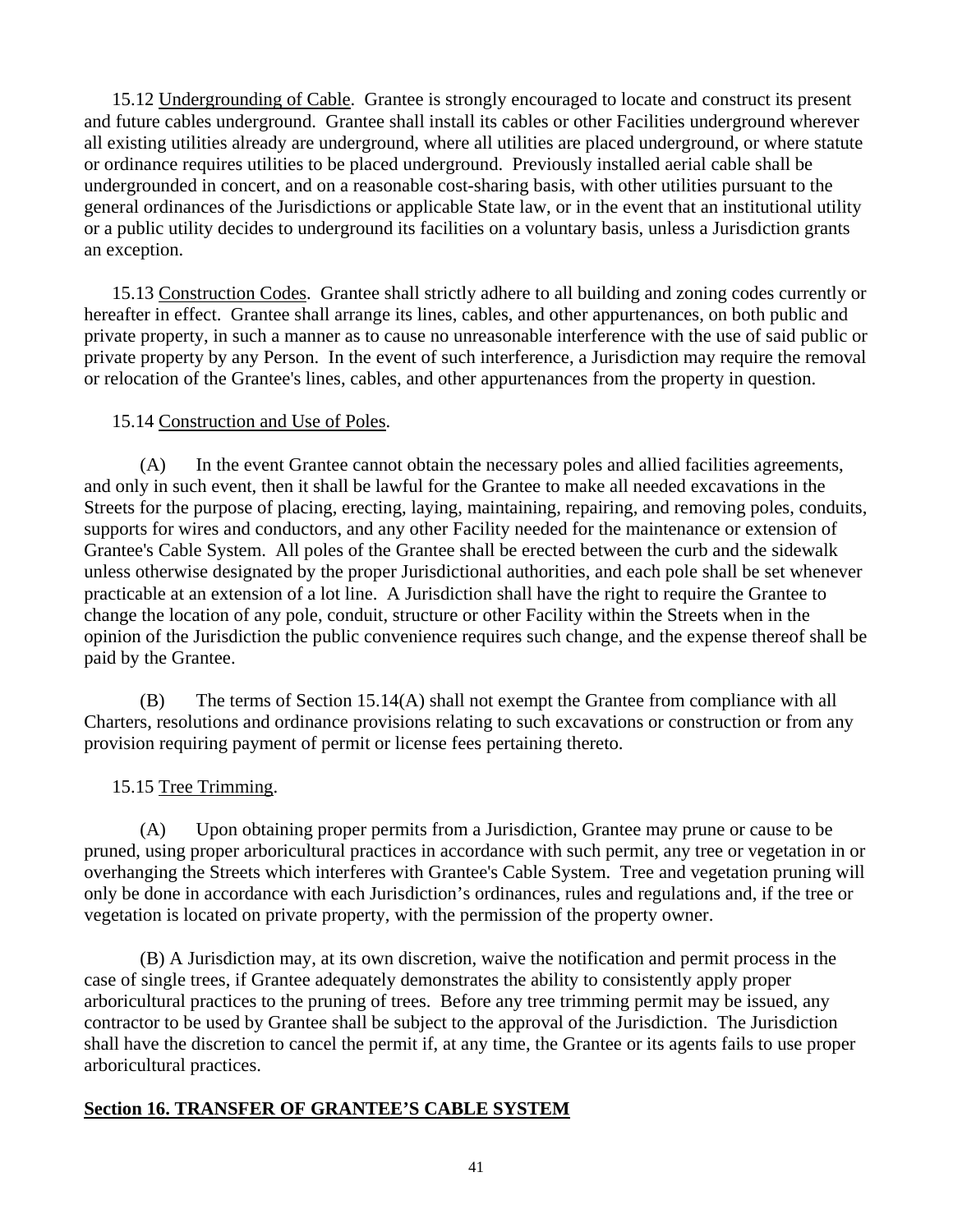<span id="page-47-0"></span>16.1 Transfer Defined. For purposes of Section 16, "Transfer" shall mean any form of sale, change in control, conveyance, mortgage, assignment, merger, pledge, encumbrance, deed or grant, in whole or in part, and whether voluntary or involuntary.

<span id="page-47-1"></span>16.2 Jurisdiction Approval of Transfers. Neither this Franchise nor all or substantially all of Grantee's Cable System located in the Streets by authority of this Franchise shall be Transferred without the prior written consent of the Jurisdiction as expressed by ordinance or resolution, which consent shall not be unreasonably withheld, except to entities that control, are controlled by, or are under common control with the Grantee. Grantee shall give written notice to the Jurisdiction of any Transfers to entities under such common control within ten (10) days of such transfers. The Jurisdiction's granting of consent in one instance shall not render unnecessary any subsequent consent in any other instance. Nothing contained in this Franchise shall be deemed to prohibit the mortgage, pledge, or assignment of tangible assets of Grantee's Cable System for the purpose of financing the acquisition of equipment for or the construction and operation of Grantee's cable system, within or outside the Jurisdictions, without the Jurisdiction's consent, but any such mortgage, pledge or assignment with respect to Grantee's Cable System shall be subject to the Jurisdiction's other rights contained in this Franchise.

16.3 Review.

<span id="page-47-2"></span>(A) In determining whether the Jurisdiction will consent to any Transfer, the Jurisdictions may inquire into the technical, legal, and financial qualifications of the prospective party. Grantee shall assist the Jurisdiction in any such inquiry. The Jurisdiction may condition any Transfer upon such conditions related to the technical, legal, and financial qualifications of the prospective party to perform according to the terms of this Franchise, as it deems reasonably appropriate or to the resolution of outstanding and unresolved issues of Grantee's noncompliance with the terms and conditions of this Franchise.

(B) No Transfer for which the Jurisdiction's consent by ordinance or resolution is required may occur until the successor, assignee, lessee or transferee has complied with the requirements of Section 14 of this Franchise, including, but not limited to, providing certificates of insurance, unless the Jurisdiction waives such compliance by ordinance or resolution. Within ten (10) days after execution and delivery of any instrument so consented to by the Jurisdiction, Grantee shall file with the Jurisdiction Auditor an executed counterpart or certified copy thereof.

<span id="page-47-3"></span>16.4 Leases. Grantee shall not lease any portion of its franchised Cable System without the Jurisdiction's prior consent as expressed by ordinance or resolution. However, and notwithstanding Section 16.2, Grantee may lease any portion of its Cable System in the ordinary course of its business without otherwise obtaining the Jurisdiction's consent by ordinance or resolution, so long as Grantee remains solely responsible for locating, servicing, repairing, relocating or removing such portion of its Cable System. A lessee of any portion of Grantee's Cable System shall not obtain any rights under this Franchise.

16.5 Sales.

<span id="page-47-4"></span>(A) Notwithstanding Section 16.2, Grantee may sell portions of its Cable System in the ordinary course of its business, without otherwise obtaining the Jurisdiction's consent by ordinance or resolution, so long as Grantee complies with the following conditions:

(1) The sale is to the holder of a current existing, cable system franchise, license, permit, or other similar right granted by the Jurisdiction;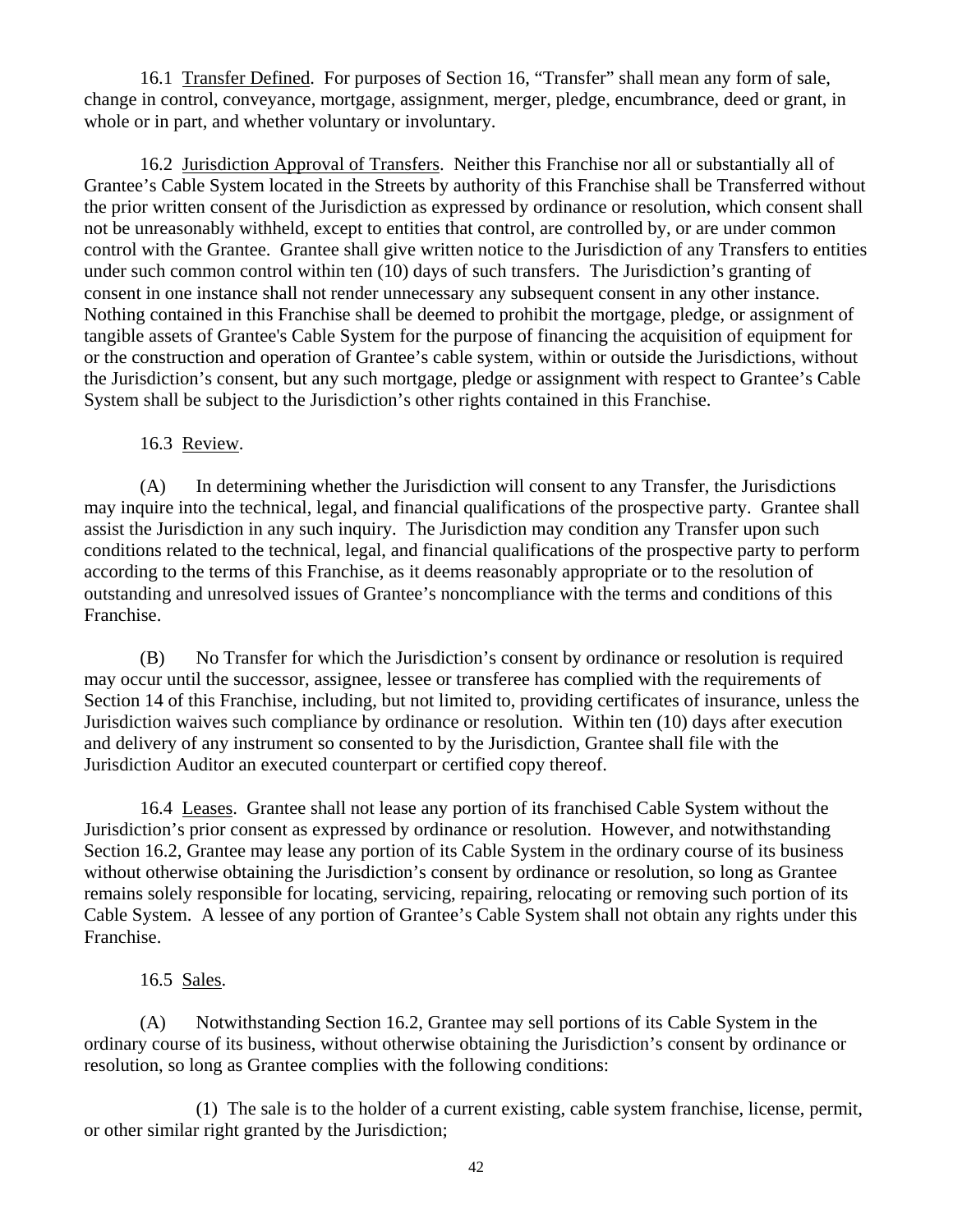(2) Within fourteen (14) days of the sale being executed and becoming final, Grantee shall provide written notice to the Jurisdiction, describing the portions of the Cable System sold by the Grantee, identifying the purchaser of the Facilities, the location of the Facilities (in accordance with the mapping requirements of Section 15.1(B) and providing an executed counterpart or certified copy of the sales documents;

(3) Grantee remains solely responsible for locating, servicing, repairing, relocating or removing its remaining Cable System; and,

(4) Within fourteen (14) days of the sale being executed and becoming final, the purchaser of such Facilities shall file written notice to the Jurisdiction that it has assumed sole responsibility for locating, servicing, repairing, relocating or removing the purchased Facilities under the purchaser's current, existing valid cable system franchise, license, permit or other similar right granted by the Jurisdiction. The purchaser shall not obtain any of the Grantee's rights under this Franchise.

(B) If required by federal law, the Jurisdictions shall make a final decision upon a proposed Transfer within 120 days of receiving a written request for approval of a Transfer containing or accompanied by such information as is required by federal law and this Franchise. If the Jurisdictions fail to render a final decision on the request within 120 days, then the proposed Transfer shall be deemed to be consented to by the Jurisdictions. At any time during the 120 day period, the Jurisdictions may request in writing that the Grantee provide or cause to provide any information reasonably necessary to rendering a final decision on the request. The Jurisdictions and the Grantee may, at any time, agree to extend the 120 day period.

(C) Bankruptcy or Dissolution. Grantee shall immediately report to the Jurisdictions, as soon as it becomes known, the initiation of bankruptcy proceedings, or corporate or partnership dissolution.

(D) Consent. No consent by the Jurisdictions, which is required under this Section, shall be unreasonably denied or delayed.

# <span id="page-48-1"></span><span id="page-48-0"></span>**Section 17. Jurisdiction REGULATORY AUTHORITY**

17.1 Jurisdiction Regulatory Rights.

(A) The Jurisdictions shall be vested with the power and right to reasonably regulate the exercise of the privileges permitted by this Franchise in the public interest.

(B) Grantee shall not be relieved of its obligations to comply, promptly and completely, with any provision of this Franchise by any failure of the Jurisdictions to promptly enforce compliance with this Franchise.

<span id="page-48-2"></span>17.2 Jurisdiction Regulatory Actions. Grantee shall comply with any and all lawful actions of the Jurisdictions affecting Grantee's operations under this Franchise, including, without limitation, all orders, contracts, and regulatory actions taken pursuant thereto, in all respects and without exception, so long as such actions do not materially affect the rights of Grantee hereunder. In the event of any direct conflict between Jurisdictions orders and regulatory actions, and the terms of this Franchise, this Franchise shall prevail.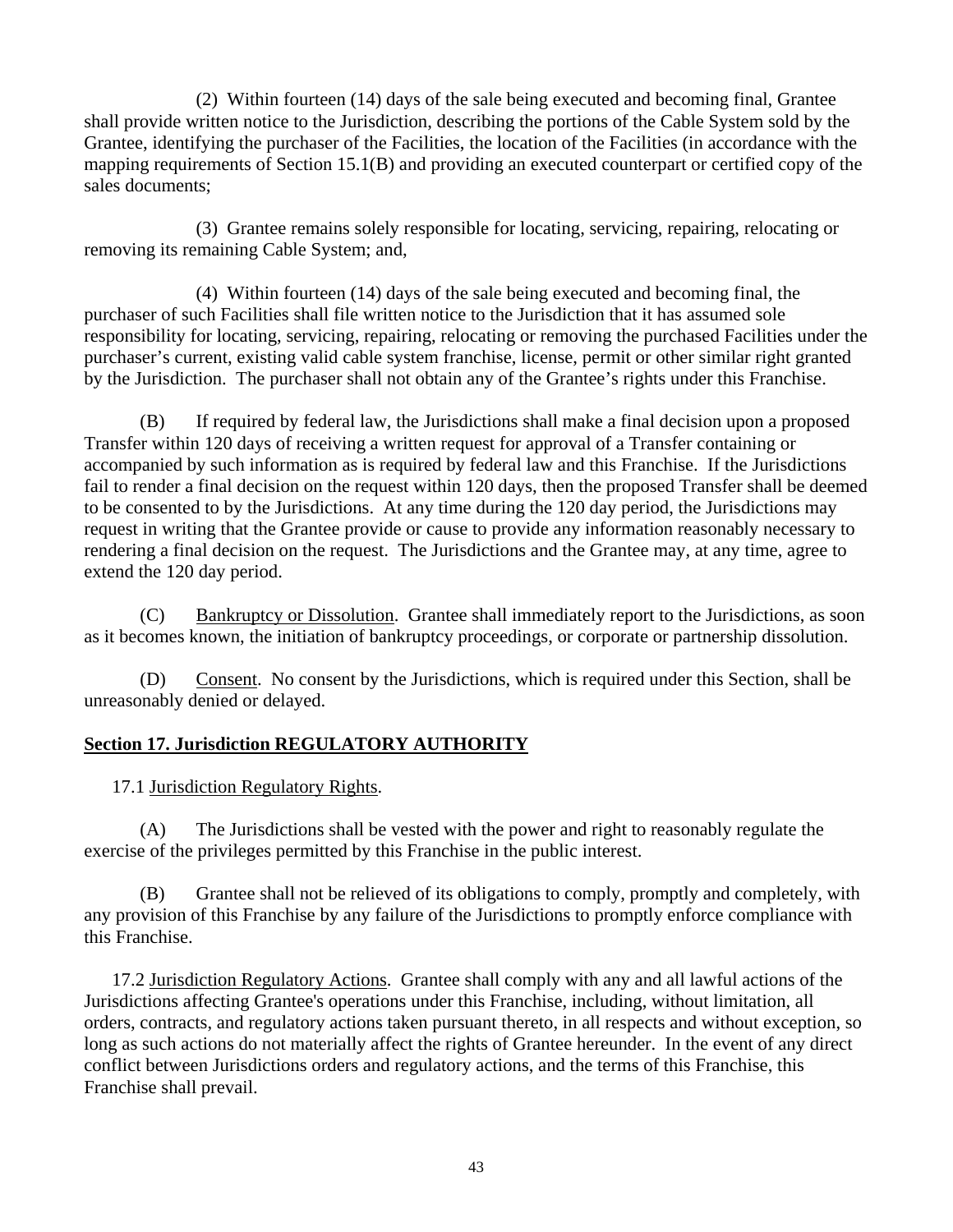<span id="page-49-0"></span>17.3 Right of Intervention. The Jurisdictions shall have the right to intervene in any suit or proceeding to which the Grantee is a party, in the event the Jurisdictions' rights under this Franchise may be affected thereby.

# <span id="page-49-1"></span>**Section 18. EQUAL EMPLOYMENT OPPORTUNITY/ AFFIRMATIVE ACTION/ MINORITY BUSINESS ENTERPRISES**

# 18.1 Equal Employment Opportunity.

<span id="page-49-2"></span>(A) Throughout the term of this Franchise, Grantee shall fully comply with the equal employment opportunity requirements of federal, state, and local law, and in particular, FCC rules and regulations relating thereto. Upon request by the Jurisdictions, Grantee shall furnish the Jurisdictions a copy of the Grantee's Annual statistical report filed with the FCC, along with proof of Grantee's Annual certification of compliance. Grantee shall immediately notify the Jurisdictions in the event Grantee is at any time determined not to be in compliance with FCC rules or regulations.

(B) Throughout the term of this Franchise, the Grantee shall maintain a policy that all employment decisions, practices, and procedures are based on merit and ability without discrimination on the basis of an individual's race, color, religion, age, sex, national origin, sexual orientation or physical or mental disability. Grantee's policy shall apply to all employment actions including advertising, recruiting, hiring, promotion, transfer, remuneration, selection for training, company benefits, disciplinary action, lay-off, and termination.

<span id="page-49-3"></span>18.2 Affirmative Action. Grantee shall carry out its equal employment opportunity policy by making a determined and good-faith effort at affirmative action to employ and advance in employment women, minorities, and the physically and mentally disabled.

<span id="page-49-4"></span>18.3 Minority and Female Business Enterprises. Grantee shall make determined and good faith efforts to use minority and female business enterprises in its contracted expenditures, including, without limitation, contracts for the acquisition of goods, services, materials, supplies, and equipment used in the construction, maintenance, and operation of its Cable System.

# <span id="page-49-6"></span><span id="page-49-5"></span>**Section 19. FRANCHISE VIOLATIONS AND REMEDIES, EXPIRATION AND RENEWAL**

# 19.1 Remedies for Franchise Violations.

(A) In addition to any rights set out elsewhere in this Franchise, or such other rights as it may possess, the Jurisdictions reserve the right at its discretion to apply any of the following remedies, alone or in combination, in the event Grantee violates any material provision of this Franchise.

(1) Recover liquidated damages as provided in Section 19.1(C);

(2) Recover specific damages from all or any part of the security provided pursuant to this Franchise, including without limitation any performance bond, letter of credit or other security, provided, however, the assessment shall be for such amount as the Jurisdictions reasonably determine is necessary to remedy the violation;

(3) Commence litigation seeking recovery of monetary damages or specific performance of this Franchise, as such remedy may be available;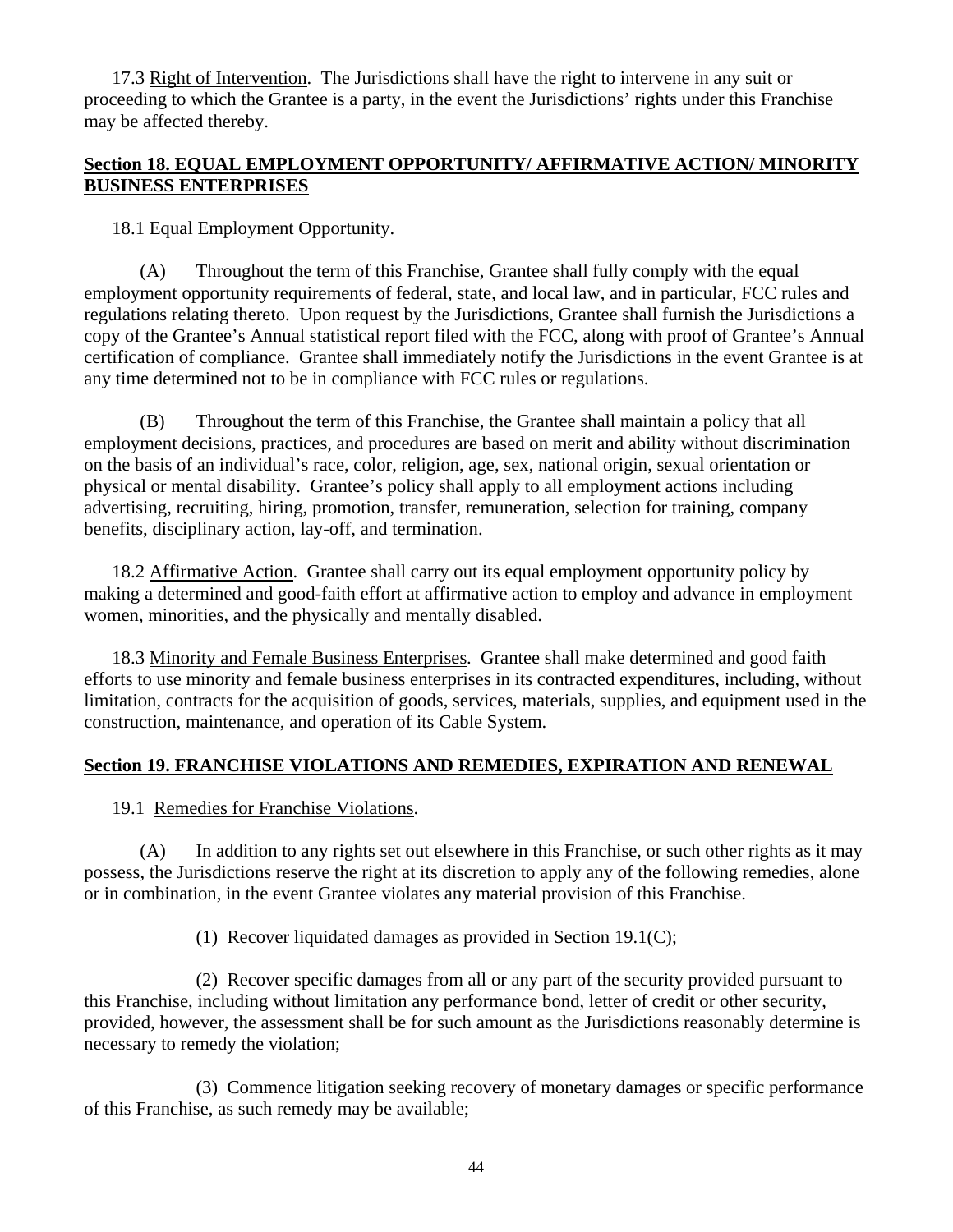(4) Reduce the duration of the term of this Franchise on such basis as is reasonable provided that in no event shall the amount of the term remaining after the reduction be less than three (3) years; or

(5) Revoke this Franchise.

(B) (1) Grantee shall not be relieved of its obligations to comply promptly with this Franchise by reason of any failure of the Jurisdictions to enforce prompt compliance. The Jurisdictions' failure to enforce shall not constitute a waiver of any term, condition, or obligation imposed upon the Grantee under this Franchise; nor a waiver of rights by the Jurisdictions or acquiescence in Grantee's conduct. A specific waiver of a particular term, condition, or obligation imposed upon Grantee under this Franchise shall not be a waiver of any other or subsequent or future breach of the same or of any other term, condition or obligation. The acts or omissions of Affiliates are not beyond the Grantee's control, and the knowledge of Affiliates shall be imputed to Grantee.

(2) Subject to applicable law, the remedies provided for in this Franchise are cumulative and not exclusive; the exercise of one remedy shall not prevent the exercise of another remedy, or the exercise of any available rights of the Jurisdictions at law or equity.

(3) No cost or liability to Grantee arising from a breach or violation of this Franchise shall be recovered from Subscribers or be offset against any other sums due to the Jurisdictions as a tax, Franchise Fee or otherwise regardless of whether the combination of Franchise Fees and said costs exceeds five percent (5%) of Grantee's Gross Revenues in any twelve (12) month period.

(C) Liquidated Damages.

(1) The Jurisdictions and Grantee recognize that delays, expense and unique difficulties would be involved in establishing actual losses suffered by the Jurisdictions and the public as a result of the Grantee's violation of certain aspects of this Franchise. To that end and subject to Grantee's right to notice and the opportunity to cure as provided in Section 19.2, the Jurisdictions may assess liquidated damages as set forth in the categories below. Instead of requiring proof of actual damages, the Jurisdictions and Grantee agree that Grantee shall pay liquidated damages in these amounts to the Jurisdictions for any violation of the categories listed below. The parties agree that such amounts are a reasonable estimate of the actual damages (including increased costs of administration and other damages difficult to measure) the Jurisdictions and the public would suffer in the event of Grantee's breach such provisions of this Franchise. The election of liquidated damages for an incident shall be the Jurisdictions' sole and complete remedy as to that incident. The parties agree that such liquidated damages shall be considered as a reasonable estimation of the actual and potential damages suffered for violations of these categories:

- (a) For any failure to provide data, documents, reports or information as provided in the Franchise - \$700 per day or per violation, up to a total of \$20,000 during any rolling twelve (12) month period;
- (b) For any failure to comply with FCC technical standards, any emergency alert standards or any back-up power requirements - \$700 per day or per violation, up to a total of \$40,000 during any rolling twelve (12) month period;
- (c) Failure to provide PEG Channels and/or PEG/I-Net capital support payments required by this Franchise - \$700 per day or per violation, up to a total of \$40,000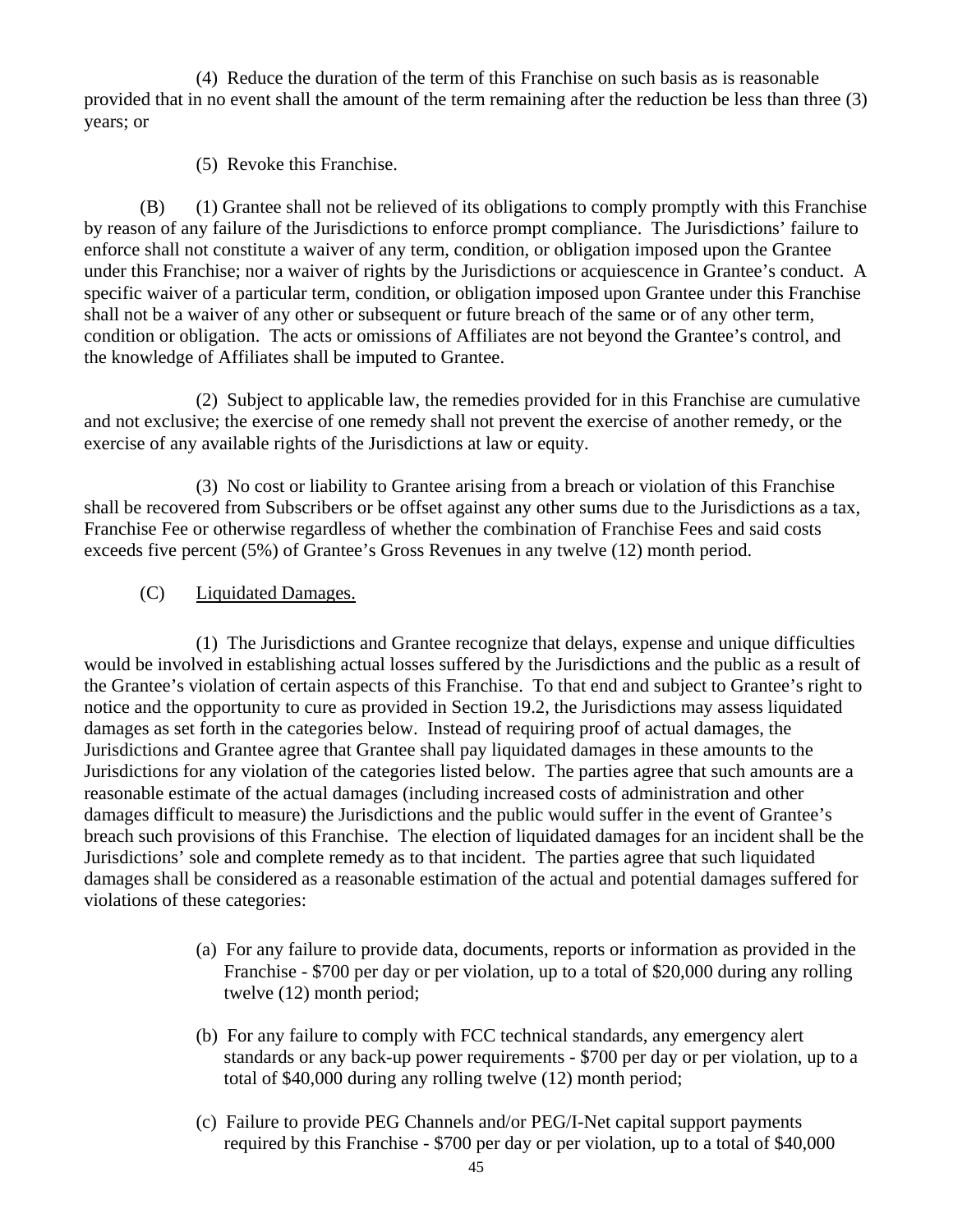during any rolling twelve (12) month period;

- (d) Failure to provide I-Net in compliance with the provisions of this Franchise \$700 per day or per violation, up to a total of \$40,000 during any rolling twelve (12) month period;
- (e) Failure to comply with customer service standards and reports \$700 per day or per violation, up to a total of \$40,000 during any rolling twelve (12) month period.
- (f) Violation of any other provision of the Franchise \$700 per day or per violation, up to a total of \$20,000 during any rolling twelve (12) month period.

 (2) The Commission, acting on behalf of the Jurisdictions, may determine that the actual and potential harm to the public is greater than the amounts agreed to by the parties as liquidated damages, taking into account the nature and extent of the violation, whether there has been a pattern or practice of repeated violations of the same nature resulting in increased costs of administrative oversight by staff and the Commission, and the harm to the public or individual subscribers. Any liquidated damages exceeding the amounts set forth in Section 19.1(C)(1) may be submitted to Arbitration in accordance with the provisions of Section 20.2 of this Franchise

(3) Effective January 1, 2017, maximum liability for each category of damages set forth in Section  $19.1(C)(1)(a)$  through (f) above shall increase by 15%, so that, by way of example and not limitation, where the maximum liability in a twelve month rolling period is \$20,000, that limit shall increase to \$23,000 for each remaining year of the Franchise term.

(4) The assessment and recovery of liquidated damages will not constitute a waiver by the Jurisdictions of any other right or remedy it may have under the Franchise or applicable law as to subsequent incidents. The assessment and recovery of liquidated damages for a particular violation will substitute for the recovery of actual damages for the period of the assessment.

(5) Each violation of any material provision of this Franchise shall be considered a separate violation for which separate liquidated damages may be imposed. Grantee's obligations under this Franchise relating to PEG Access Channels, PEG/I-Net Capital support, I-Net, franchise fees, customer service standards and reports, and reports and records contained in Section 13 shall at all times be considered material provisions. Enumeration of material Franchise provisions set forth in this Section 20.1(C)(5) is not exhaustive and shall not be invoked under any guideline for contract interpretation to narrow the scope of other material terms, violation of which would be a material breach of this Franchise. After the imposition of liquidated damages, if Grantee has not cured or commenced to cure the alleged breach to the satisfaction of the Jurisdictions, the Jurisdictions may pursue any other remedies available under this Franchise or applicable law.

(D) In determining which of the remedies available under this Franchise is appropriate, the Jurisdictions may consider, among other things: (1) the nature and extent of the violation; (2) whether Grantee has had a history of similar violations; (3) the damage suffered by the public and the cost of remedying the violation; and (4) such other factors as the Jurisdictions may deem appropriate.

(E) The Jurisdictions may shorten the term of this Franchise or revoke this Franchise in the manner described in Sections 20.1(A)(4) and (5) upon the occurrence of any of the following acts or events: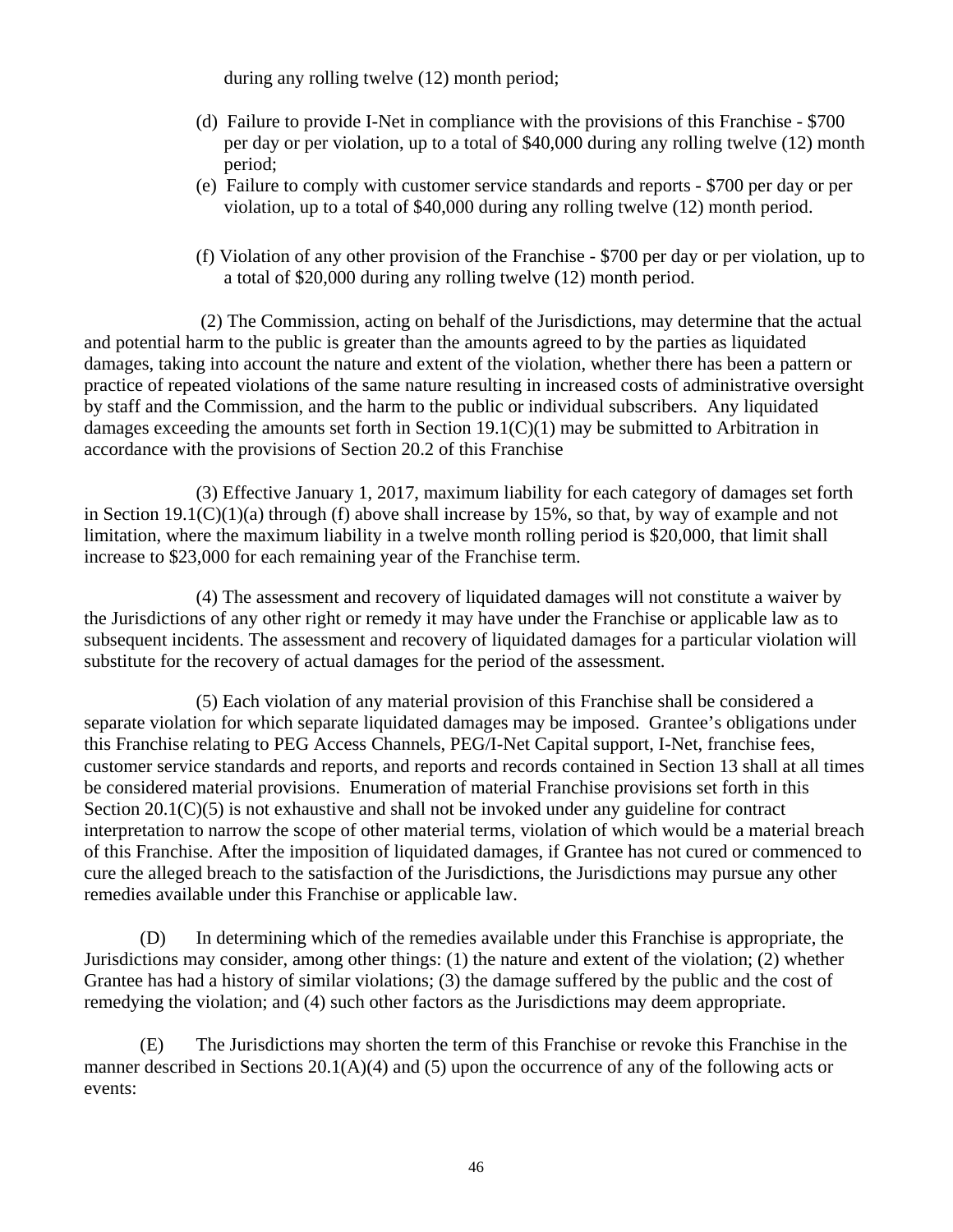(1) Any failure to comply with the requirements of Section 14 of this Franchise, including but not limited to, any failure to provide uninterrupted insurance or performance bonds;

(2) Grantee is found by a court of competent jurisdiction to have practiced any fraud upon the Jurisdictions; or

(3) Grantee fails to obtain and maintain any permit, franchise or license required by any federal or state regulatory body affecting Grantee's authority to own or operate a Cable System within the Jurisdictions.

(F) Except for the remedies specified in Section 20.1(A)(3), in addition to its other rights and remedies as set forth in this Franchise, the Jurisdictions shall have the right to revoke this Franchise after the appointment of a receiver or trustee to take over and conduct the Grantee's business, or the initiation of receivership, reorganization, insolvency or other similar action or proceeding, unless Grantee, its receiver or trustee timely and fully perform all obligations, until such time as this Franchise is either rejected or assumed by Grantee, its receiver or trustee.

 $(G)$  Except for liquidated damages as provided in Section 20.1(C), in the event that the Jurisdictions make a preliminary determination that the Grantee has violated this franchise, the Jurisdictions shall commence a contested case proceeding under the rules adopted by the Jurisdictions. The Jurisdictions' final determination, following a contested case proceeding, may be appealed to the Jurisdiction's governing body. The Jurisdiction's governing body shall consider the appeal, under rules established by the Jurisdictions, based on the record established in the contested case proceeding.

# 19.2 Notice and Opportunity to Cure.

<span id="page-52-0"></span>(A) The Jurisdictions shall give Grantee thirty (30) days prior written notice of its intent to exercise any of its rights under Section 19.1, identifying the reasons for such action.

(B) If Grantee removes or otherwise cures the asserted violation constituting the stated reason within the thirty (30) day notice period, or if cure is not reasonably possible within the thirty (30) day period and the Grantee initiates good faith efforts satisfactory to the Jurisdictions within the thirty (30) day period to cure the asserted violation constituting the stated reason and the efforts continue in good faith, the Jurisdictions shall not exercise its rights under Section 19.1.

(C) If Grantee fails to remove or otherwise cure the asserted violation constituting the stated reason within the thirty (30) day notice period, or if the Grantee does not undertake and continue efforts satisfactory to the Jurisdictions to remedy the stated reason, then the Jurisdictions may exercise any or all of the remedies available under Section 19.1 or such other rights as the Jurisdictions may possess.

<span id="page-52-1"></span>19.3 Minor Variances. The Jurisdictions may, upon request of the Grantee or its own motion, permit the Grantee to vary its manner of performance under this Franchise so long as the variance does not result in a substantial change in the terms of this Franchise or a substantial reduction in the services to be provided.

# 19.4 Expiration.

<span id="page-52-2"></span>(A) Upon the expiration of this Franchise, subject to 47 U.S.C. § 546 and other applicable federal, state or local laws, the Jurisdictions shall have the right, at its election, to: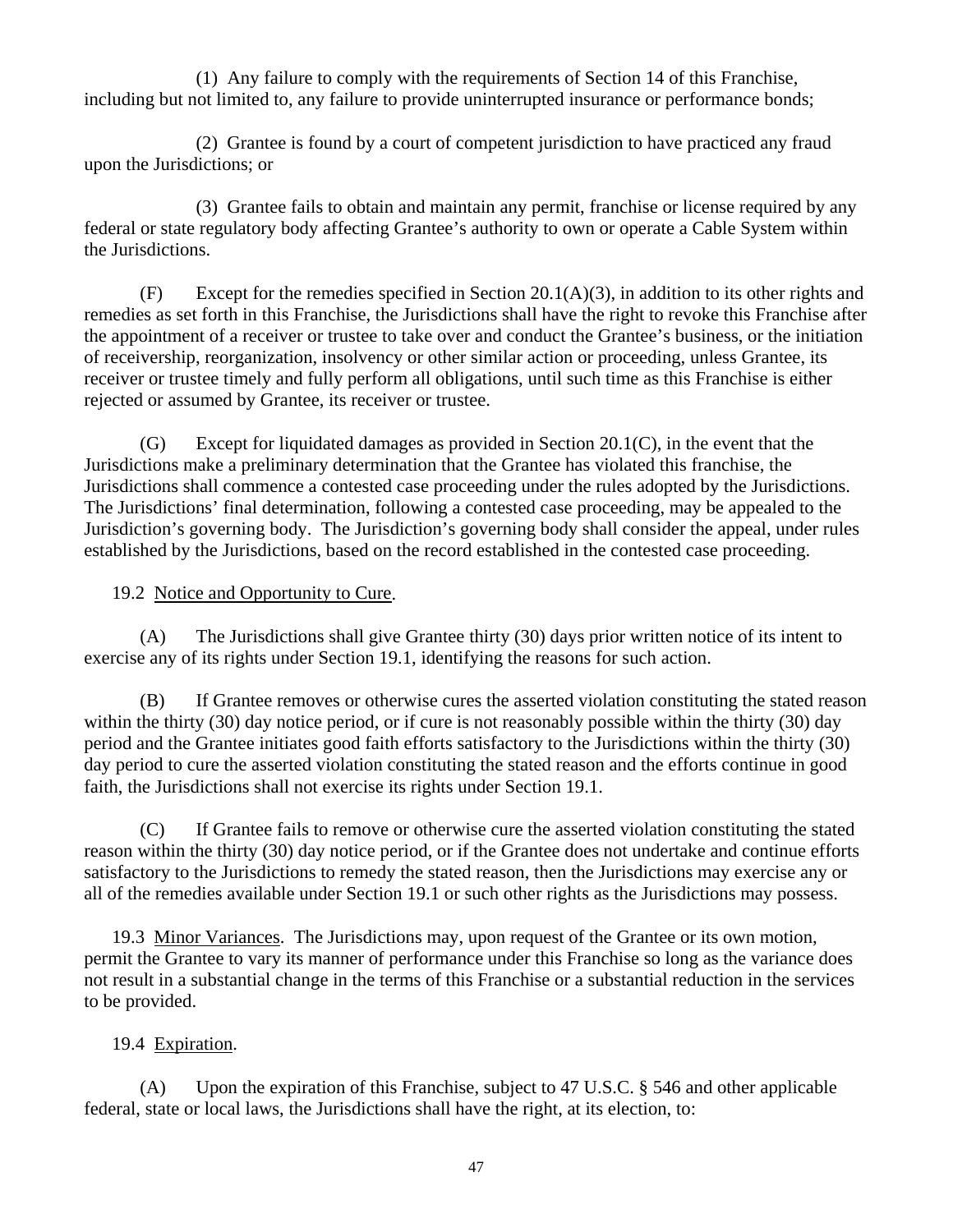- (1) Renew or extend Grantee's Franchise;
- (2) Invite additional proposals and award a Franchise to another Person;
- (3) Decline to grant a renewed franchise; or
- (4) Take such further action as the Jurisdiction deems appropriate.

(B) Until such time as the Jurisdiction exercises its rights under Section 19.4, the Grantee's rights and responsibilities within the Jurisdiction shall be controlled by the terms of this Franchise.

<span id="page-53-0"></span>19.5 Removal of Plant and Equipment. If the Jurisdiction has revoked this Franchise as provided in Section 19.1, or if this Franchise has expired without being renewed or extended, or in the event of the Jurisdiction's purchase, lease-purchase, condemnation, acquisition, taking over or holding of plant and equipment, all of Grantee's rights under this Franchise shall immediately cease and be divested. Thereafter, except as provided in this Section, or as otherwise provided by ordinance or resolution, the Grantee shall remove its Facilities from the Streets and restore the Streets to the standards provided in Section 15.4. In the event of a failure by the Grantee to properly perform such work, then the Jurisdiction may perform the work and collect the cost thereof from the Grantee. The cost thereof shall be a lien upon the system of the Grantee and a set-off against any sums owed Grantee by the Jurisdiction.

### <span id="page-53-2"></span><span id="page-53-1"></span>**Section 20. MISCELLANEOUS PROVISIONS**

20.1 Compliance with Laws.

(A) Both Grantee and the Jurisdictions shall comply with all applicable federal and state laws.

(B) Grantee shall comply with all applicable Jurisdiction ordinances, resolutions, rules and regulations adopted or established pursuant to the Jurisdiction's lawful authority.

(C) Nothing in this Franchise is intended to authorize the Grantee to engage in any activity constituting a violation of federal or state antitrust laws, including, but not limited to, the Sherman Act, the Clayton Act, the Robinson-Patman Act or any related amendments or regulatory provisions.

# 20.2 Arbitration.

<span id="page-53-3"></span>(A) Any dispute between the parties hereto, including but not limited to disputes or controversies arising from or related to interpretation of this Franchise, may be arbitrated provided that both parties consent in writing to the arbitration. Such arbitration will be final and binding, and the parties shall have no right to appeal from the arbitrator's decision.

(B) A Jurisdiction may initiate arbitration by resolution, while Grantee may choose to initiate arbitration by sending written notice to the Jurisdiction.

(C) After arbitration has been initiated, the Jurisdiction and Grantee may agree that one arbitrator may conduct the arbitration. If the parties are unable to agree upon the identity of the arbitrator within 20 days after the arbitration has been initiated, the arbitrator shall be selected by the presiding civil judge of the Multnomah County Circuit Court.

(D) If either the Jurisdiction or Grantee does not consent to having one arbitrator conduct the arbitration, the arbitration shall be conducted by three arbitrators, who shall be selected as follows: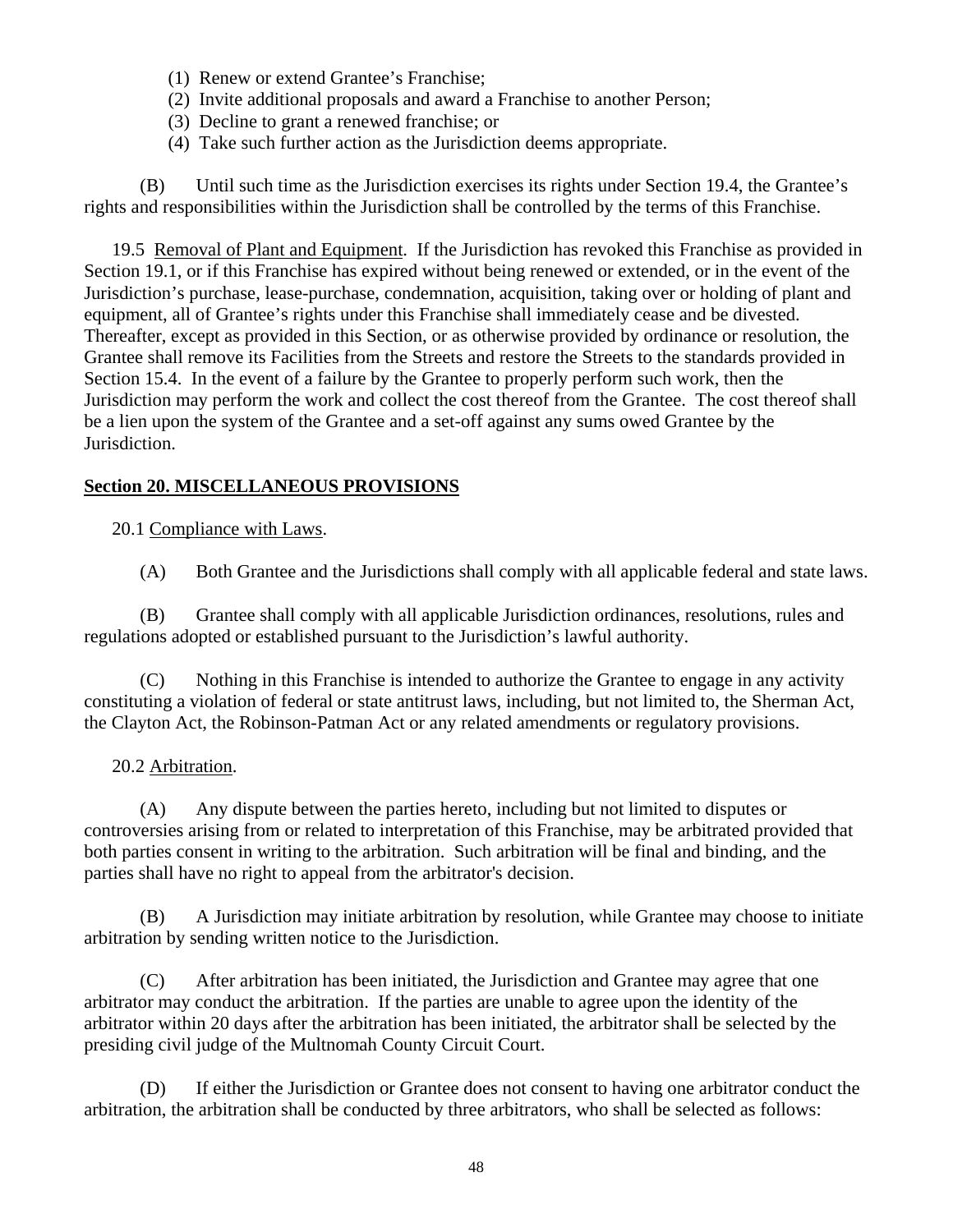(1) If the Jurisdiction initiates arbitration, the Jurisdiction shall select one arbitrator and Grantee by written notice shall select one arbitrator within 15 days after passage of the resolution. If Grantee initiates arbitration, it shall identify its selected arbitrator in its written notice, and the Jurisdiction shall select one arbitrator, within 15 days after receiving the notice.

(2) The two selected arbitrators shall select a third arbitrator within 15 days after the appointment of the second arbitrator. If the two arbitrators are unable to agree upon a third arbitrator within the time limit, the third arbitrator shall be appointed by the presiding civil judge of the Multnomah County Circuit Court.

(E) After selection of the arbitrator(s), the arbitrator(s) shall take an oath to serve neutrally and impartially. The arbitrator(s) shall then schedule a date, time and place for the arbitration hearing. The hearing shall occur not less than 120 days after the appointment of the arbitrator (or the third arbitrator, if three arbitrators are used), unless extended by mutual agreement of the Jurisdiction and Grantee. The arbitrator(s) shall make a written report to the Jurisdiction and Grantee on the final determination within 60 days after completion of the hearing. If the arbitration is conducted by three arbitrators, the determination of a majority of the arbitrators shall constitute a final, binding arbitration determination.

(F) Once initiated by the parties, the arbitration shall be conducted according to the Uniform Arbitration Act, ORS 36.600 to ORS 36.470 (2009).

(G) The Jurisdiction and Grantee shall share equally the fees and costs of the arbitrator(s).

(H) In any arbitration proceeding regarding a modification of this Franchise, initiated under Section 20.15, Section 20.16 or Section 20.8, the arbitrator(s) may order a modification of the Franchise in response to the events and circumstances initiating the arbitration proceeding. The arbitrator(s) shall attempt to modify the Franchise so that the net rights and obligations of the Jurisdiction and the Grantee remain substantially the same after the modification as they were prior to the events and circumstances leading to the arbitration proceeding. The party seeking the modification shall have the burden of establishing how the net rights and obligations remain substantially the same. If the arbitrator(s) determine that it is not possible to so modify the franchise, then they shall make a finding so stating in their final determination and instead shall modify the franchise to provide as fair a balancing of the rights and obligations of the Jurisdiction and the Grantee as they are reasonably able to achieve in relation to the balancing of rights and obligations under the franchise prior to modification.

20.3 Mediation.

<span id="page-54-0"></span>(A) The Jurisdictions and Grantee agree that should any dispute arise between the parties concerning any aspect of this Franchise which is not resolved by mutual agreement of the parties, and unless either party believes in good faith that injunctive relief is warranted, the dispute may be submitted to mediated negotiation prior to any party commencing litigation. In such event, the Jurisdiction and Grantee may agree to participate in good faith in a non-binding mediation process. The mediator shall be selected by mutual agreement of the parties. In the absence of such mutual agreement, each party shall select a temporary mediator, and those mediators shall jointly select a permanent mediator. If the Jurisdiction and Grantee are unable to successfully conclude the mediation within 45 days from the date of the selection of the mediator, either party may terminate further mediation by sending written notice. After written termination notice has been received by the other party, either party may request arbitration, as set forth in Section 20.2, or may pursue any other available legal remedies. All costs associated with mediation shall be borne, equally and separately, by the parties.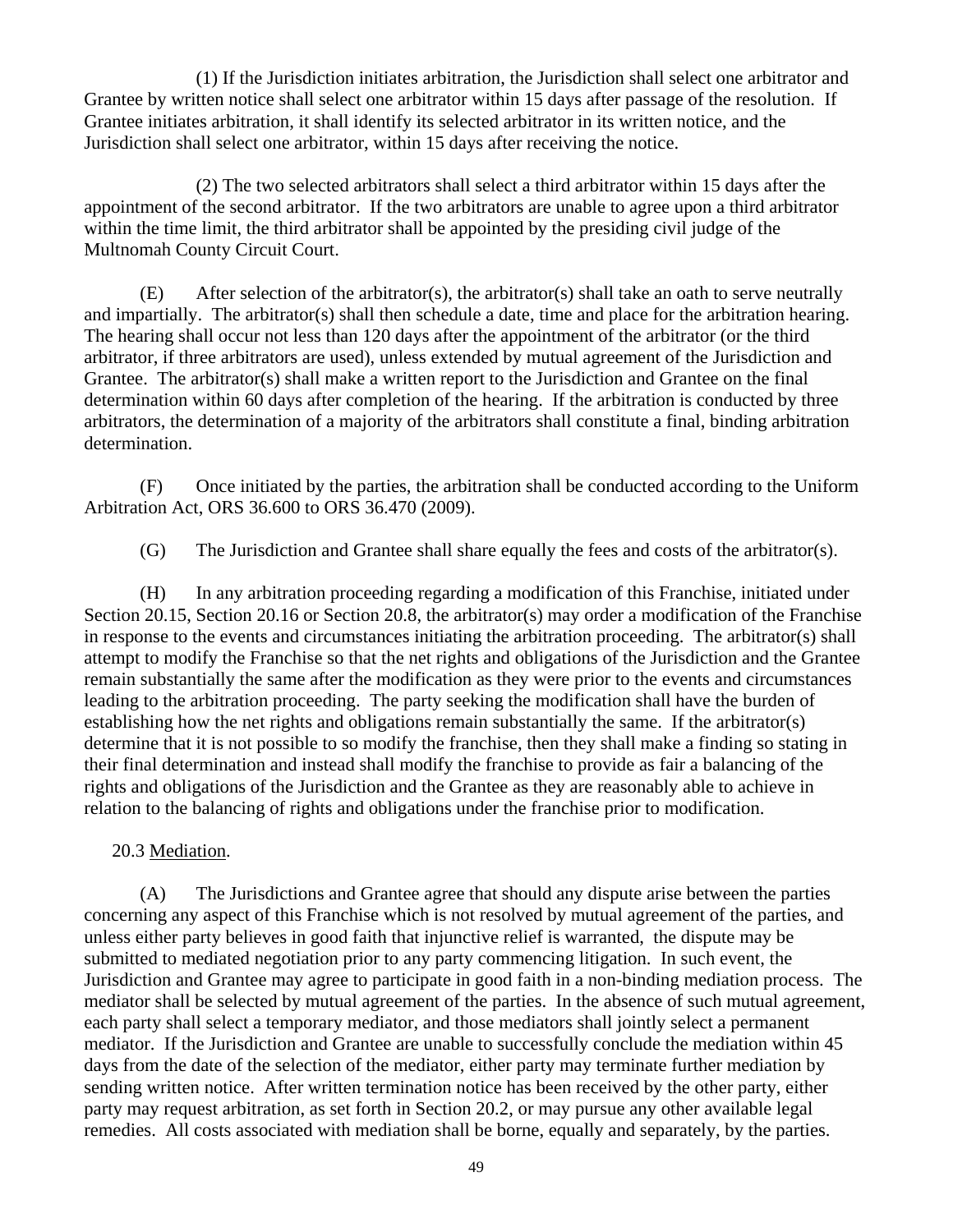(B) In any mediation regarding a modification of this Franchise, regarding disputes between the parties under Section 20.15, Section 20.16 or Section 20.8, the Jurisdiction and the Grantee agree that they shall attempt, in good faith, to agree to modifications to the Franchise so that the net rights and obligations of the Jurisdiction and the Grantee remain substantially the same after the modification, as they were prior to the events and circumstances leading to the mediation proceeding.

<span id="page-55-0"></span>20.4 Continuity of Service. Grantee agrees that all Residential Subscribers shall receive all available Cable Services insofar as their financial and other obligations to the Grantee are honored. In the event that the Grantee elects to modify or sell its Cable System, the Grantee shall make a good faith effort to ensure that all Residential Subscribers receive continuous, uninterrupted service regardless of the circumstances during the term of this Franchise. In the event of purchase, lease-purchase, condemnation, acquisition, taking over or holding of plant and equipment, including subsequent assignment, sale, lease or other transfer to any other Person, the Grantee shall operate the Cable System for such reasonable periods as are necessary to maintain continuity of Cable Service to all Residential Subscribers.

<span id="page-55-1"></span>20.5 Severability and Survivability. If any Section, provision or clause of this Franchise is held by a court of competent jurisdiction to be invalid or unenforceable, or is preempted by federal or state laws or regulations, the remainder of this Franchise shall not be affected, except as is otherwise provided in Section 20.15. All provisions concerning indemnity shall survive the termination of this Agreement for any cause. Expiration or termination of this Franchise shall not extinguish, prejudice or limit either party's right to enforce this Franchise with respect to any default or defect in performance that has not been corrected.

<span id="page-55-2"></span>20.6 No Recourse against Jurisdictions. To the extent provided by law, Grantee's recourse against the Jurisdictions or its officials, boards, commissions, agents or employees for any claim arising from any provision or requirement of this Franchise shall be limited to injunctive relief and declaratory relief.

<span id="page-55-3"></span>20.7 Nonenforcement by the Jurisdictions. Grantee shall not be relieved of its obligations to comply with any of the provisions of this Franchise by reason of any failure of the Jurisdictions to enforce prompt compliance, nor do the Jurisdictions waive or limit any of its rights under this Franchise by reason of such failure or neglect. The Jurisdiction's governing body shall be vested with the power and authority to reasonably regulate the exercise of the privileges permitted by this franchise in the public interest.

<span id="page-55-4"></span>20.8 Action by Agencies or Courts. Grantee shall promptly notify the Jurisdictions in the event that any agency of the federal government or the State of Oregon or any court with competent jurisdiction requires the Grantee to act inconsistently with any provisions of this Franchise. Upon receipt of such notification, the Jurisdictions or the Grantee may determine if a material provision of this Franchise has been affected. Upon such determination, the Jurisdictions or the Grantee may seek to modify or amend this Franchise, pursuant to Section 20.15, as may be necessary to carry out the parties' intentions and purposes under this Franchise.

<span id="page-55-5"></span>20.9 Choice of Forum. Any litigation between the Jurisdictions and the Grantee arising under or regarding this Franchise shall occur, if in the state courts, in the Multnomah County Court having jurisdiction thereof, and if in the federal courts, in the United States District Court for the District of Oregon, Portland Division.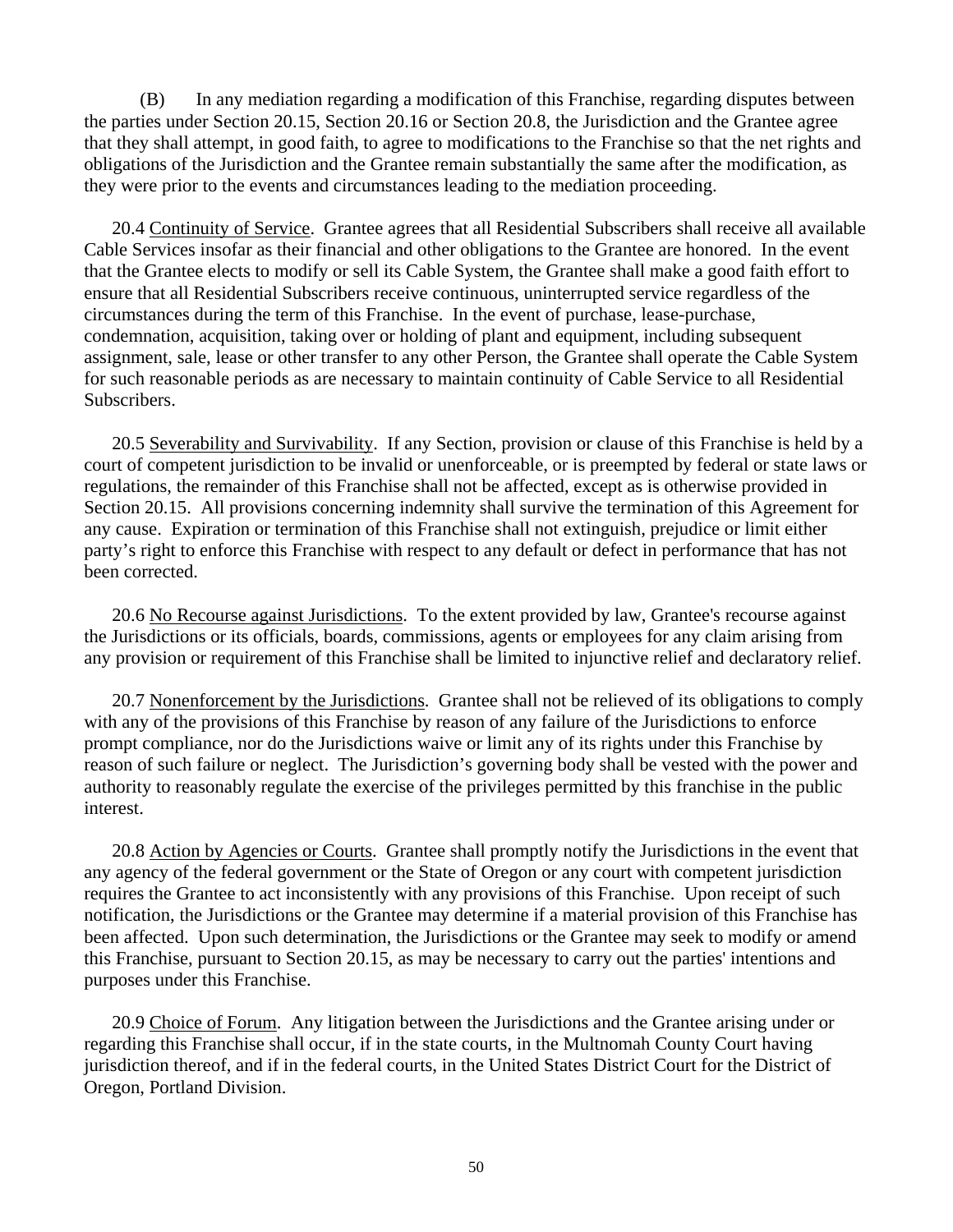<span id="page-56-0"></span>20.10 Choice of Law. This Franchise shall be governed by and construed in accordance with the laws of the State of Oregon, even if Oregon's choice of law rules would otherwise require application of the law of a different state.

<span id="page-56-1"></span>20.11 Notice. Any notice provided for under this Franchise shall be sufficient if in writing and: (1) delivered personally to the following addressee; (2) deposited in the United States Mail, postage prepaid, certified mail, return receipt requested; (3) sent by overnight or commercial courier (such as Federal Express); or, (4) sent by facsimile transmission addressed as follows, or to such other address as the receiving party hereafter shall specify in writing:

> If to the Jurisdictions: Office for Community Technology City of Portland, Oregon 1120 SW 5th Ave., Rm 1305 Portland, OR 97204

With a copy to: MHCRC Attorney's Office Room 430, City Hall 1221 SW 4th Avenue Portland, Oregon 97204 FAX No. (503) 823-3089

If to the Grantee: Comcast Cable Attention: Government Affairs 9605 SW Nimbus Ave. Beaverton, OR 97008

With a copy to: Comcast Cable Attention: Government Affairs 15815  $25<sup>th</sup>$  Ave. West Lynwood, WA 98087

Any such notice, communication or delivery shall be deemed effective and delivered upon the earliest to occur of: 1) actual delivery; three (3) business days after depositing in the United States mail as aforesaid; 2) one (1) business day after shipment by commercial courier as aforesaid; or 3) the same day as facsimile transmission (or the first business day thereafter if faxed on a Saturday, Sunday or legal holiday).

<span id="page-56-2"></span>20.12 Reasonability of Actions. In any matter provided for in this Franchise involving discretionary acts by the Jurisdictions or the Grantee, including but not limited to the giving of consent, approval or instructions, the parties agree that they will each act in a manner that is reasonable under the circumstances.

20.13 Force Majeure.

<span id="page-56-3"></span>(A) For purposes of this Franchise, the term "Force Majeure" shall mean acts of God, landslides, earthquakes, lightning, fires, hurricanes, volcanic activity, storms, floods, washouts, droughts, civil disturbances, acts of terrorism or of the public enemy, strikes, explosions, lockouts or other industrial disturbances, insurrections, public riots, partial or entire failure of utilities, documented work delays caused by waiting for utility providers to service or monitor utility poles to which Grantee's facilities are attached and documented unavailability of materials and/or qualified labor to perform the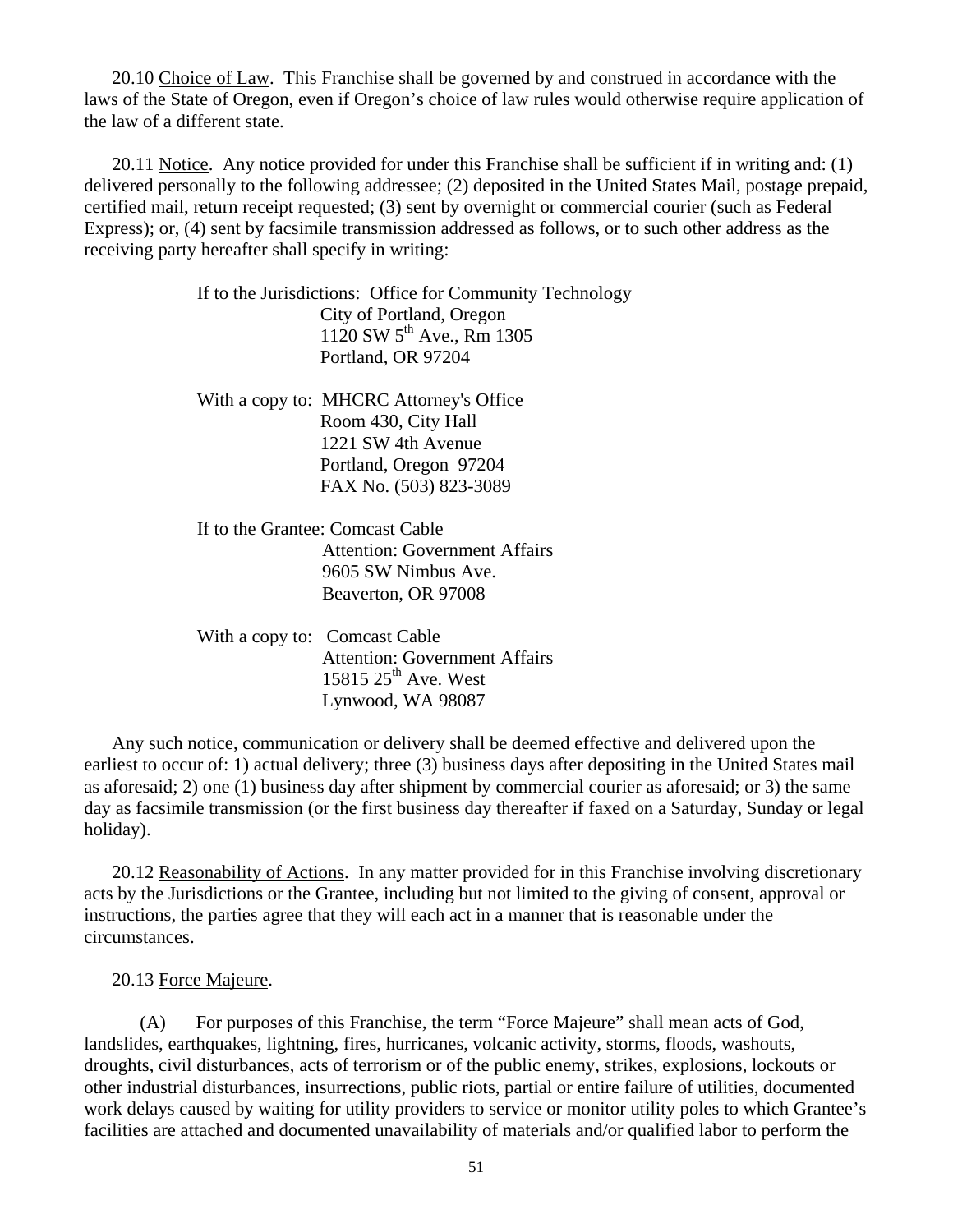work necessary; and other similar events which are not reasonably within the control of the distressed party.

(B) If either party is wholly or partially unable to carry out or perform its obligations under this Franchise as a result of Force Majeure, the distressed party shall not be deemed in violation or default during the duration of the Force Majeure. The distressed party shall take immediate and diligent steps to comply as soon as possible under the circumstances, and shall take all necessary corrective steps to remedy as expeditiously as possible the non-compliant responsibilities and duties affected by the Force Majeure. The distressed party shall give prompt notice of such Force Majeure, describing the same in reasonable detail. The distressed party's obligations under this Franchise shall not be deemed in violation or default for the duration of the Force Majeure. In the event that delay in performance or failure to perform affects only part of the distressed party's capacity to perform, the distressed party shall perform to the extent that it is reasonably able to do so. Force Majeure shall not apply to any obligations under this Franchise for the payment of monies due. The acts or omissions of Affiliates are not beyond the Grantee's control, and knowledge of Affiliates shall be imputed to Grantee.

<span id="page-57-0"></span>20.14 Integration and Written Modification. Except as otherwise expressly provided within this Franchise, this Franchise contains the entire agreement between the Jurisdictions and the Grantee. Any prior franchise agreements between the Jurisdictions and the Grantee shall be superseded upon the effective date of this Franchise. This Franchise may not be altered or modified orally but only by an instrument in writing executed by duly authorized representatives of the Jurisdictions and the Grantee.

### 20.15 Changes in Law or Unenforceability of Franchise Provisions.

<span id="page-57-1"></span>(A) The Jurisdictions and Grantee have entered into this Franchise under the federal and state laws in effect on the effective date of this Franchise. The Jurisdictions and the Grantee reserve the right to request modifications to this Franchise, under Section 20.15(B), to account for changes in the law during the term of this Franchise. The Jurisdictions and the Grantee also reserve the right to request modifications in this Franchise, under Section 20.15(B), if any provision of this Franchise becomes, or is declared, invalid or unenforceable.

(B) Upon written notice from either party, the Jurisdictions and the Grantee may voluntarily agree, under Section 20.15(A), to participate in a non-binding mediation proceeding under Section 20.3 to mediate, in good faith, modifications to the terms and conditions of this Franchise. The written request shall specifically identify the particular reasons under Section 20.15 (A) for the modification sought by the requesting party. In the mediation proceeding, the Jurisdictions and the Grantee shall attempt, in good faith, to agree to modifications to the Franchise so that the net rights and obligations of the Jurisdictions and the Grantee remain substantially the same after the modification, as they were prior to the events and circumstances leading to the mediation proceeding. If the Jurisdictions and Grantee are unable to successfully conclude the mediation within 90 days from the date of the written notice requesting the mediation proceeding, the parties may agree to submit the matter to arbitration as set forth in Section 20.2.

### 20.16 Renegotiation.

<span id="page-57-2"></span>(A) If any provision of this Franchise becomes invalid or unenforceable and the Jurisdictions or the Grantee expressly finds that such provision constituted a consideration material to this Franchise, then the Jurisdictions and the Grantee shall renegotiate the terms of this Franchise, subject to the mediation procedures of Section 20.3. The party seeking renegotiation shall serve on the other party written notice of a request to mediate. The parties shall have 90 days to conduct and complete the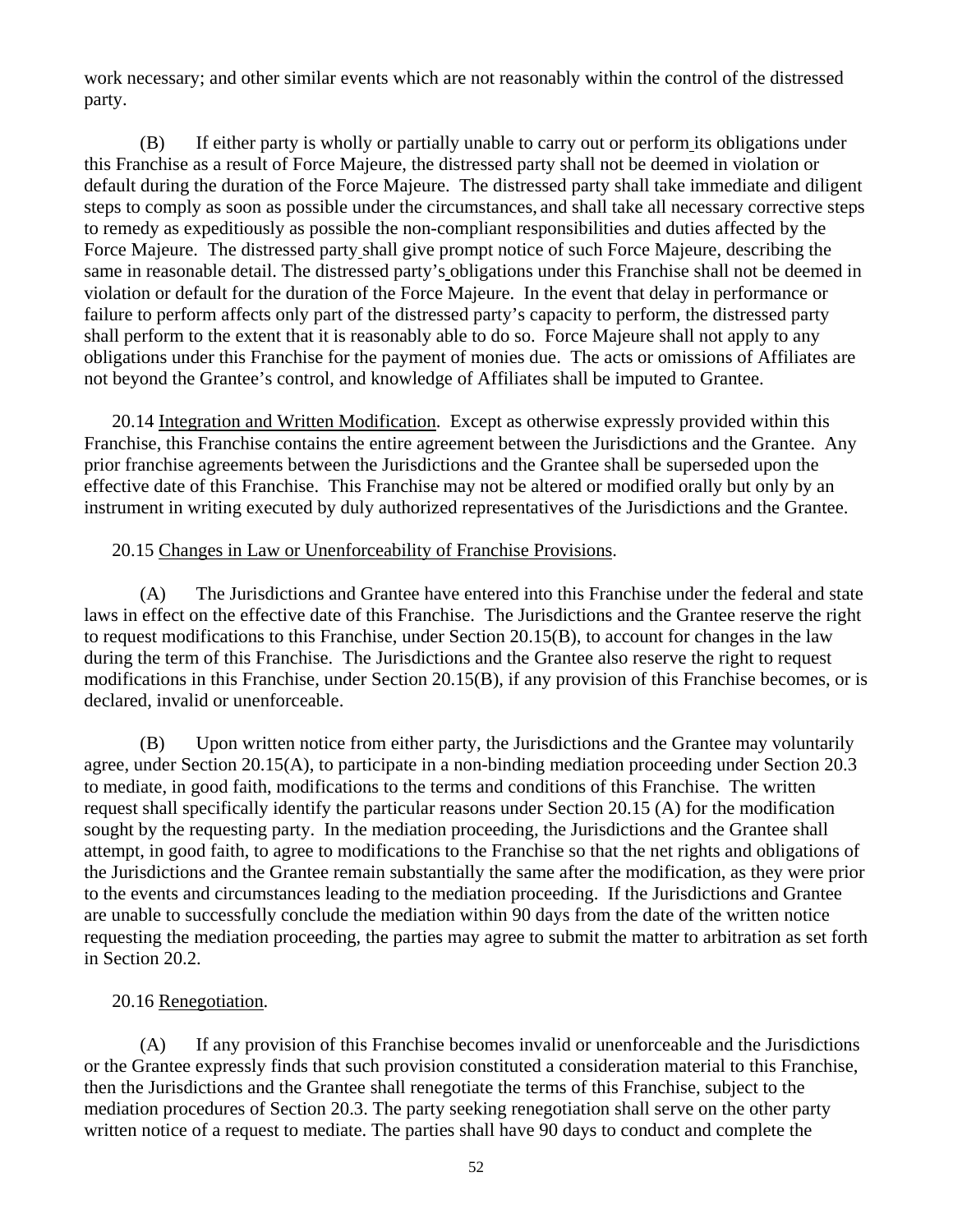renegotiation. If the Jurisdictions and the Grantee cannot successfully conclude the renegotiation within 90 days from the date of the mediation request is served upon the other party, the matter may be submitted to arbitration under Section 20.2.

(B) By mutual agreement, the Jurisdictions and the Grantee may meet at any time during the term of this Franchise to review and renegotiate matters of concern or interest to either of them. The topics of such renegotiation shall be stated in writing by each party prior to such meeting, but each party may include any topic or concern arising under this Franchise or otherwise.

# <span id="page-58-0"></span>**Section 21. WRITTEN ACCEPTANCE**

<span id="page-58-1"></span>21.1 Written Acceptance. On or before thirty days after this Franchise becomes effective, Grantee shall file with the Jurisdiction's Clerk a written acceptance of this Franchise duly executed by the Grantee, in the form provided in Exhibit F to this Franchise. Such acceptance shall be unqualified and shall be an acceptance of all the terms, conditions and restrictions contained in this Franchise.

<span id="page-58-2"></span>21.2 Failure to File Acceptance. Any failure on the part of the Grantee to file such written acceptance within such time shall be deemed an abandonment and rejection of the rights and privileges conferred by this Franchise, and this Franchise shall thereupon be null and void.

21.3 Execution in Counterparts. The Jurisdictions may executed this Franchise in the signature blocks provided below in any number of separate counterparts, any one of which shall constitute an agreement between and among the Jurisdictions and the Grantee.

# **JURISDICTIONS**:

| <b>City of Fairview</b><br>Entered into this 7 <sup>th</sup> day of December, 2011 | Attest:               |
|------------------------------------------------------------------------------------|-----------------------|
| Mayor                                                                              | <b>City Recorder</b>  |
| <b>City of Gresham</b><br>Entered into this $15th$ day of November, 2011           |                       |
| Mayor                                                                              | <b>City Manager</b>   |
| <b>Multnomah County</b><br>Entered into this $17th$ day of November, 2011          | Reviewed by:          |
| <b>County Chair</b>                                                                | <b>County Counsel</b> |